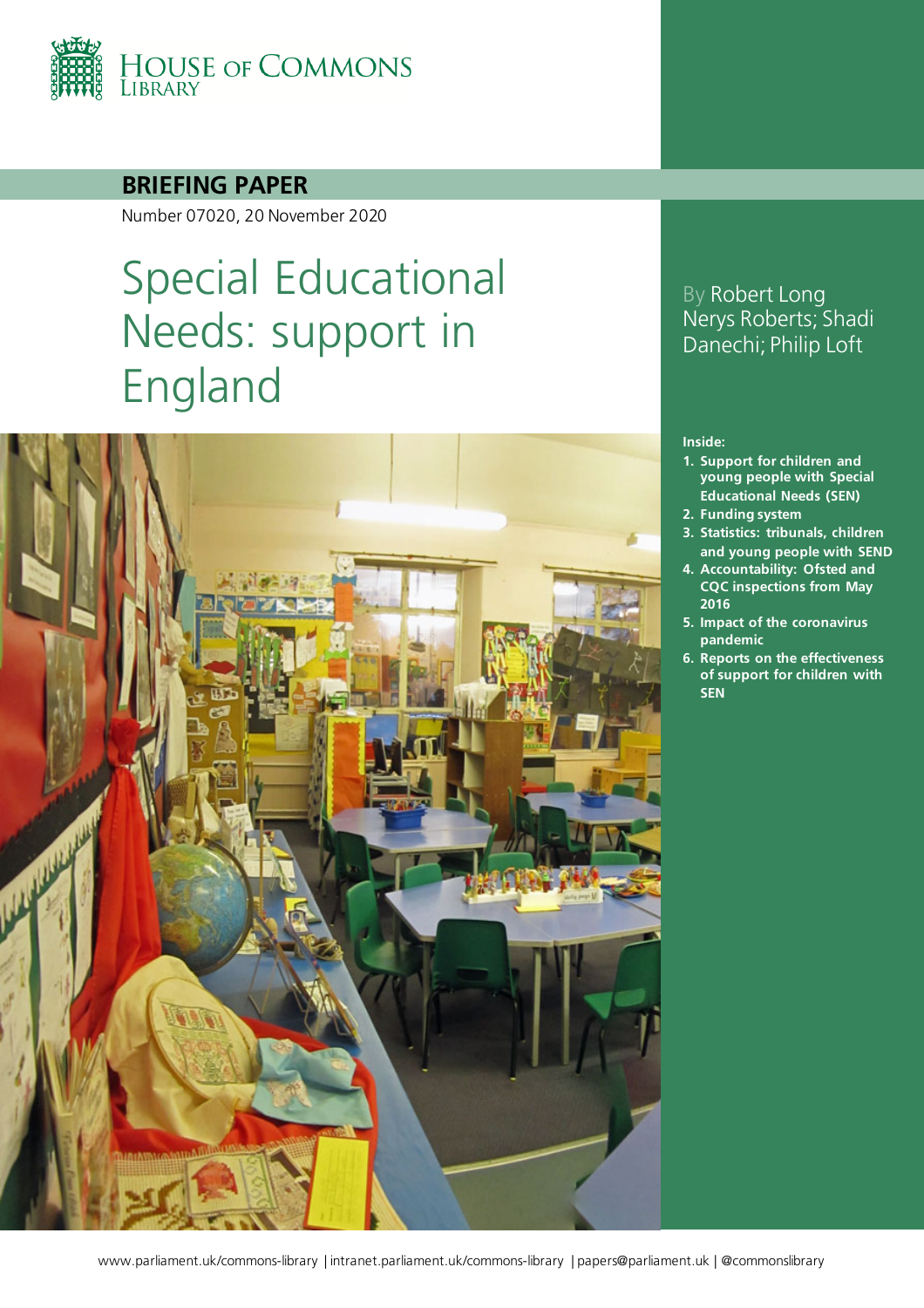## **Contents**

|                                              | Introduction                                                                                                                                                                                                                                                                                                                                                                                                                                    |                                                                                                               |  |  |  |
|----------------------------------------------|-------------------------------------------------------------------------------------------------------------------------------------------------------------------------------------------------------------------------------------------------------------------------------------------------------------------------------------------------------------------------------------------------------------------------------------------------|---------------------------------------------------------------------------------------------------------------|--|--|--|
| 1.<br>1.1<br>1.2<br>1.3                      | Support for children and young people with Special Educational Needs<br>(SEN)<br>Definition of SEN<br>Levels of support<br><b>SEN Support</b><br>Education, Health and Care Plans<br>Key aspects of the system<br>The local offer<br>Education, Health and Care Plans: requirements on authorities<br>EHC plans for 19-25 year olds with SEN<br>Personal budgets<br>Requirement for consultation with children, young people, and their parents | 5<br>5<br>5<br>5<br>$\,$ 6 $\,$<br>$\sqrt{6}$<br>$\begin{array}{c} 6 \\ 7 \end{array}$<br>$\,8$<br>$\,8$<br>9 |  |  |  |
| 2.<br>2.1<br>2.2<br>2.3<br>2.4<br>2.5<br>2.6 | <b>Funding system</b><br>Background<br>Reform: a national funding formula<br>Transferring funding between blocks<br>Funding system: Call for evidence<br>Education Committee funding report<br>Government response<br>2019 Spending Round<br>Trends in funding since 2014-15                                                                                                                                                                    | 10<br>10<br>10<br>11<br>12<br>12<br>13<br>13<br>14                                                            |  |  |  |
| 3.<br>3.1<br>3.2<br>3.3                      | Statistics: tribunals, children and young people with SEND<br><b>SEND Tribunals</b><br>Pupils with SEN, statements and EHC plans<br>EHC plans across all age groups (0 to 25 years)<br>Trends in number of statements and EHC plans<br>Placements                                                                                                                                                                                               | 15<br>15<br>16<br>17<br>17<br>18                                                                              |  |  |  |
| 4.                                           | Accountability: Ofsted and CQC inspections from May 2016<br>Background: proposals for inspections<br>Coronavirus pandemic: inspections paused                                                                                                                                                                                                                                                                                                   | 19<br>19<br>20                                                                                                |  |  |  |
| 5.<br>5.1<br>5.2<br>5.3<br>5.4<br>5.5        | Impact of the coronavirus pandemic<br>Regulatory changes<br>Coronavirus Act<br>Temporary changes: May-September 2020<br>Attendance<br>Access to support services<br>Experiences of learning<br>Potential needs during the Autumn term                                                                                                                                                                                                           | 22<br>22<br>22<br>22<br>23<br>24<br>25<br>25                                                                  |  |  |  |
| 6.<br>6.1<br>6.2                             | Reports on the effectiveness of support for children with SEN<br>Government review<br>Education Committee report on the SEND support system                                                                                                                                                                                                                                                                                                     | 27<br>27<br>28                                                                                                |  |  |  |

Cover page image copyright[: Haddington Infant School Classroom](https://www.flickr.com/photos/davidgilmour/8054768528/in/photolist-dgLN4s-rBJGQH-9DZPr-peS62u-boo4u7-rjgtWT-fHMRX8-bjpnAB-atjKHJ-dRj66Y-r2Bjv6-qK2ymQ-qZjbr7-q5AN79-r2wvN3-r2shwR-qK3RNy-qK3Q6L-q5Ptc8-qZjbSC-5wrEiv-7mQDFx-boBf7J-bBhY2V-4dJPyP-gjyq6i-bjGaiE-8VyCkT-5Urxsu-nnFoWi-4euk4W-bPCCM2-9R9qqY-f8r8er-PMpHi-bAJabh-9KMedm-artMsp-ocZRbi-9WBF8y-rAHmp6-bPCChR-rABNMW-bPCMdZ-qDHNs7-bAJ89w-3uwTYS-boBf6C-oudcsc-3uwNCy) b[y David Gilmour.](https://www.flickr.com/photos/davidgilmour/) Licensed under [CC BY 2.0](https://creativecommons.org/licenses/by-nc-sa/2.0/) / image cropped.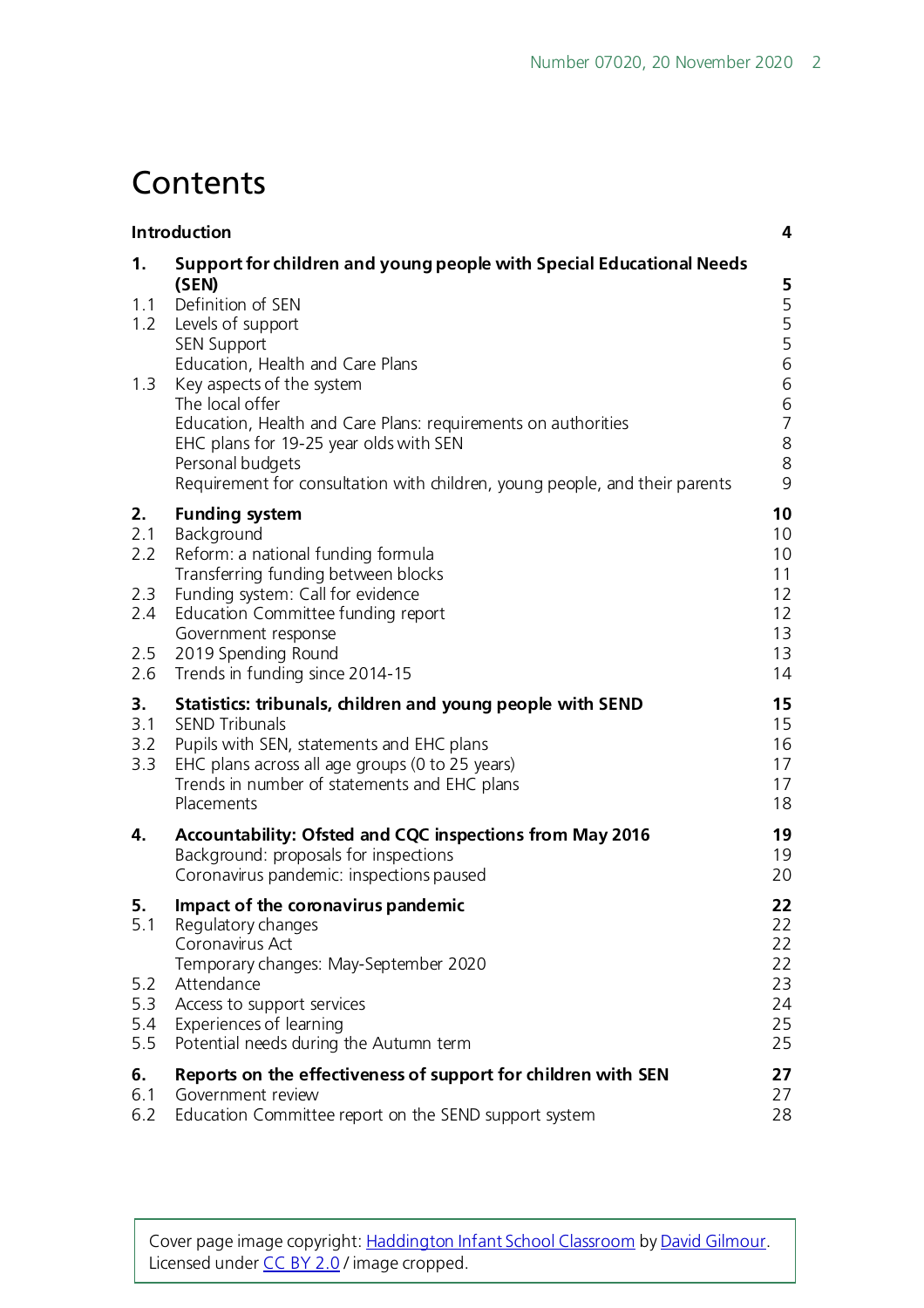|                                                                           | Announcement<br>Report publication                     | 28<br>28 |  |  |
|---------------------------------------------------------------------------|--------------------------------------------------------|----------|--|--|
|                                                                           | Government response                                    | 29       |  |  |
| 6.3                                                                       | Public Accounts Committee report (2020)                | 30       |  |  |
| 6.4                                                                       | National Audit Office report (2019)                    | 30       |  |  |
|                                                                           | 6.5 Ofsted comment                                     | 32       |  |  |
|                                                                           | Report on impact of school funding pressures           | 32       |  |  |
|                                                                           | Annual reports                                         | 33       |  |  |
|                                                                           | 6.6 Ofsted and CQC inspections: Findings on the system | 35       |  |  |
|                                                                           | 6.7 DfE survey on EHC plans                            | 37       |  |  |
| 6.8                                                                       | DfE Review of arrangements for disagreement resolution | 37       |  |  |
| 6.9                                                                       | Lee Scott report: Experiences of the system            | 39       |  |  |
|                                                                           | 6.10 National Autistic Society and APPG report         | 39       |  |  |
|                                                                           | 6.11 Driver Youth Trust report                         | 40       |  |  |
|                                                                           | 6.12 Bath Spa University research                      | 40       |  |  |
| Annex: The previous system for children and young people with SEN and the |                                                        |          |  |  |
|                                                                           | process of reform                                      | 41       |  |  |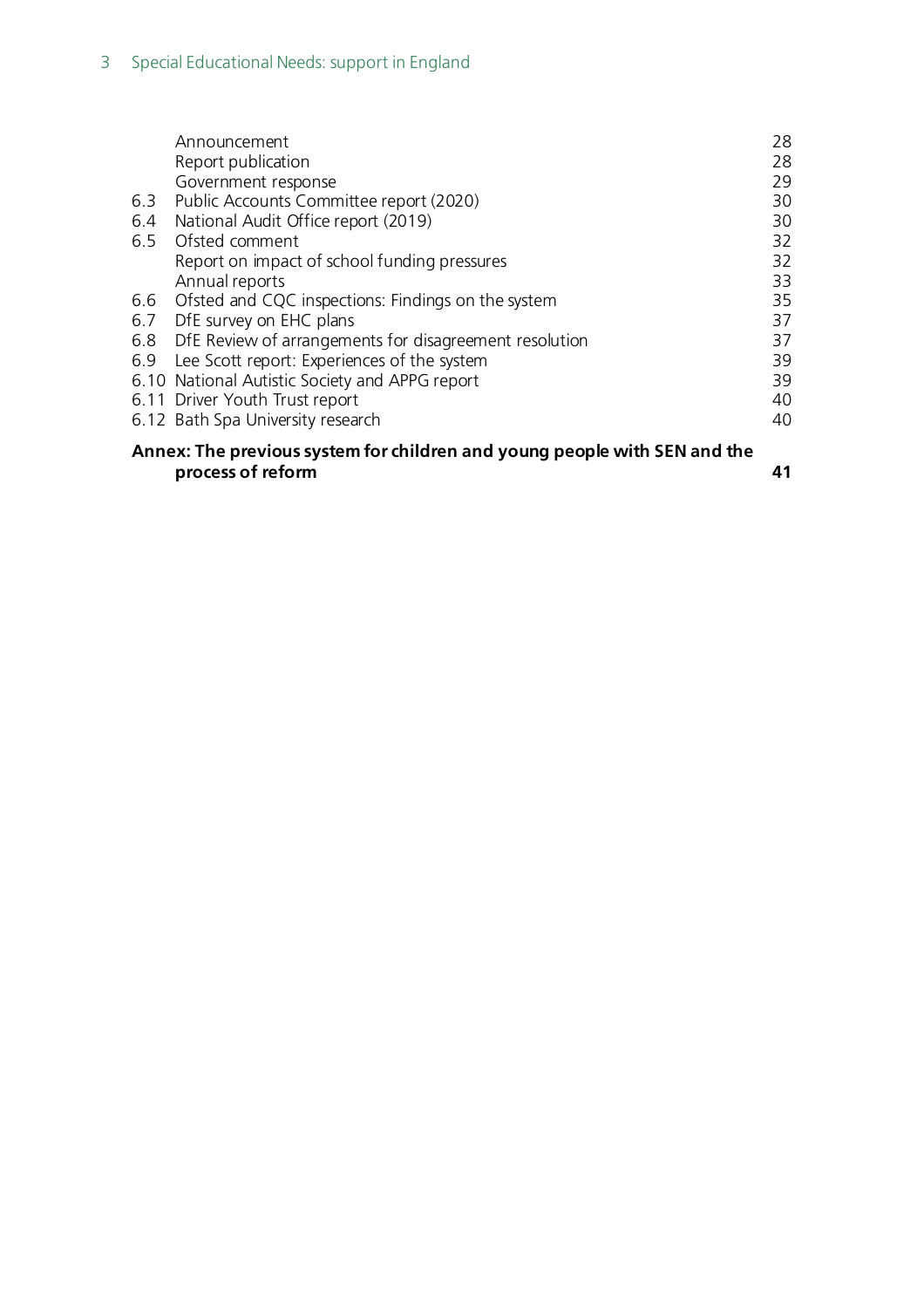# <span id="page-3-0"></span>Introduction

The [Children and Families Act 2014](http://www.legislation.gov.uk/ukpga/2014/6/contents/enacted) provided for an major reform of the system for identifying children and young people in England with special educational needs (SEN), assessing their needs and making provision for them.

This briefing provides an overview of the system introduced in 2014, and also includes, in an annex, a brief history of the movement towards reform that took place in the years preceding the 2014 Act.

The 2014 reforms began to be implemented in September 2014, in a phased process to be completed by April 2018.

The Government has also reformed the funding system for SEN, alongside wider changes to the school funding system. A national funding formula has been introduced to allocate 'high needs' funding to local authorities – largely, this is for special educational provision. From 2018-19, local authorities are cannot transfer more than 0.5% of their wider 'schools block' funding into their high needs budget, although requests to transfer more may be made to the Secretary of State. A call for evidence on high needs funding ran from May to July 2019. The Government has not yet published its response.

Inspections by Ofsted and the Care Quality Commission of local arrangements to support children and young people with special educational needs and disabilities began in May 2016.

In September 2019, five years after the introduction of the current system of SEN support, the Governmen[t announced a review](https://www.gov.uk/government/news/major-review-into-support-for-children-with-special-educational-needs) of the system's effectiveness. This has not yet been published, and the Government has stated that reflections on the impact of the COVID-19 pandemic will now form part of the review when it is published.

The *[Coronavirus Act 2020](https://www.legislation.gov.uk/ukpga/2020/7/contents/enacted)* gave the Secretary of State powers to temporarily disapply certain statutory requirements relating to education. This includes the requirements on local authorities to secure education and health care provision under an Education, Health, and Care Plan (EHCP) under the *Children and Families Act 2014*. During the spring and summer of 2020, temporary changes were made to reduce the requirements on local authorities in light of the pandemic. Concerns have been raised about the support children and young people with SEN received during this period, and that they may suffer particularly badly from the educational impact of the pandemic.

A body of evidence is forming about the operation of the reformed system. In October 2019, the Education Committe[e published its report](https://www.parliament.uk/business/committees/committees-a-z/commons-select/education-committee/news-parliament-2017/send-report-published-19-20/) on the system, a wide-ranging piece of work that found significant concerns about the financial sustainability of the system and systemic problems in its operation. Th[e Government published its response](https://publications.parliament.uk/pa/cm5801/cmselect/cmeduc/668/668.pdf) in July 2020.

A separate Library briefing provides responses t[o Post-16 Special Educational Needs FAQs,](https://researchbriefings.parliament.uk/ResearchBriefing/Summary/CBP-8561) CBP 8561.

This briefing applies to England only.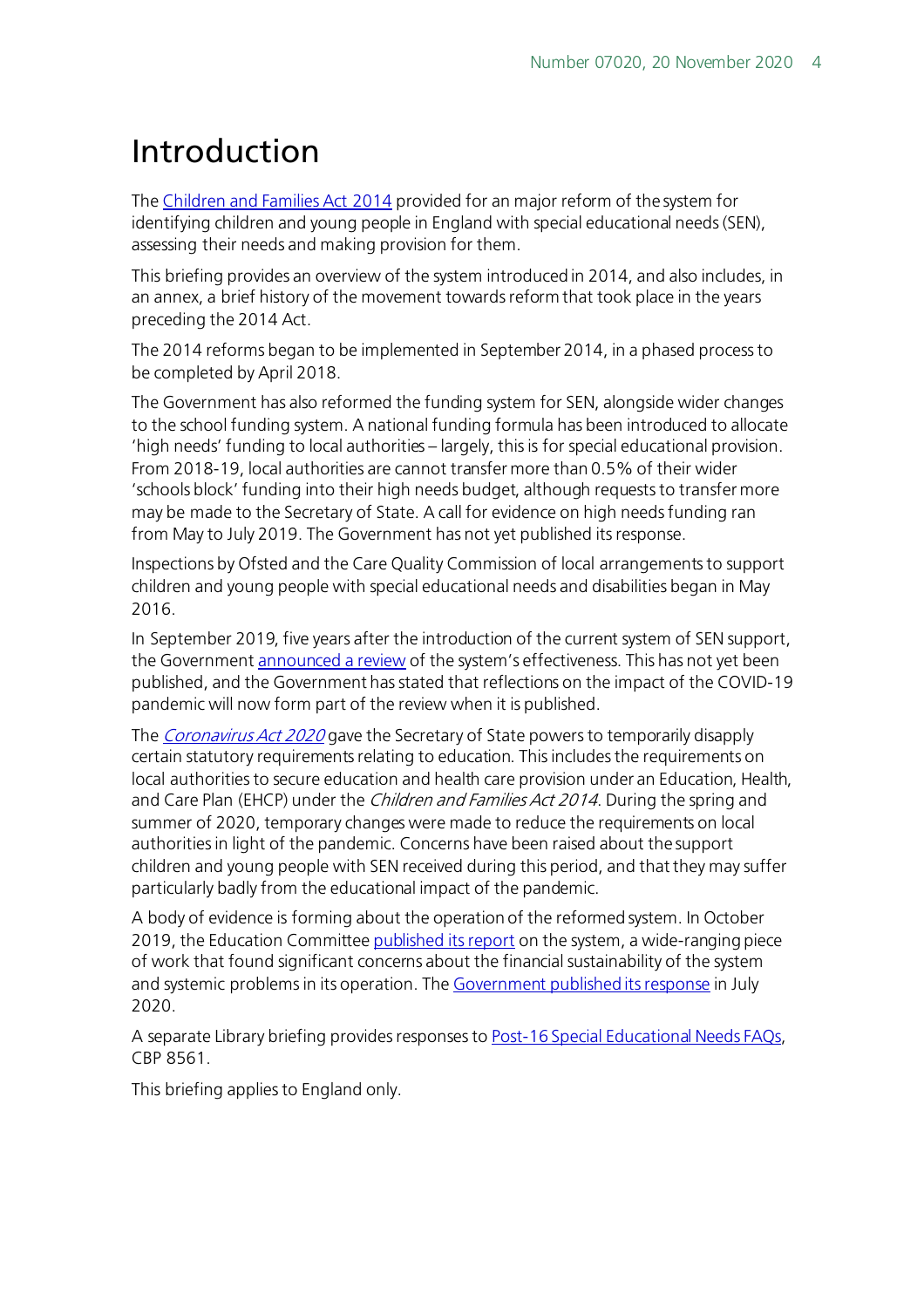# <span id="page-4-0"></span>1. Support for children and young people with Special Educational Needs (SEN)

## <span id="page-4-1"></span>1.1 Definition of SEN

The statutory SEND<sup>[1](#page-4-4)</sup> [Code of Practice](https://www.gov.uk/government/publications/send-code-of-practice-0-to-25) sets out the definition of special educational needs used in England:

xiii. A child or young person has SEN if they have a learning difficulty or disability which calls for special educational provision to be made for him or her.

xiv. A child of compulsory school age or a young person has a learning difficulty or disability if he or she:

- has a significantly greater difficulty in learning than the majority of others of the same age, or
- has a disability which prevents or hinders him or her from making use of facilities of a kind generally provided for others of the same age in mainstream schools or mainstream post-16 institutions

xv. For children aged two or more, special educational provision is educational or training provision that is additional to or different from that made generally for other children or young people of the same age by mainstream schools, maintained nursery schools, mainstream post-16 institutions or by relevant early years providers. For a child under two years of age, special educational provision means educational provision of any kind.[2](#page-4-5)

## <span id="page-4-2"></span>1.2 Levels of support

The type of support that children and young people with SEN receive may vary widely, as the types of SEN that they may have are very different. However, two broad levels of support are in place: SEN support, and Education, Health and Care Plans.

### <span id="page-4-3"></span>SEN Support

This will be support given to a child or young person in their pre-school, school or college. In schools, it has replaced the previously existing 'School Action' and 'School Action Plus' systems.

The [gov.uk website](https://www.gov.uk/children-with-special-educational-needs/special-educational-needs-support) sets out that SEN support for children under 5 includes:

- a written progress check when your child is 2 years old
- a child health visitor carrying out a health check for your child if they're aged 2 to 3

<span id="page-4-4"></span>The Code of Practice refers to SEND, Special Educational Needs and Disability, whereas this briefing is focused on children and young people with SEN. While many children with SEN will also have disabilities, this is not uniformly the case. This briefing focuses on educational support.

<span id="page-4-5"></span><sup>&</sup>lt;sup>2</sup> Department for Education, Special educational needs and disability code of practice: [0 to 25 years,](https://www.gov.uk/government/publications/send-code-of-practice-0-to-25) January 2015, p15-16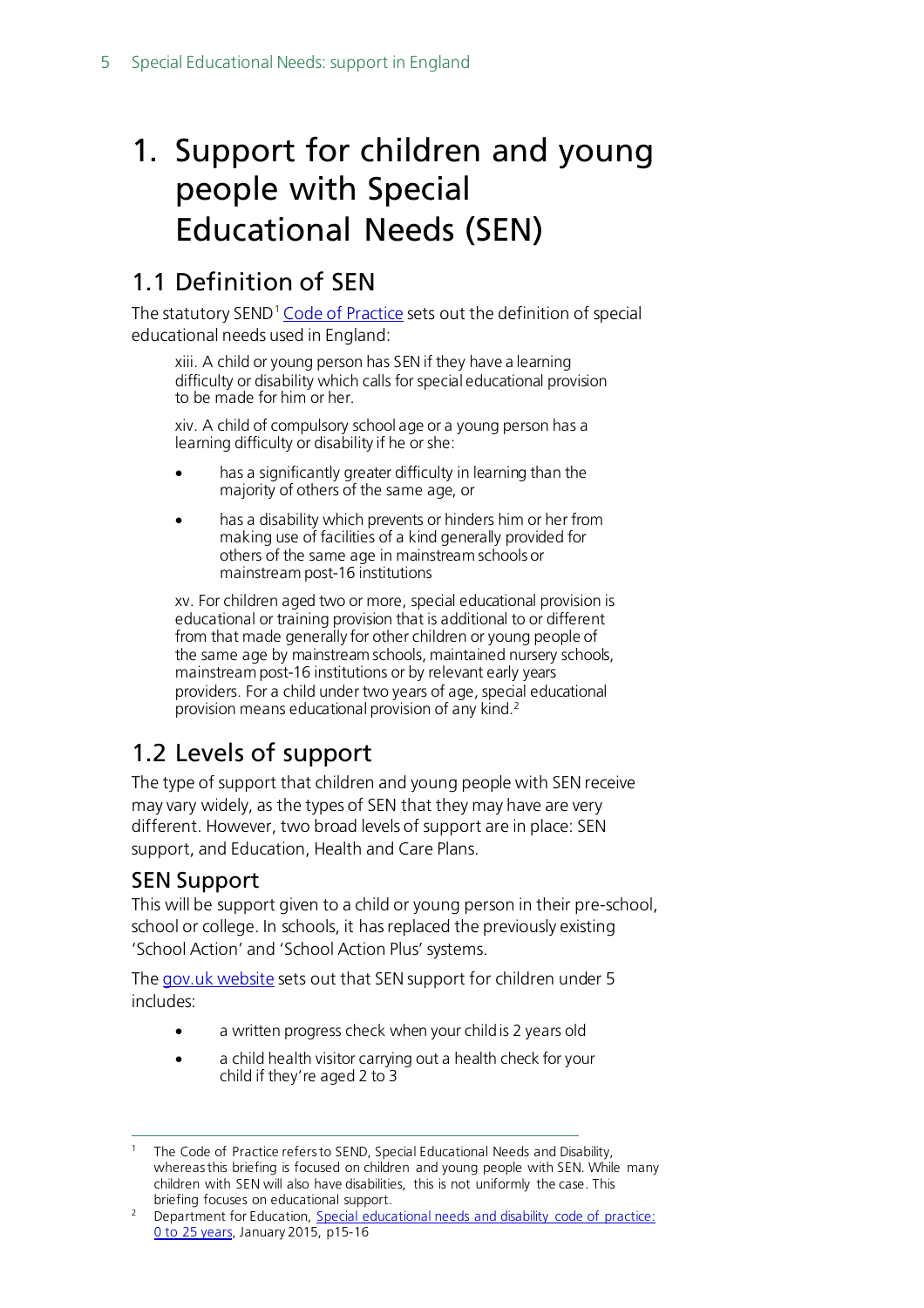- a written assessment in the summer term of your child's first year of primary school
- making reasonable adjustments for disabled children, e.g. providing aids like tactile signs

For children of compulsory school age, the following indicativ[e list](https://www.gov.uk/children-with-special-educational-needs/special-educational-needs-support) is provided of the type of help a child might receive:

- a special learning programme
- extra help from a teacher or assistant
- to work in a smaller group
- observation in class or at break
- help taking part in class activities
- extra encouragement in their learning, e.g. to ask questions or to try something they find difficult
- help communicating with other children
- support with physical or personal care difficulties, e.g. eating, getting around school safely or using the toilet

A young person of 16-25 in further education would need to contact their school or college before starting a course, to ensure their needs can be met.

#### <span id="page-5-0"></span>Education, Health and Care Plans

Education, Health and Care Plans are for children and young people aged up to 25 who need more support than is available through SEN support. They are the replacement for SEN statements and Learning Difficulty Assessments (LDAs). They aim to provide more substantial help for children and young people through a unified approach that reaches across education, health care, and social care needs.

The [gov.uk website](https://www.gov.uk/children-with-special-educational-needs/extra-SEN-help) makes clear that parents can ask their local authority to carry out an assessment if they think their child needs an FHC Plan.

A request can also be made by:

- anyone at the child's school a doctor
- a health visitor
- a nursery worker

A local authority has 6 weeks to decide whether or not to carry out an EHC assessment.

### <span id="page-5-1"></span>1.3 Key aspects of the system

#### <span id="page-5-2"></span>The local offer

Since September 2014, local authorities have been required to have published a 'local offer' to clearly set out the services available for children and young people with SEND. The offer must have been developed in partnership with children and young people with SEN or Disability and their parents, and education, health and care partners. It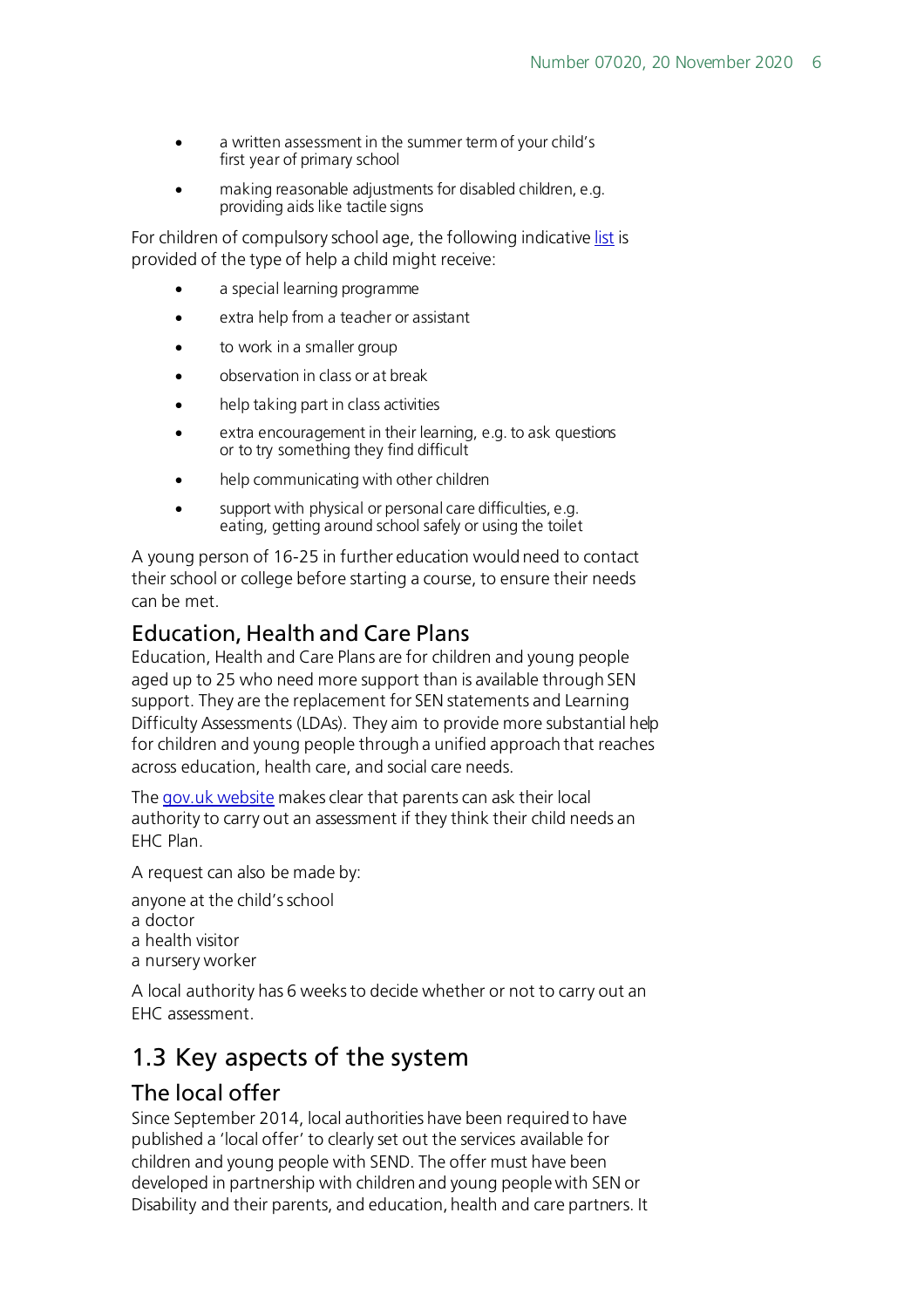should cover the support available for those with and without EHC Plans and from birth to 25 years, including SEN Support.

The Code of Practice states:

Local authorities must publish a Local Offer, setting out in one place information about provision they expect to be available across education, health and social care for children and young people in their area who have SEN or are disabled, including those who do not have Education, Health and Care (EHC) plans. In setting out what they 'expect to be available', local authorities should include provision which they believe will actually be available.[3](#page-6-1)

The Code makes clear that this initial offer is intended to be the start of an ongoing process, with local offers developed and revised over time through regular review and consultation.

#### <span id="page-6-0"></span>Education, Health and Care Plans: requirements on authorities

Education, Health and Care (EHC) Plans are the replacement for SEN statements and Learning Difficulty Assessments (LDAs). The SEN Code of Practice states that because the legal test of when a child required an EHC Plan is the same as for a statement under the *Education Act 1996*, nobody should lose support received under a SEN statement as a result of these changes. [4](#page-6-2)

While most children and young people with SEN will have their needs met by early years settings, schools, or colleges, some will need more substantial support. Where in the past a child in school, for example, might have been assessed for an SEN statement, they would now be assessed for an EHC plan which would seek to secure the best possible outcomes for them across education, health and social care.

In conducting an EHC assessment, a local authority would be required to:

establish and record the views, interests and aspirations of the parents and child or young person

provide a full description of the child or young person's special educational needs and any health and social care needs

establish outcomes across education, health and social care based on the child or young person's needs and aspirations

specify the provision required and how education, health and care services will work together to meet the child or young person's needs and support the achievement of the agreed outcomes<sup>[5](#page-6-3)</sup>

The Code of Practice sets out a further expectation that young people who are currently receiving support as a result of a LDA and remain in further education or training during the transition period, who request and need an EHC Plan, would be issued with one, since they have already been assessed as requiring SEN support. [6](#page-6-4)

<span id="page-6-1"></span><sup>&</sup>lt;sup>3</sup> Department for Education, Special educational needs and disability code of practice: [0 to 25 years,](https://www.gov.uk/government/uploads/system/uploads/attachment_data/file/398815/SEND_Code_of_Practice_January_2015.pdf) p59

<span id="page-6-2"></span> $4$  *Ibid.*, p15

<span id="page-6-3"></span> $15$  *Ibid.*, p142

<span id="page-6-4"></span>lbid., p15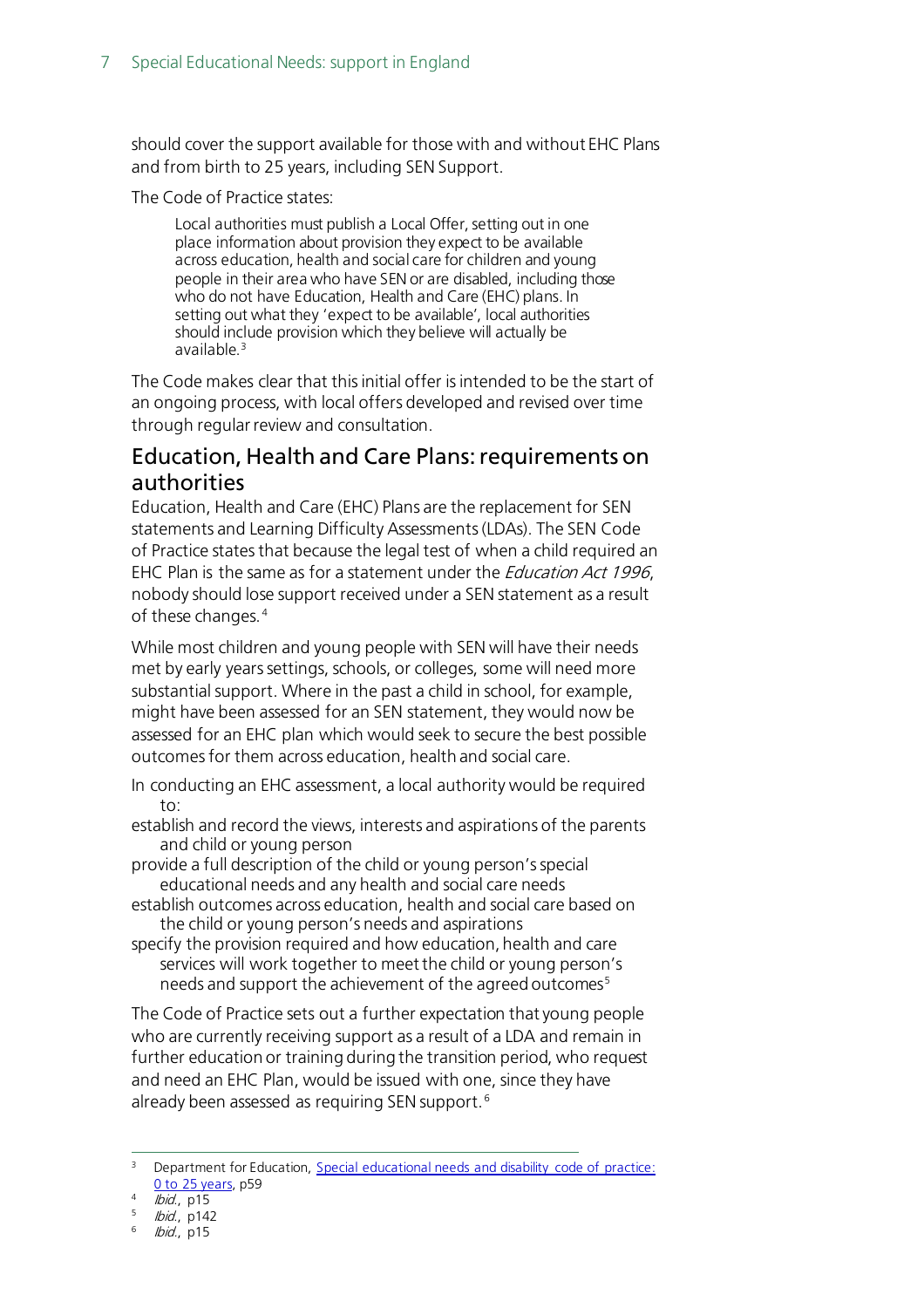### <span id="page-7-0"></span>EHC plans for 19-25 year olds with SEN

Under the reformed system, EHC Plans will cover eligible students up to the age of 25. However, [DfE guidance](https://www.gov.uk/government/publications/send-19-to-25-year-olds-entitlement-to-ehc-plans/send-19-to-25-year-olds-entitlement-to-ehc-plans) makes it clear that this does not mean that students have an automatic entitlement to education up to the age of 25:

Young people with SEND are not automatically entitled to maintain their EHC (education, health and care) plans after they turn 19.

Reforms to the SEND system should mean that children and young people are better prepared for adulthood. Therefore we expect the majority of young people with EHC plans to complete further education with their peers by age 19. However we recognise that some young people with SEND need longer to complete and consolidate their education and training. The length of time will vary according to each young person[.7](#page-7-2)

Nonetheless, 19 to 25 year olds with a learning difficulty or disability have the right to request an EHC needs assessment (unless one has been carried out in the last 6 months), and may appeal if a request is rejected.<sup>[8](#page-7-3)</sup>

### <span id="page-7-1"></span>Personal budgets

Young people and parents of children who have EHC Plans have the right to request a Personal Budget, which may contain elements of education, social care and health funding. A Personal Budget is an amount of money identified by the local authority to deliver provision set out in an EHC Plan where the parent or young person is involved in securing that provision. Local authorities must provide information on Personal Budgets as part of the local offer. Personal Budgets are optional for the child's parent or the young person but local authorities are under a duty to prepare a budget when requested.<sup>[9](#page-7-4)</sup>

A local policy should be available that includes:

- a description of the services across education, health and social care that currently lend themselves to the use of Personal Budgets
- the mechanisms of control for funding available to parents and young people including:
	- $direct$  payments where individuals receive the cash to contract, purchase and manage services themselves
	- an arrangement whereby the local authority, school or college holds the funds and commissions the support specified in the EHC plan (these are sometimes called notional budgets)
	- third party arrangements where funds (direct payments) are paid to and managed by an individual

<span id="page-7-2"></span>Department for Education, SEND: 19- to 25-year-olds' entitlement to EHC plans, February 2017

<span id="page-7-4"></span><span id="page-7-3"></span>Ibid.,

<sup>9</sup> Department for Education, [Special educational needs and disability code of practice:](https://www.gov.uk/government/uploads/system/uploads/attachment_data/file/398815/SEND_Code_of_Practice_January_2015.pdf)  [0 to 25 years,](https://www.gov.uk/government/uploads/system/uploads/attachment_data/file/398815/SEND_Code_of_Practice_January_2015.pdf) p178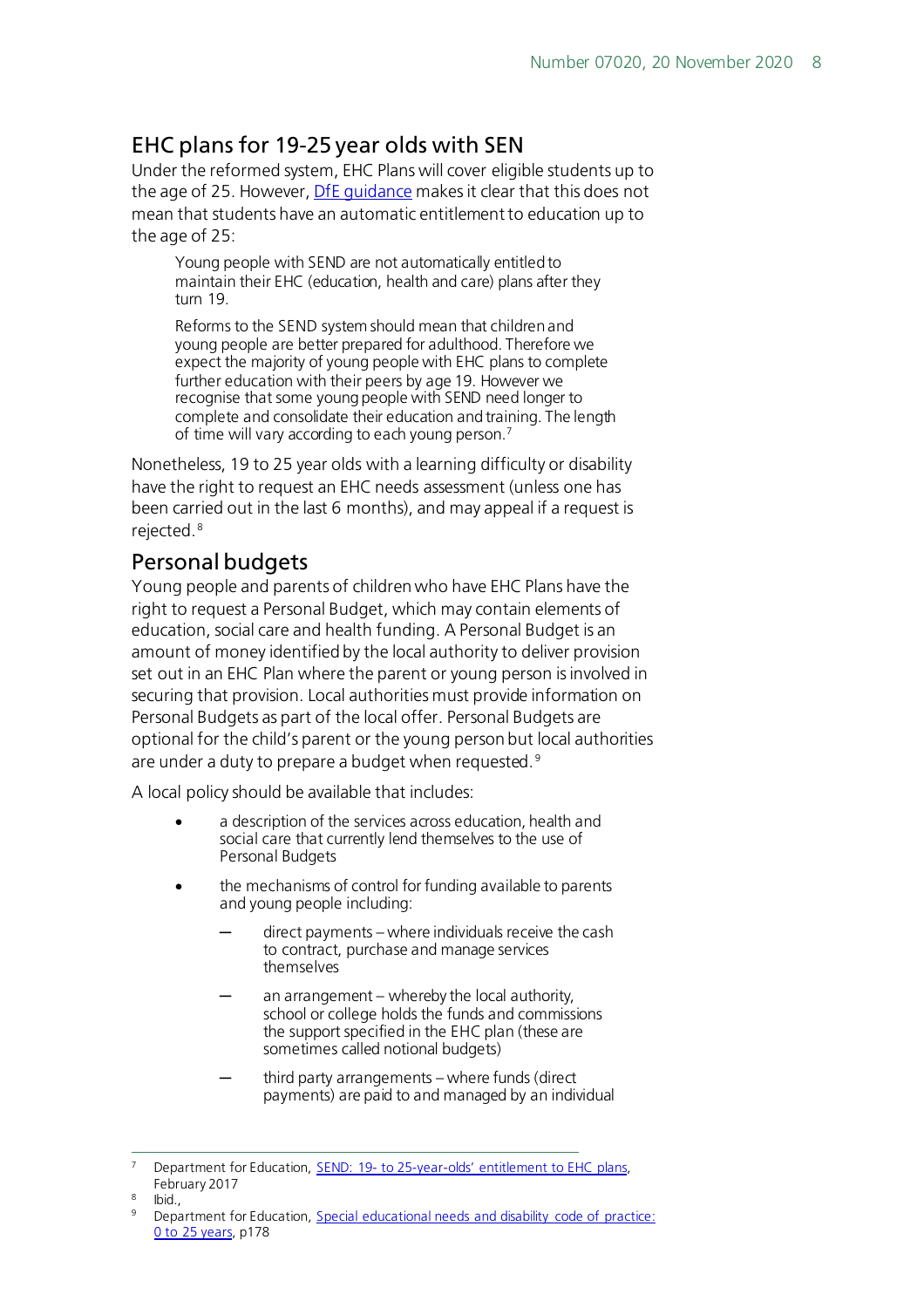or organisation on behalf of the child's parent or the young person

- ─ a combination of the above
- clear and simple statements of eligibility criteria and the decision-making processes that underpin them<sup>10</sup>

#### <span id="page-8-0"></span>Requirement for consultation with children, young people, and their parents

The [Code of Practice](https://www.gov.uk/government/uploads/system/uploads/attachment_data/file/398815/SEND_Code_of_Practice_January_2015.pdf) provides information on the requirements on local authorities to consult with children and young people with SEN, as well as their parents, in carrying out all of its duties relating to SEN:

Local authorities, in carrying out their functions under the Act in relation to disabled children and young people and those with special educational needs (SEN), must have regard to:

- the views, wishes and feelings of the child or young person, and the child's parents
- the importance of the child or young person, and the child's parents, participating as fully as possible in decisions, and being provided with the information and support necessary to enable participation in those decisions
- the need to support the child or young person, and the child's parents, in order to facilitate the development of the child or young person and to help them achieve the best possible educational and other outcomes, preparing them effectively for adulthood<sup>[11](#page-8-2)</sup>

The Code states that these principles are designed to support:

- the participation of children, their parents and young people in decision-making
- the early identification of children and young people's needs and early intervention to support them
- greater choice and control for young people and parents over support
- collaboration between education, health and social care services to provide support
- high quality provision to meet the needs of children and young people with SEN
- a focus on inclusive practice and removing barriers to learning
- successful preparation for adulthood, including independent living and employment<sup>[12](#page-8-3)</sup>

The Code of Practice sets out what these principles are intended to mean in practice, and how it is intended that they will be implemented.<sup>[13](#page-8-4)</sup>

<span id="page-8-1"></span><sup>&</sup>lt;sup>10</sup> Department for Education, Special educational needs and disability code of practice: [0 to 25 years.](https://www.gov.uk/government/uploads/system/uploads/attachment_data/file/342440/SEND_Code_of_Practice_approved_by_Parliament_29.07.14.pdf), p48

<span id="page-8-2"></span> $11$  *Ibid.*, p19

<sup>12</sup> *Ibid.*, p19-20

<span id="page-8-4"></span><span id="page-8-3"></span><sup>&</sup>lt;sup>13</sup> Department for Education, Special educational needs and disability code of practice: [0 to 25 years,](https://www.gov.uk/government/uploads/system/uploads/attachment_data/file/342440/SEND_Code_of_Practice_approved_by_Parliament_29.07.14.pdf) p20-29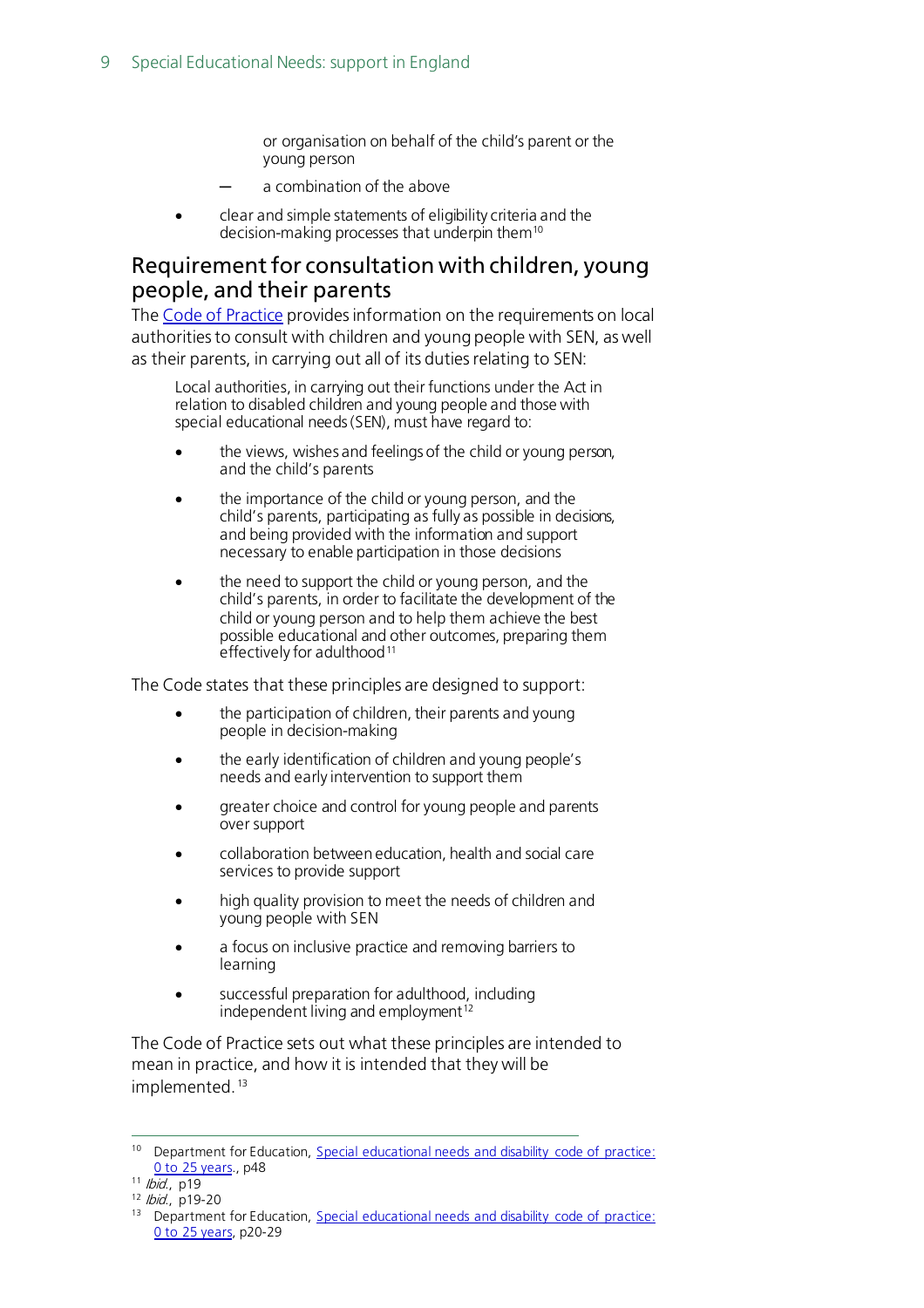# <span id="page-9-0"></span>2. Funding system

### <span id="page-9-1"></span>2.1 Background

Funding for SEN in England is not allocated as a separate amount per pupil. SEN funding is part of the overall Dedicated Schools Grant allocated to each local authority to fund their schools budget. It is for local authorities, in consultation with their schools forums, to determine the individual allocation to schools.

The following PQ response provides information on SEN funding for maintained schools:

**Steve McCabe:** To ask the Secretary of State for Education whether special educational needs coordinators are able to request funds from his Department for extra assistance with SEN students in maintained schools. [201299]

**Mr Timpson:** The Department for Education does not give funds directly to local authority maintained schools. Funds for extra assistance with students with special educational needs (SEN) come from schools' budgets and, if the extra cost is more than £6,000 per year for an individual student, from local authorities in the form of top-up funding for the school. Local authorities can also give extra funding to schools with a disproportionate number of pupils with SEN. Special educational needs coordinators should therefore seek any additional funds required from the relevant local authority.<sup>[14](#page-9-3)</sup>

Mainstream academies are in a similar position. When planning their budgets, academies should take into account that they must meet the costs of additional support for pupils with SEN up to £6,000 from their school budget share (including the notional SEN funding).<sup>15</sup>

For special schools, maintained or academies, a similar system is in place, but they are funded at the higher level of £10,000 per SEN pupil, with any extra 'top-up' funding then provided by the local authority.<sup>[16](#page-9-5)</sup> (This level of funding may also be provided for some pupils in specialist SEN units and resourced provision in mainstream schools, including academies and free schools.)

The charity Independent Parental Special Education Advice (IPSEA), have produced [a helpful briefing](http://www.ipsea.org.uk/file-manager/news/News2013/sen-funding-after-april-2013-public-briefing.pdf) on changes to SEN funding that were introduced from April 2013, which provides more background on SEN funding.<sup>[17](#page-9-6)</sup>

## <span id="page-9-2"></span>2.2 Reform: a national funding formula

The Government is undertaking major reforms to the way schools in England are funded. As part of this, the Government proposed the introduction of a national funding formula to allocate 'high needs'

<span id="page-9-3"></span><sup>14</sup> [HC Deb 23 Jun 2014 c83W](http://www.publications.parliament.uk/pa/cm201415/cmhansrd/cm140623/text/140623w0003.htm#1406246000981)

<span id="page-9-4"></span><sup>15</sup> Department for Education, Academy general annual grant allocation quide: 2020 to [2021 academic year,](https://assets.publishing.service.gov.uk/government/uploads/system/uploads/attachment_data/file/864834/Academy_allocation_guide_2020_to_2021_mainstream_open_before_April_2020_cleared.pdf) February 2020, p11

<span id="page-9-5"></span><sup>&</sup>lt;sup>16</sup> See separate DfE guidance on the <u>funding of special schools in 2020-21</u>

<span id="page-9-6"></span><sup>17</sup> IPSEA, [School Funding Reform: SEN Funding,](http://www.ipsea.org.uk/file-manager/news/News2013/sen-funding-after-april-2013-public-briefing.pdf) May 2013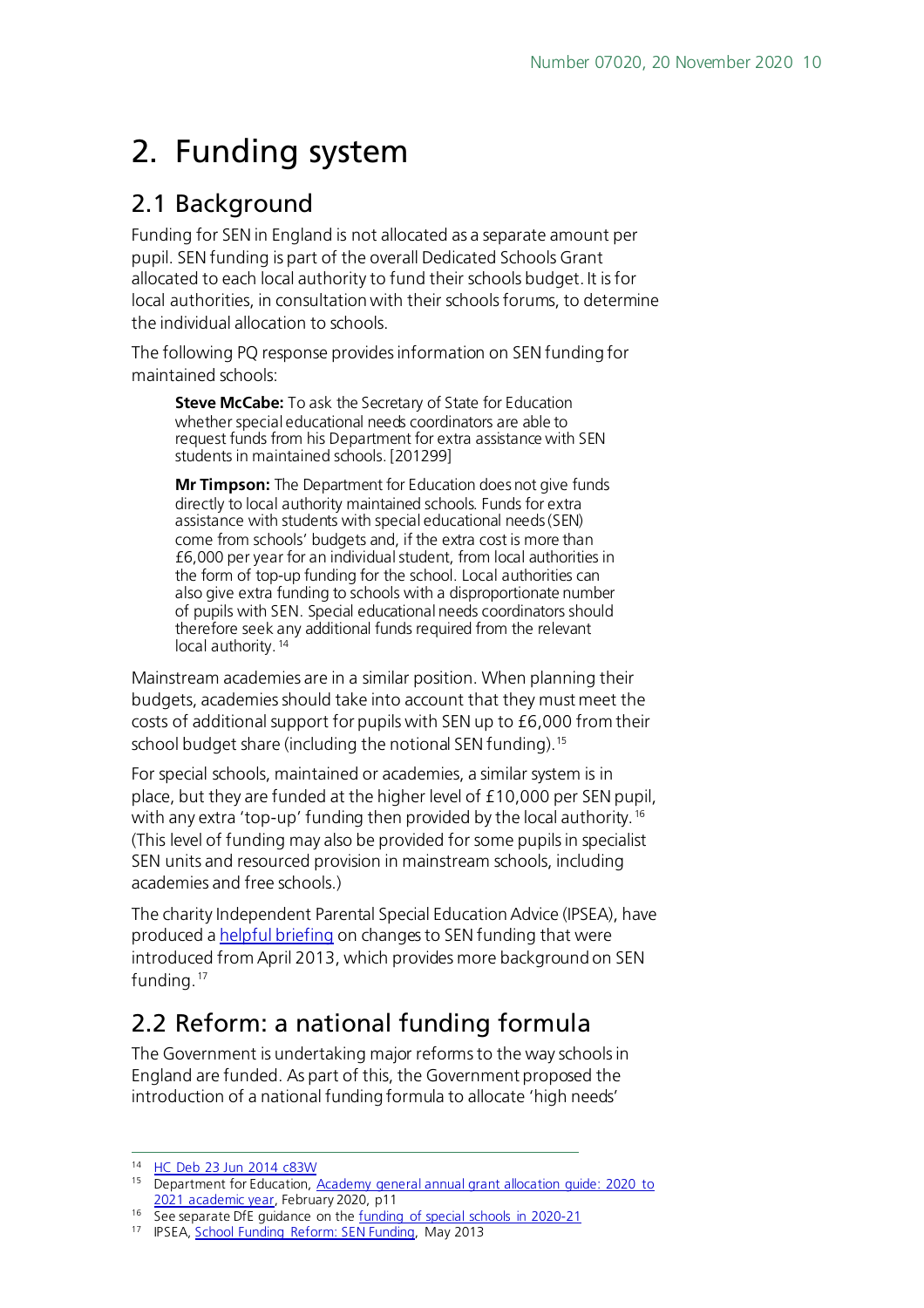funding to local authorities – largely, this is for special educational provision.

On 7 March 2016, the then Education Secretary Nicky Morgan announced initial consultations on funding reform, with further consultations to follow later in the spring. The first of these proposed a national school funding formula to include a basic per-pupil amount, and factors reflecting pupil characteristics, school and areas costs. The Library briefin[g Implementation of the national funding formula for](http://researchbriefings.parliament.uk/ResearchBriefing/Summary/CBP-8106)  [schools in England,](http://researchbriefings.parliament.uk/ResearchBriefing/Summary/CBP-8106) CBP 8106, provides up-to-date information on the progress of these reforms.

Separat[e consultations](https://consult.education.gov.uk/funding-policy-unit/high-needs-funding-reform/) were conducted on high needs funding. The [national funding formula for schools and high needs,](https://www.gov.uk/government/publications/national-funding-formula-for-schools-and-high-needs) published by the Department for Education in September 2017, described how the Government intended to proceed following those consultations.

Local authorities would receive high needs funding through a national formula derived from, among other factors, a basic unit of per-pupil funding for pupils in specialist SEN provision, historic spend, and also proxy measures such as population, school attainment, and numbers of children in bad health. More detail is provided in chapter 4 of th[e Policy](https://www.gov.uk/government/uploads/system/uploads/attachment_data/file/648532/national_funding_formula_for_schools_and_high_needs-Policy_document.pdf)  [Document.](https://www.gov.uk/government/uploads/system/uploads/attachment_data/file/648532/national_funding_formula_for_schools_and_high_needs-Policy_document.pdf)

In July 2017, the Governmen[t announced](https://www.gov.uk/government/news/13bn-for-core-schools-budget-delivers-rise-in-per-pupil-funding) £1.3bn of additional funding for schools, including high needs, over 2018-19 and 2019-20[.18](#page-10-1) The subsequently published fundin[g consultation response](https://www.gov.uk/government/uploads/system/uploads/attachment_data/file/648533/national_funding_formula_for_schools_and_high_needs-Exec_summary.pdf) stated that this had the effect maintaining the schools and high needs blocks of the Dedicated Schools Grant in real terms per pupil up to 2019-20[.19](#page-10-2) A further £350 million in funding for SE[N was announced](https://www.gov.uk/government/news/new-funding-to-support-children-with-special-educational-needs) in December 2018. [20](#page-10-3)

#### <span id="page-10-0"></span>Transferring funding between blocks

Prior to 2018-19, the Dedicated Schools Grant has been split into 3 blocks: the schools block, the high needs block and the early years block. These blocks were notional, with local authorities are free to move funds between them. [21](#page-10-4)

Following the formula changes, this position is now more restricted:

131. The second stage of the consultation recognised that a degree of flexibility between the DSG funding blocks would be needed to ensure that local authorities could manage their high needs budget. Local authorities will therefore be able to transfer up to 0.5% of their schools block funding into their high needs budget, with the agreement of their schools forum.[…] [T]here

<span id="page-10-1"></span><sup>&</sup>lt;sup>18</sup> Department for Education,  $f1.3bn$  for core schools budget delivers rise in per pupil [funding,](https://www.gov.uk/government/news/13bn-for-core-schools-budget-delivers-rise-in-per-pupil-funding) 17 July 2017

<span id="page-10-2"></span><sup>&</sup>lt;sup>19</sup> Department for Education, The national funding formula for schools and high needs [Executive summary,](https://www.gov.uk/government/uploads/system/uploads/attachment_data/file/648533/national_funding_formula_for_schools_and_high_needs-Exec_summary.pdf) September 2017, p35

<span id="page-10-3"></span><sup>&</sup>lt;sup>20</sup> Department for Education, New funding to support children with special educational [needs,](https://www.gov.uk/government/news/new-funding-to-support-children-with-special-educational-needs) 16 December 2018

<span id="page-10-4"></span><sup>&</sup>lt;sup>21</sup> Department for Education, [School revenue funding: Current funding arrangements,](https://consult.education.gov.uk/funding-policy-unit/schools-national-funding-formula/supporting_documents/Current_funding_system.pdf) March 2016, p4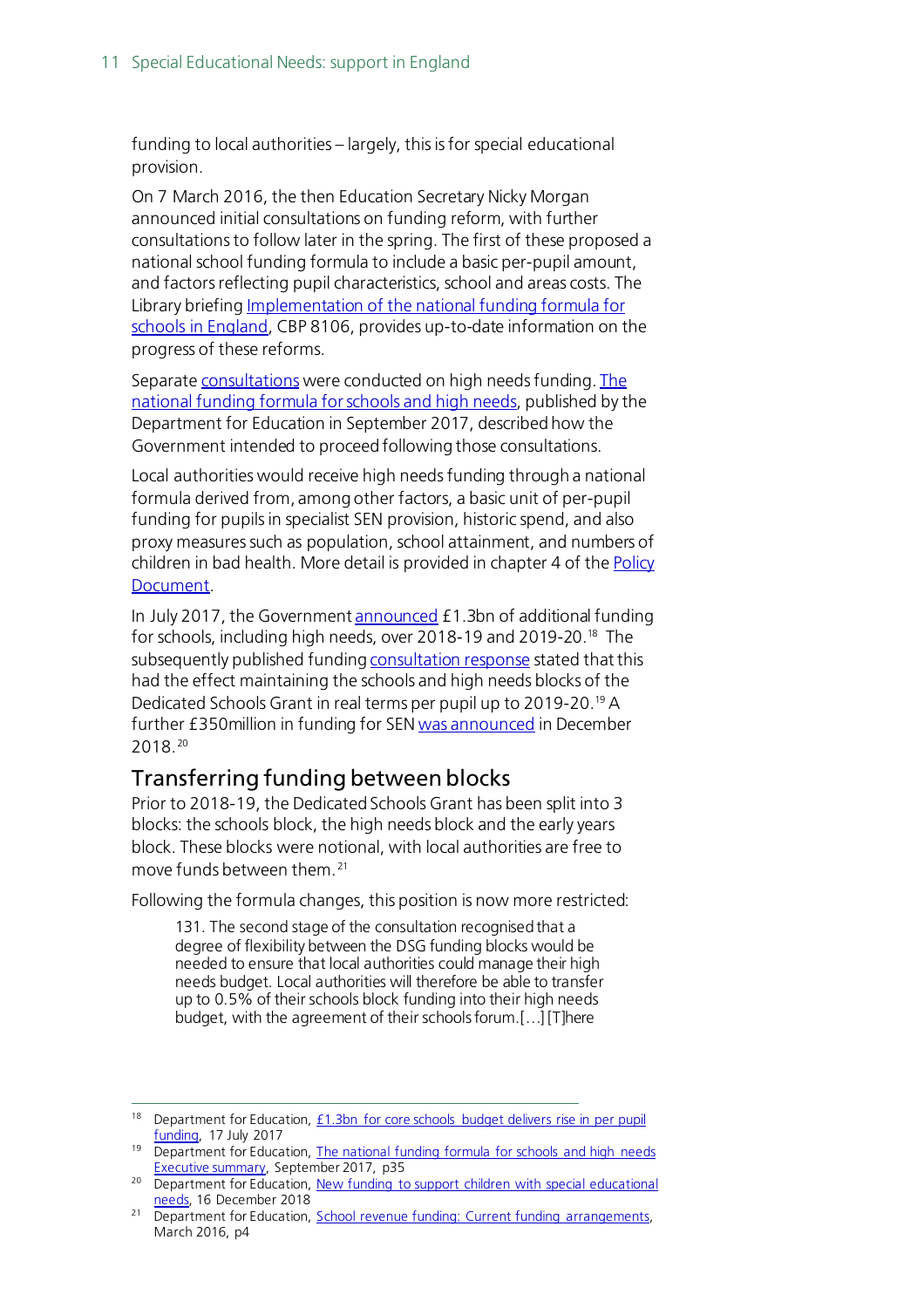will be a process for considering any reasonable requests for exceptions to these rules.<sup>[22](#page-11-2)</sup>

These formula arrangements apply in 2018-19 and 2019-20, with future spending decision subject to future Spending Reviews.

The Library briefin[g School funding reform in England from 2018-19:](http://researchbriefings.parliament.uk/ResearchBriefing/Summary/CBP-8106)  [Implementation of the national funding formula,](http://researchbriefings.parliament.uk/ResearchBriefing/Summary/CBP-8106) CBP 08106, provides more information on the reforms.

## <span id="page-11-0"></span>2.3 Funding system: Call for evidence

In May 2019 the Department for Education opened [a call for evidence](https://consult.education.gov.uk/funding-policy-unit/funding-for-send-and-those-who-need-ap-call-for-ev/) on the High Needs funding system.<sup>[23](#page-11-3)</sup>

The call for evidence asked for view on a range of issues relating to SEN, including:

- SEN factors in the school funding formula, including the possibility of tiering funding for pupils with lower attainment in mainstream assessments and, by proxy, pupils with more complex SEN
- Targeted funding for pupils with SEN
- The notional SEN budgets provided to schools to support their spending decisions
- The expectation that mainstream schools pay for the costs of SEN support up to £6,000 before accessing extra funding
- The information available locally about the SEN support particular schools provide
- Whether existing funding arrangements provide perverse incentives against early intervention to support children with SEN

The call for evidence also includes questions about SEN support in post-16 education, and funding for Alternative Provision. [24](#page-11-4)

The call for evidence ran until 31 July 2019. The Government has not yet published a response.

## <span id="page-11-1"></span>2.4 Education Committee funding report

In July 2019, the Education Committee published its report o[n A ten](https://publications.parliament.uk/pa/cm201719/cmselect/cmeduc/969/96902.htm)[year plan for school and college funding,](https://publications.parliament.uk/pa/cm201719/cmselect/cmeduc/969/96902.htm) which included recommendations on SEN funding.

The report described special educational needs and disability funding as "completely inadequate…[with] simply not enough money in the

<span id="page-11-2"></span><sup>&</sup>lt;sup>22</sup> Department for Education, The national funding formula for schools and high needs [Policy document,](https://www.gov.uk/government/uploads/system/uploads/attachment_data/file/648532/national_funding_formula_for_schools_and_high_needs-Policy_document.pdf) September 2017, p38

<span id="page-11-3"></span><sup>&</sup>lt;sup>23</sup> Department for Education, Education Secretary confirms plans to simplify school [accountability,](https://www.gov.uk/government/news/education-secretary-confirms-plans-to-simplify-school-accountability?utm_source=7c997290-53ac-4bf7-9967-6acf851b05b4&utm_medium=email&utm_campaign=govuk-notifications&utm_content=daily) 3 May 2019

<span id="page-11-4"></span><sup>&</sup>lt;sup>24</sup> Department for Education, **Provision for children and young people with special** [educational needs and disabilities, and for those who need alternative provision:](https://consult.education.gov.uk/funding-policy-unit/funding-for-send-and-those-who-need-ap-call-for-ev/supporting_documents/Call%20for%20evidence%20on%20SEND%20%20AP%20funding.pdf)  [how the financial arrangements work:](https://consult.education.gov.uk/funding-policy-unit/funding-for-send-and-those-who-need-ap-call-for-ev/supporting_documents/Call%20for%20evidence%20on%20SEND%20%20AP%20funding.pdf) Call for Evidence, May 2019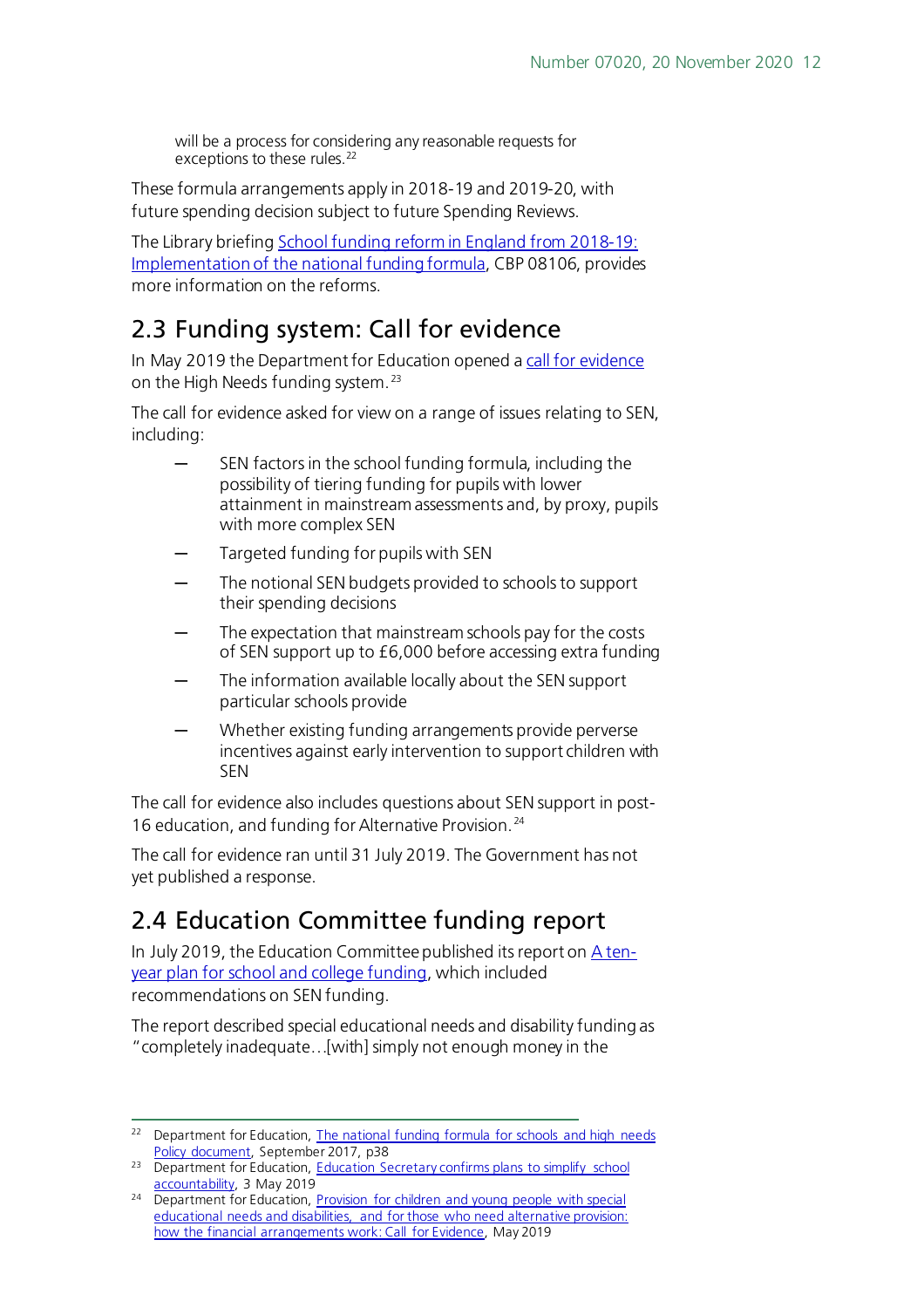system to provide for the scale of demand. Local authorities are expected to face a funding shortfall in excess of £1 billion by 2021."[25](#page-12-2)

The report recommended both increased funding and "a thorough assessment of the cost implications of local authorities' duty to maintain an Education, Health and Care Plan up to the age of 25."<sup>[26](#page-12-3)</sup>

The report also recommended that the high needs funding formula be revised to become more responsive to changing local authority needs.<sup>[27](#page-12-4)</sup>

A separate, wider Education Committee report on SEN support is discussed in section 5.2.

#### <span id="page-12-0"></span>Government response

The Government published it[s response to the report](https://www.parliament.uk/documents/commons-committees/Education/Correspondence/19-20/Government-Response-to-committee-tenth-report-of-Session-2017%E2%80%9319-a-ten-year-plan-for-school-and-college-funding-CP-190.pdf) in October 2019.

In response to the Committee's criticisms of funding levels, the Government highlighted its forthcoming SEND review, and recent additional funding:

Next year we will be investing £780 million in additional high needs funding to support children with complex special educational needs and disabilities (SEND). This represents an increase of 12% on the funding available this year, bringing the total high needs funding budget to £7.2 billion.

Every local authority will see a minimum increase of at least 8% per head of 2-18 population to their high needs funding. [28](#page-12-5)

In response to wider concerns about the funding system and how money is allocated, the response drew attention to the call for evidence on the funding system (see section 2.3), which it stated would feed into future decisions about the future of the funding system. [29](#page-12-6)

### <span id="page-12-1"></span>2.5 2019 Spending Round

In the [2019 Spending Round](https://www.gov.uk/government/topical-events/spending-round-2019) the Government outlined several commitmentsfor schools. One of which was an "over **£700 million"** increase in cash terms for special educational needs in 2020-21. This was [subsequently clarified](https://dfemedia.blog.gov.uk/2020/09/07/panorama-on-send-provision/) as a £780 million increase in 2020-21 (and an additional £730 million increase in 2021-22). This would increase the High Needs Block in 2020-21 to **£7.06 billion** representing an annual cash terms increase of 12% and a real terms increase of 10%. [30](#page-12-7)

However the IFS estimated in their [2019 report](https://www.ifs.org.uk/publications/14369) on education spending, that this increase "**might**thus only be enough to keep spending **per pupil** largely constant in real terms". [31](#page-12-8) This is due to the IFS estimating that the number of children and young people with EHC plans (includes

<span id="page-12-6"></span> $29$  As above, p19-20

<span id="page-12-2"></span><sup>&</sup>lt;sup>25</sup> House of Commons Education Select Committee, A ten-year plan for school and [college funding,](https://publications.parliament.uk/pa/cm201719/cmselect/cmeduc/969/969.pdf) Tenth report of session 2017-19, July 2019, HC 969, para 105

<span id="page-12-3"></span><sup>26</sup> As above, para 106

<span id="page-12-4"></span><sup>27</sup> As above, para 115

<span id="page-12-5"></span><sup>&</sup>lt;sup>28</sup> Department for Education, Government response to Education Committee report on [school and college funding,](https://www.parliament.uk/documents/commons-committees/Education/Correspondence/19-20/Government-Response-to-committee-tenth-report-of-Session-2017%E2%80%9319-a-ten-year-plan-for-school-and-college-funding-CP-190.pdf) Cm 190, October 2019, p19

<span id="page-12-7"></span><sup>&</sup>lt;sup>30</sup> In 2020-21 prices; [Department for Education, DSG Allocations: 2019/20;](https://www.gov.uk/government/publications/dedicated-schools-grant-dsg-2019-to-2020) HM Treasury[, GDP deflators at market prices, and money](https://www.gov.uk/government/statistics/gdp-deflators-at-market-prices-and-money-gdp-september-2020-quarterly-national-accounts) (Quarterly National Accounts), September 2020.

<span id="page-12-8"></span><sup>31</sup> [Institute Fiscal Studies, Annual Education Spending](https://www.ifs.org.uk/publications/14369) Report: 2019 (p55)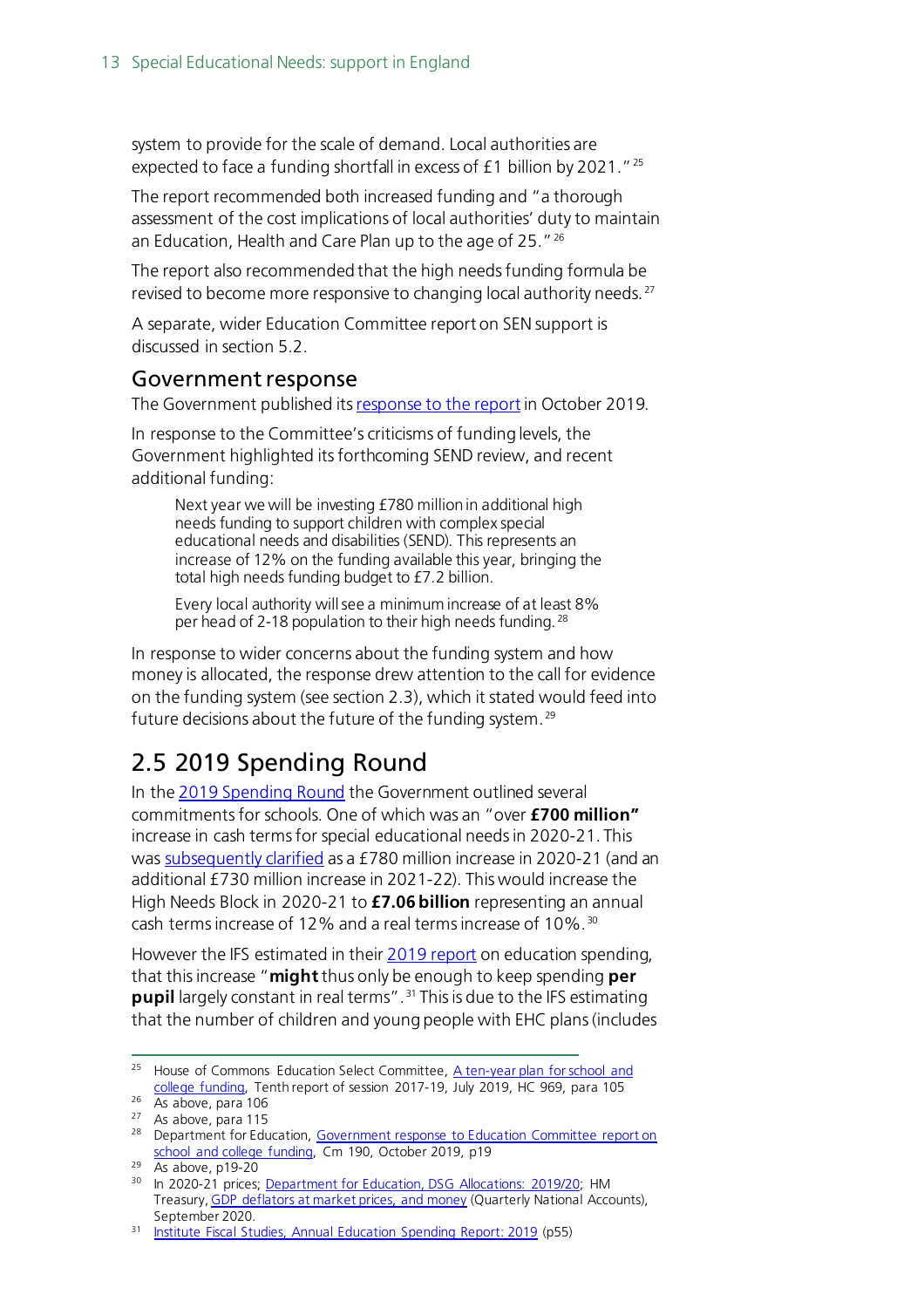those aged 16-25) would increase in 2020-21 at a broadly similar rate to the real terms funding increase.

Following the Spending Round, the Minister for School Standards made a statement which provided som[e additional detail](https://hansard.parliament.uk/commons/2019-09-09/debates/19090918000014/SchoolFunding):

…every local authority will receive an increase of at least 8% per head of 2 to 18 population through the funding floor [in cash terms]. This minimum increase in 2020-21 allocations will be based on local authorities' high needs allocations in 2019-20, including the additional £125 million announced in December 2018.

Above this minimum increase, the formula will allow local authorities to see increases of up to 17% [in cash terms], again calculated on the basis of per head of population.<sup>[32](#page-13-1)</sup>

### <span id="page-13-0"></span>2.6 Trends in funding since 2014-15

As noted above, the high needs block of the Dedicated Schools Grant (DSG) is largely intended for special educational needs provision.

The table below provides total high need funding allocations figures for each financial year since 2014-15. The DfE does not publish allocations at a per-pupil (or per-place) level. This means that comparisons over time should be treated with caution as there is no way of controlling for changes in pupil numbers. In addition, there have been changes in funding methodologies and the policy framework over this period.

#### **Total high needs block allocations** £ Billions, England

|                         | Cash<br>terms | Real terms<br>(2020-21 prices) |
|-------------------------|---------------|--------------------------------|
| 2014-15                 | 5.18          | 5.82                           |
| 2015-16                 | 5.25          | 5.85                           |
| 2016-17                 | 5.30          | 5.76                           |
| 2017-18                 | 5.83          | 6.23                           |
| 2018-19                 | 6.12          | 6.39                           |
| 2019-20                 | 6.28          | 6.40                           |
| 2020-21                 | 7.06          | 7.06                           |
| % Change over period    | +36%          | $+21%$                         |
|                         |               |                                |
| 2021-22 (planned)       | 7.79          | 7.63                           |
| Planned annual % change | +10%          | +8%                            |

Notes: Figures for all years are for the high needs block prior to deductions. 2021-22 planned funding as of September 2020.

Source: Department for Education, [Dedicated Schools Grant \(DSG\) allocations,](https://skillsfunding.service.gov.uk/single-funding-statement/latest/dedicated-schools-grant/download-funding/2020-to-2021) various years. HM Treasury, [GDP deflators at market prices, and money](https://www.gov.uk/government/statistics/gdp-deflators-at-market-prices-and-money-gdp-september-2020-quarterly-national-accounts)

<span id="page-13-1"></span>(Quarterly National Accounts), September 2020. Department for Education, [Panorama on SEND](https://dfemedia.blog.gov.uk/2020/09/07/panorama-on-send-provision/) provision, September 2020.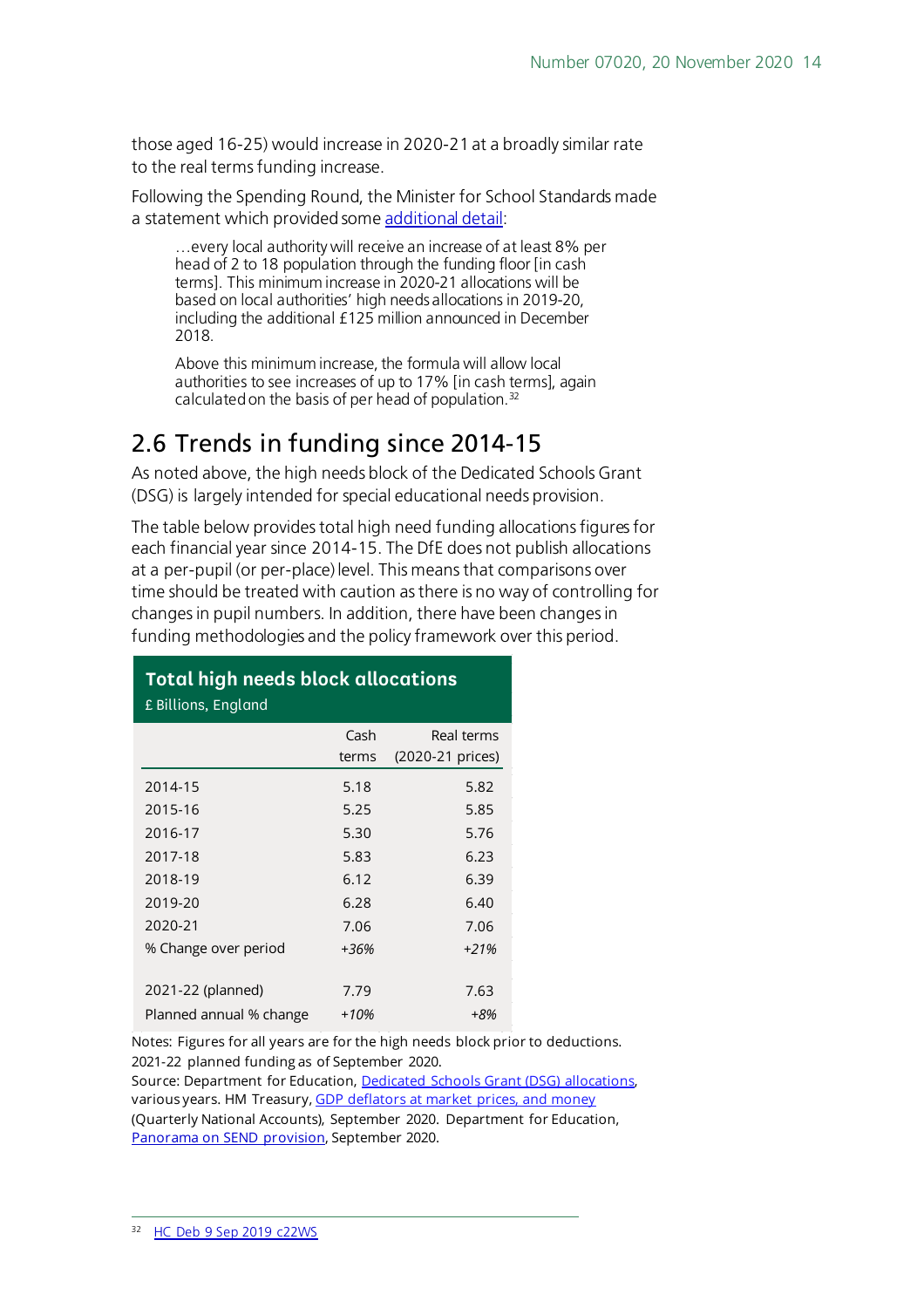# <span id="page-14-0"></span>3. Statistics: tribunals, children and young people with SEND

### <span id="page-14-1"></span>3.1 SEND Tribunals

Parents and, in some cases, young people themselves, have statutory appeal rights to the First Tier Tribunal (Special Educational Needs and Disabilities).

In the academic year 2018-19, **2,614** cases were decided by the Tribunal. [33](#page-14-2) Of these, **2,416**, or around **92%**, were decided in favour of the appellant. However, this doesn't necessarily mean that all aspects of the decision were in the appellant's favour. [34](#page-14-3)

The proportion of cases decided in favour of the appellant increased from around **69%** in the academic year 2011-12 to **92%** in 2018-19. The following table sets out in more detail the trends in tribunal outcomes since 2011-12.

| <b>SEND Tribunals</b><br>England, year ending 31 August |          |                  |                |  |  |  |  |
|---------------------------------------------------------|----------|------------------|----------------|--|--|--|--|
|                                                         | Outcomes | Number in favour | % in favour of |  |  |  |  |
|                                                         | decided  | of appellant     | appellant      |  |  |  |  |
|                                                         |          |                  |                |  |  |  |  |
| 2011-12                                                 | 823      | 564              | 69%            |  |  |  |  |
| 2012-13                                                 | 808      | 682              | 84%            |  |  |  |  |
| 2013-14                                                 | 797      | 660              | 83%            |  |  |  |  |
| 2014-15                                                 | 788      | 680              | 86%            |  |  |  |  |
| 2015-16                                                 | 883      | 780              | 88%            |  |  |  |  |
| 2016-17                                                 | 1,599    | 1,418            | 89%            |  |  |  |  |
| 2017-18                                                 | 2,298    | 2,035            | 89%            |  |  |  |  |
| 2018-19                                                 | 2,614    | 2,416            | 92%            |  |  |  |  |

Note: Excludes cases that were withdrawn or conceded Source[: Tribunal statistics quarterly: July to September 2019; SEND Tribunal](https://www.gov.uk/government/statistics/tribunal-statistics-quarterly-july-to-september-2019)  [Tables \(SEND1\)](https://www.gov.uk/government/statistics/tribunal-statistics-quarterly-july-to-september-2019)

In the academic year 2018-19, a total of **7,002** appeals were registered. A significant proportion of these appeals were conceded or withdrawn, explaining the gap between the number of appeals registered and the number of outcomes decided.

The most common special educational need for appeals registered in 2018-19 was autistic spectrum disorder (**3,141**). Between the academic year 2011-12 and 2018-19 the proportion of autistic spectrum disorder appeals increased from **29%** of appeals registered, to **45%**.

<span id="page-14-2"></span><sup>&</sup>lt;sup>33</sup> This excludes cases which were conceded or withdrawn.

<span id="page-14-3"></span><sup>34</sup> Ministry of Justice, [Tribunal statistics quarterly: July to September 2019,](https://www.gov.uk/government/statistics/tribunals-and-gender-recognition-certificate-statistics-quarterly-july-to-september-2018) Table SEND1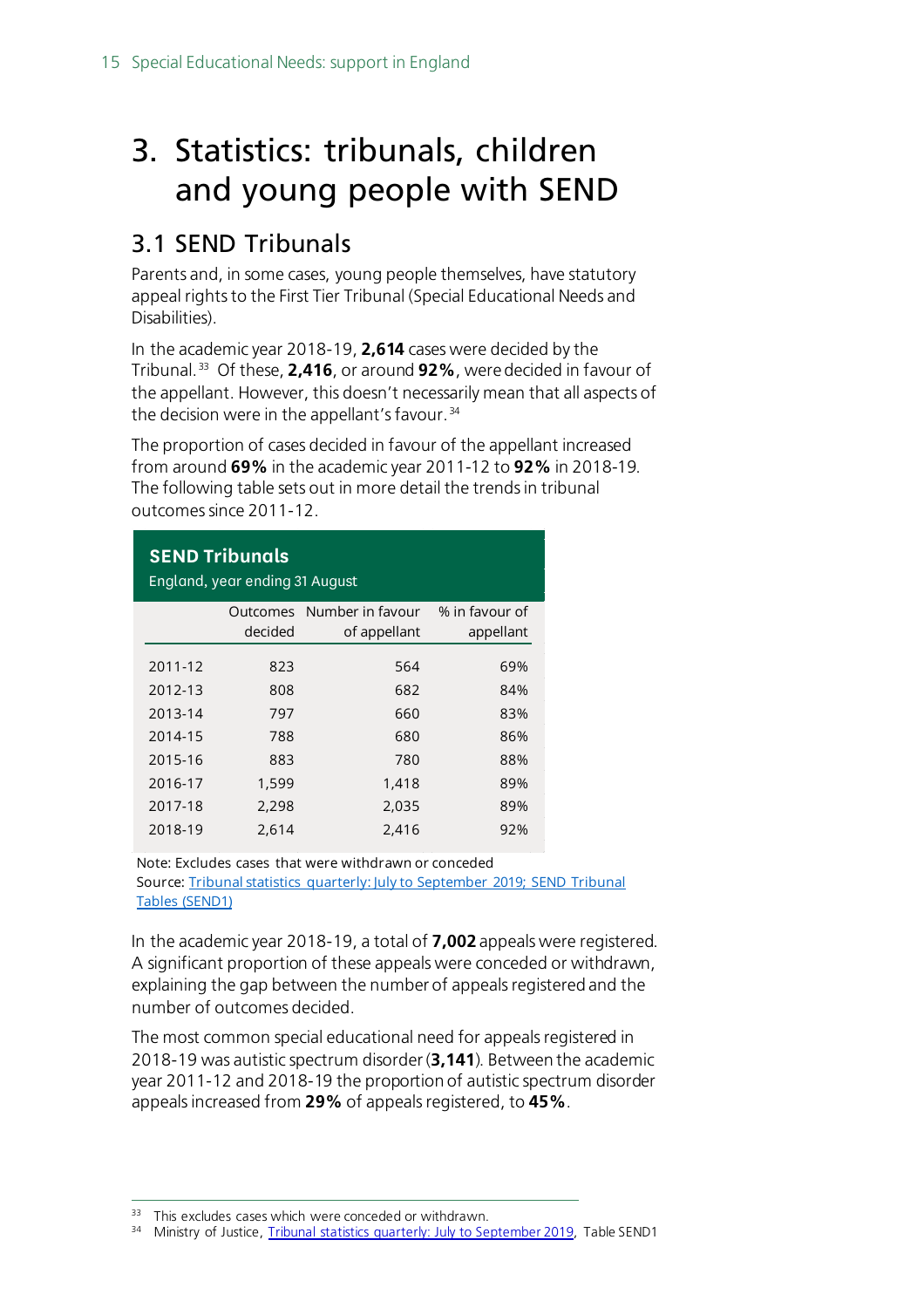### <span id="page-15-0"></span>3.2 Pupils with SEN, statements and EHC plans

The trend in the number of pupils in all schools<sup>[35](#page-15-1)</sup> with SEN (includes SEN pupils with and without statements or EHC plans) has fluctuated between 2007 and 2020, but overall has decreased over the period. [36](#page-15-2)

In 2007 there were around 1.6 million pupils with SEN, the total increased gradually reaching a peak of around 1.7 million in 2010 before declining again and reached its lowest level in 2016 (around 1.2 million), before increasing again gradually to around **1.4 million in 2020**.

Only a minority of pupils with SEN have statements or EHC plans (around 21%). The trend in the number of pupils with statements or EHC plans has fluctuated to a lesser degree (compared to all pupils with SEN) between 2007 and 2020, and has increased overall during the period. In 2007 there were around 233,000 pupils with statements or EHC plans, the total decreased gradually reaching its lowest level of around 224,000 in 2010 it then increased in each year and reached its highest level in 2020 (around **295,000**). [37](#page-15-3)

However, due to changes in overall pupil numbers over this period, the most meaningful way of making comparisons over time is to compare the proportion of pupils with SEN (known as the SEN incidence rate<sup>38</sup>) or the proportion of pupils with statements or EHC plans.

The SEN incidence rate was around 19% in 2007. It gradually increased reaching a peak of around 21% in 2010 then declined and reached its lowest level in 2016 and 2017 (around 14%), before increasing again gradually to around **16%** in 2020. The decline over the period as a whole, has been driven by a decrease in SEN incidence in primary and secondary schools, which was only partially mitigated by increases in other settings such as independent schools and pupil referral units. [39](#page-15-5)

The proportion of pupils with statements or EHC plans has tended to be more stable over the period. It remained at 2.8% of pupils in each year between 2007 and 2017, it has increased slightly in each year since then reaching a peak of **3.3%** in 2020. More details are provided in the chart below. [40](#page-15-6)

In January 2020 the most common type of need among pupils with an EHC plan by far was autistic spectrum disorder (around 83,000 pupils or 30% of all pupils with an EHC plan). The second most common type of need was speech, language and communication needs (around 43,000 pupils or 15% of all pupils with an EHC plan). <sup>[41](#page-15-7)</sup>

<span id="page-15-1"></span><sup>&</sup>lt;sup>35</sup> Includes all state-funded and independent schools

<span id="page-15-2"></span><sup>&</sup>lt;sup>36</sup> Department for Education, [Special Educational Needs in England: 2020](https://explore-education-statistics.service.gov.uk/find-statistics/special-educational-needs-in-england)

<span id="page-15-3"></span><sup>&</sup>lt;sup>37</sup> Same as above

<span id="page-15-4"></span><sup>&</sup>lt;sup>38</sup> The number of pupils with SEN (with and without statements or EHC plans) as a proportion of the number of pupils on roll in all schools

<span id="page-15-5"></span><sup>&</sup>lt;sup>39</sup> Department for Education, [Special Educational Needs in](https://explore-education-statistics.service.gov.uk/find-statistics/special-educational-needs-in-england) England: 2020

<sup>40</sup> Same as above

<span id="page-15-7"></span><span id="page-15-6"></span><sup>41</sup> Same as above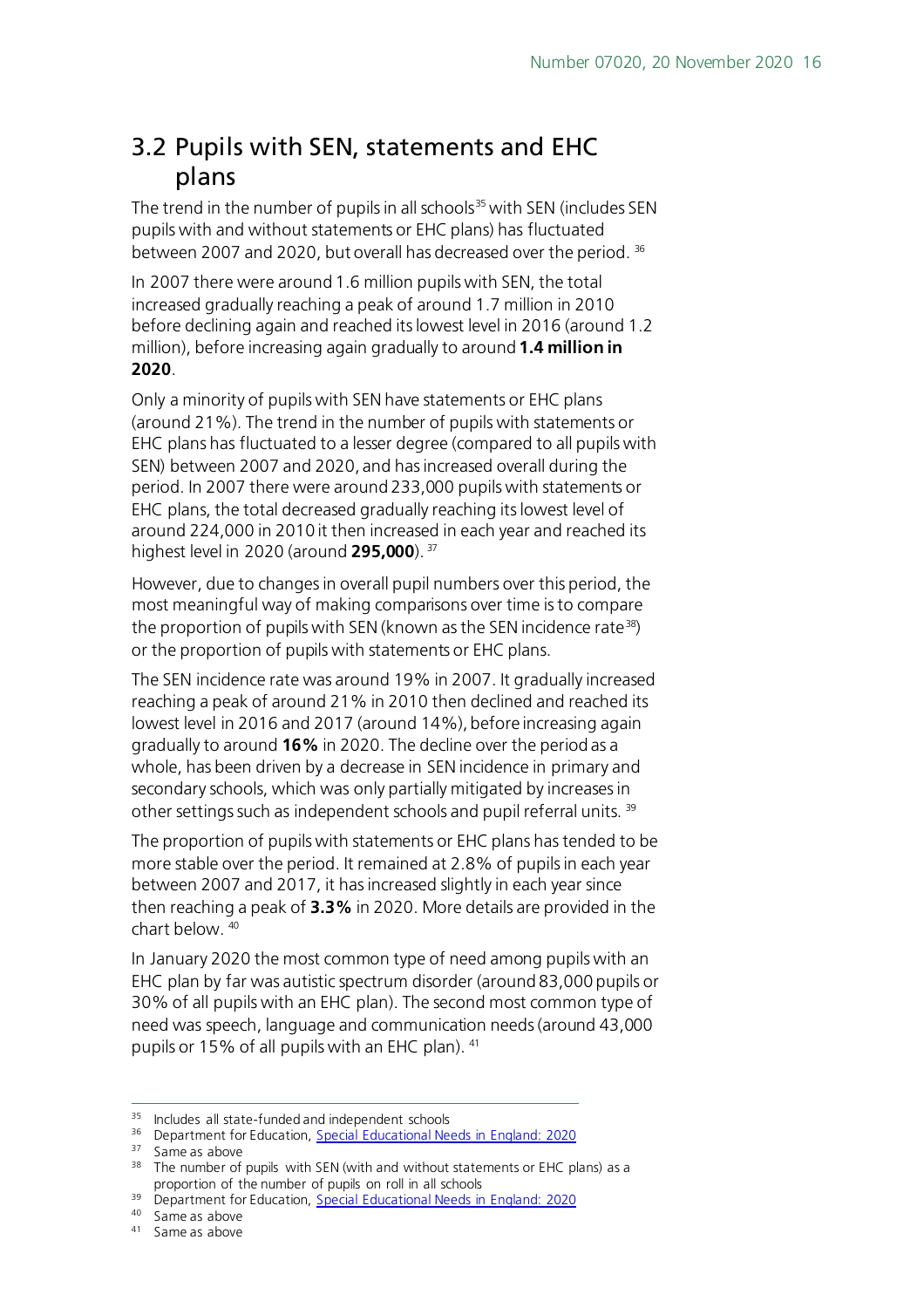

Source: [Special Educational Needs in England: 2020, DfE](https://www.gov.uk/government/statistics/special-educational-needs-in-england-january-2020)

### <span id="page-16-0"></span>3.3 EHC plans across all age groups (0 to 25 years)

### <span id="page-16-1"></span>Trends in number of statements and EHC plans

In January 2020, there were around **390,000** children and young people with EHC plans. Most of these were compulsory school age children. In January 2020, 68% of people with EHC plans were aged between 5 and 15 years old, 21% were aged 16-19, 6% were aged 20-25, and 4% were aged under 5. [42](#page-16-2)

The number of EHC plans (and earlier, statements of SEN) maintained by local authorities has increased in each year since 2010 (when there were around 228,000), this increase accelerated since 2014-15 (when there were around 240,000). This increase occurred in a wider context of rising pupil numbers as well as reforms that extended the age group covered, to 25 years old. [43](#page-16-3)

The chart below shows the trend in the number of EHC plans and statements maintained by local authorities, since 2010. The DfE does not publish incidence rates of EHC plans across all age groups as it does for school pupils.

<span id="page-16-2"></span><sup>42</sup> Department for Education, [Statements of SEN and EHC Plans: England 2020](https://www.gov.uk/government/statistics/education-health-and-care-plans-england-2020)

<span id="page-16-3"></span>Same as above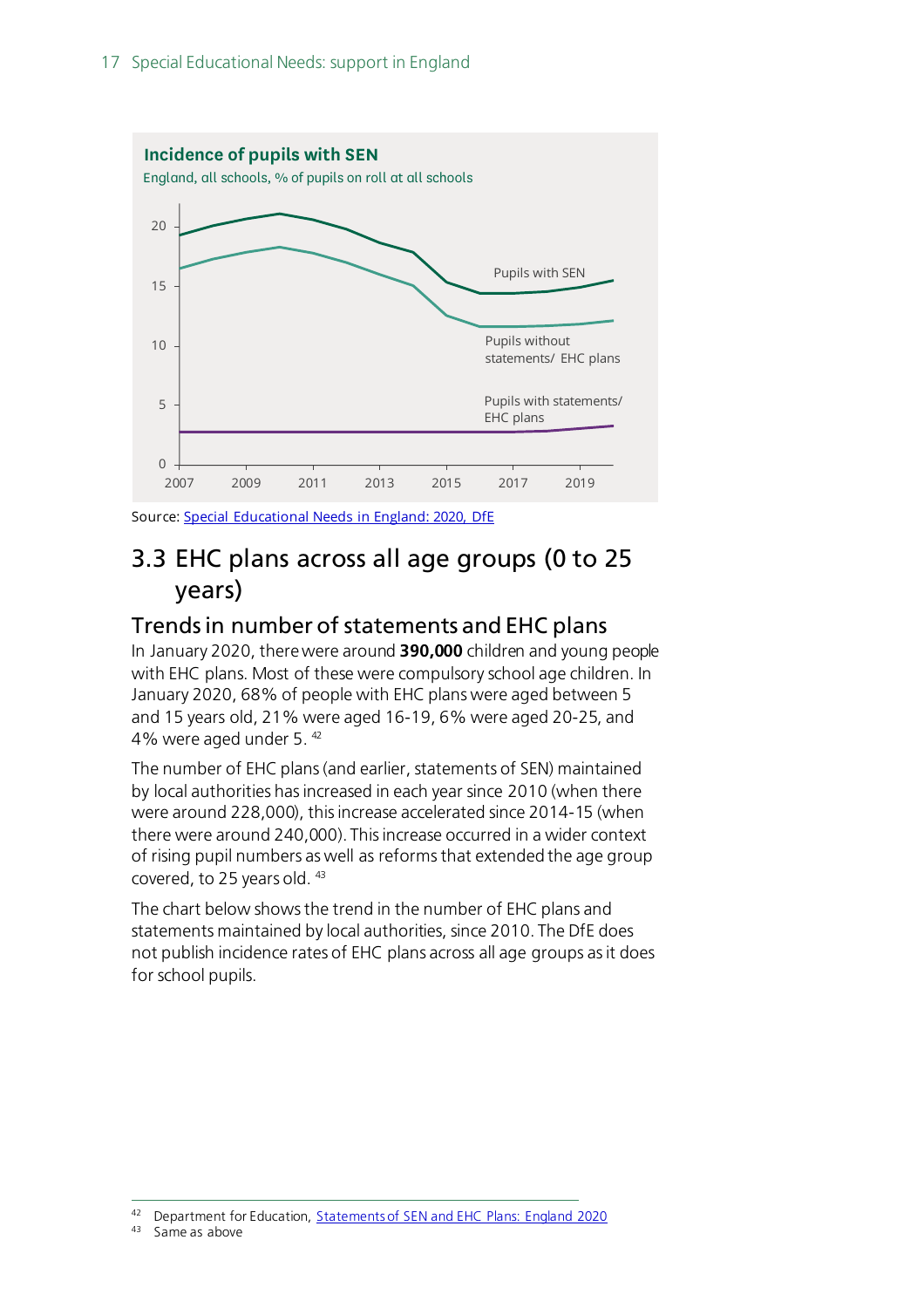

Notes: Figures include Statements of SEN and EHC plans, 31 March 2018 was the deadline for transferring Statements to EHC plans. The Children and Families Act 2014 extended coverage to 19-25 year olds. A very small number within this age group were recorded with EHC plans for the first time in 2015, and large increases were recorded in each year since.

Source: [Department for Education, Statements of SEN and EHC Plans: England](https://www.gov.uk/government/statistics/statements-of-sen-and-ehc-plans-england-2019)  [2019, table 1.](https://www.gov.uk/government/statistics/statements-of-sen-and-ehc-plans-england-2019) ; Department for Education, Statements of SEN and EHC Plans: [England 2020](https://www.gov.uk/government/statistics/education-health-and-care-plans-england-2020)

#### <span id="page-17-0"></span>**Placements**

In January 2020 of those with an EHC plan:

- **39.0%** were attending mainstream schools
- **37.2%** were attending special schools
- **16.5%** were in further education institutions
- **2.1%** were not in any education, employment or training (NEET)
- **0.8%** were in alternative provision settings such as pupil referral units.
- **0.5%** were in non-maintained early years settings.

The remaining 4% (around 15,000) of children and young people with EHC plans were in different settings or situations, including:

- Receiving other provision arranged by the local authority or their parents.
- Awaiting the placement named on their plan.
- Being without a new placement following permanent exclusion.<sup>[44](#page-17-1)</sup>

<span id="page-17-1"></span><sup>44</sup> Department for Education, [Statements of SEN and EHC Plans: England 2020](https://www.gov.uk/government/statistics/education-health-and-care-plans-england-2020)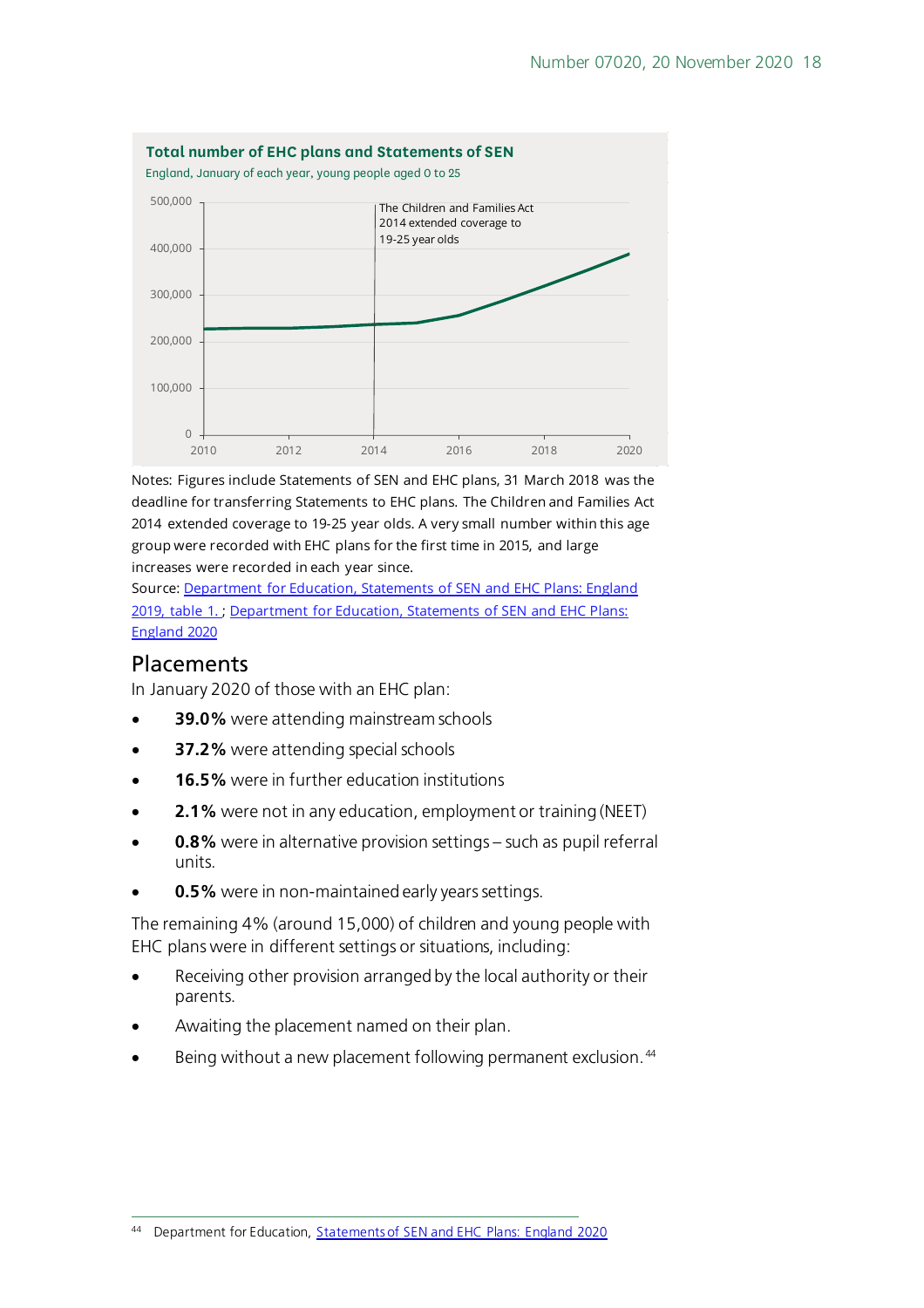# <span id="page-18-0"></span>4. Accountability: Ofsted and CQC inspections from May 2016

Over five years from May 2016, Ofsted and the Care Quality Commission (CQC) are carrying out inspections of all local authority SEND support provision in England.

Under the [Local area special educational needs and disabilities](https://www.gov.uk/government/publications/local-area-send-inspection-framework)  [inspection framework](https://www.gov.uk/government/publications/local-area-send-inspection-framework), inspectors review how local areas meet their responsibilities to children and young people (from birth to age 25) who have special educational needs or disabilities (or both).

An [overview of the inspections,](https://www.gov.uk/government/publications/local-area-send-inspections-information-for-families/joint-inspections-of-local-area-send-provision) and what inspectors look for, has been published by the two inspectorates:

Over the course of the 5-day inspection, inspectors will meet managers and leaders from the area's education, health and social care services and look at young people's case files.

They will review the support provided by the local area for some individual children and young people to better understand how well the local area meets its responsibilities overall.

They will also visit early years settings, schools, further education providers and specialist services.

During these visits, inspectors will also spend time speaking to children, young people and their parents or carers.

Inspectors will look for evidence of how children and young people with special educational needs or disabilities (or both) are identified, how their needs are assessed and met, and how they are supported to move on to their next stage of education, the world of work and wider preparation for adulthood[.45](#page-18-2)

Inspectors do not carry out inspections of individual education, social care or health services or providers.

Separat[e information for families](https://www.gov.uk/government/publications/local-area-send-inspections-information-for-families) about the inspections has also been published.

The relevant report[s are published](https://reports.ofsted.gov.uk/search?q=&location=&lat=&lon=&radius=&level_1_types=4&level_2_types%5B%5D=18) on the Ofsted and CQC websites.

A [report](https://www.gov.uk/government/publications/local-area-send-inspections-one-year-on) summarising the findings from the first year of inspections was published in October 2017. [46](#page-18-3)

#### <span id="page-18-1"></span>Background: proposals for inspections

In March 2015, the Department for Education publishe[d Special](https://www.gov.uk/government/publications/send-supporting-local-and-national-accountability)  [educational needs and disability: supporting local and national](https://www.gov.uk/government/publications/send-supporting-local-and-national-accountability)  [accountability,](https://www.gov.uk/government/publications/send-supporting-local-and-national-accountability) which provided a framework for monitoring the performance of the reformed SEND support system. The document indicated that the Government would develop a set of key indicators to monitor the progress and impact of the reforms locally and nationally, <sup>[47](#page-18-4)</sup>

<span id="page-18-2"></span><sup>&</sup>lt;sup>45</sup> Ofsted and Care Quality Commission, <u>Joint inspections of local area special</u> [educational needs or disabilities \(or both\) provision,](https://www.gov.uk/government/publications/local-area-send-inspections-information-for-families/joint-inspections-of-local-area-send-provision) 7 January 2019

<span id="page-18-3"></span><sup>46</sup> Ofsted and Care Quality Commission, Local area SEND inspections: one year on, October 2017

<span id="page-18-4"></span><sup>47</sup> Department for Education, Special educational needs and disability: supporting local [and national accountability,](https://www.gov.uk/government/uploads/system/uploads/attachment_data/file/416347/Accountability_Publication.pdf) March 2015, p6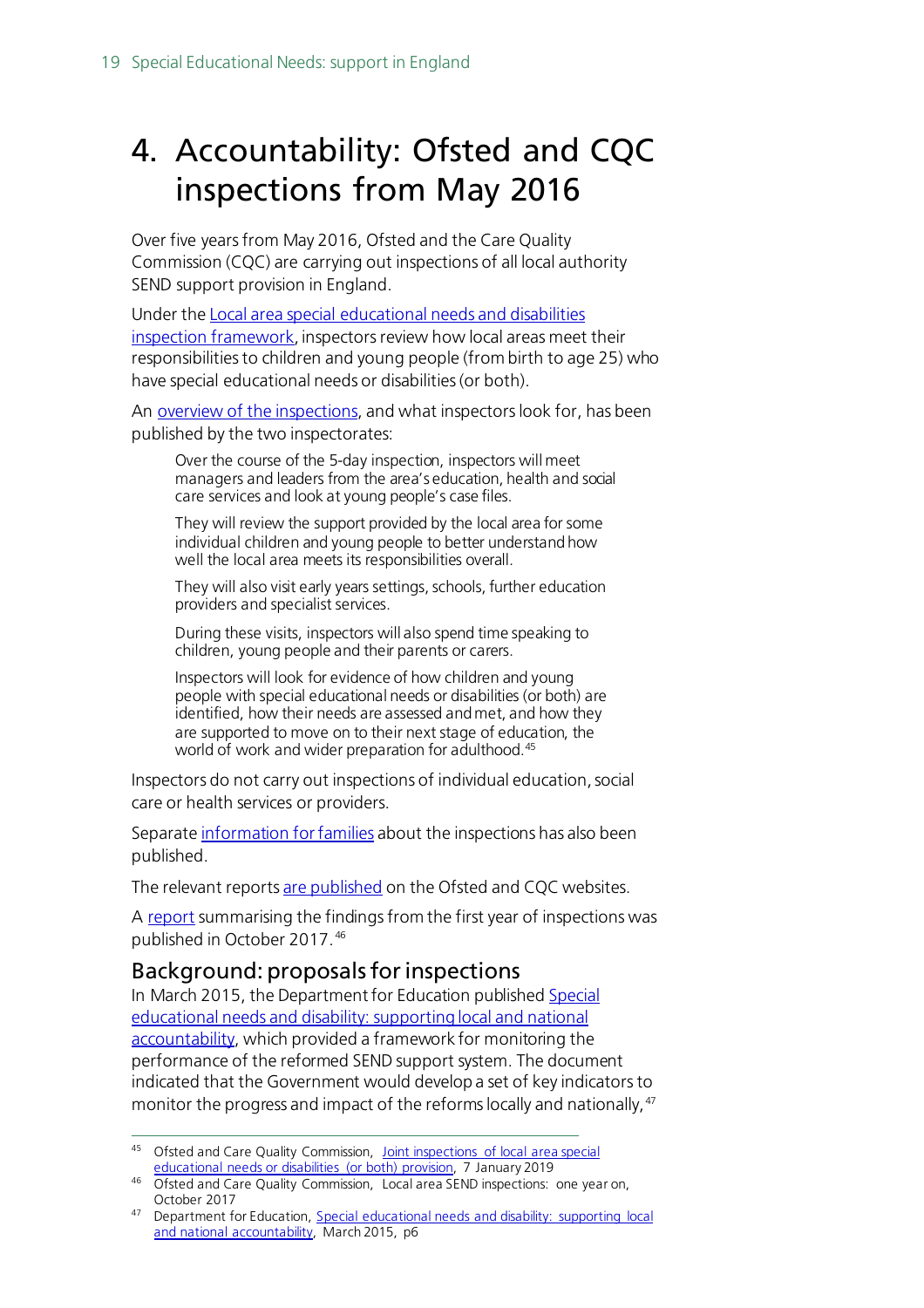and included information about new arrangements for independent assessment, including proposed inspections by Ofsted and the COC.<sup>[48](#page-19-1)</sup>

A [consultation](https://www.gov.uk/government/news/views-sought-on-inspecting-special-educational-needs-provision) on the proposed inspections by Ofsted and the CQC was launched in October 2015 and ran until January 2016. It set out that, starting in May 2016, inspectors from these two bodies would inspect the provision of support for children and young people with SEND across the responsible local bodies in health, social services and education. The ful[l consultation document](https://www.gov.uk/government/uploads/system/uploads/attachment_data/file/467416/CONSULTATION_DOCUMENT_Local_area_SEND_consultation_FINAL_2015_10_12.pdf) provides more detail.<sup>[49](#page-19-2)</sup>

#### **Government Response and next steps: inspections began May 2016**

Ofsted and the CQC published a [response to the consultation](https://www.gov.uk/government/uploads/system/uploads/attachment_data/file/506530/LASEND_consultation_report_FINAL.pdf) on 10 March 2016. The response set out how Ofsted and the CQC would develop their approach, informed by consultative pilot inspections.

Ofsted and the CQC stated that there was "considerable agreement" with the proposals and that inspections would begin in May 2016.

The [Local area SEND inspection framework](https://www.gov.uk/government/publications/local-area-send-inspection-framework) was published in April 2016, alongsid[e guidance for inspectors](https://www.gov.uk/government/publications/local-area-send-inspection-guidance-for-inspectors) an[d information for families.](https://www.gov.uk/government/publications/local-area-send-inspections-information-for-families)

### Findings

Ofsted's annual report for 2018/19 found that, as of the end of August 2019, two thirds (100 out of 151) of the inspections had been completed and reports published, with half (50) of the areas inspected have been required to produce and submit a written statement of action (WSoA) to HMCI. [50](#page-19-3)

### <span id="page-19-0"></span>Coronavirus pandemic: inspections paused

In July 2020, Ofsted announced that inspections with the CQC, that had been paused at the onset of the pandemic, would not resume in [autumn 2020](https://www.gov.uk/government/speeches/hmci-commentary-the-future-of-area-special-educational-needs-and-disabilities-inspections).

In the meantime, Oftsed and the CQC would conduct visits to local areas to:

- understand children and young people's experience and learn from what has worked well for them in this time
- support local areas to prioritise and meet the needs of children and young people with SEND in the context of the pandemic
- enable learning for all local areas, government and stakeholders on how best to strengthen the SEND system in future through a series of national reports

The announcements stated that "these visits are not inspections, nor will they replace the current area SEND inspection cycle." <sup>[51](#page-19-4)</sup>

<span id="page-19-1"></span><sup>48</sup> Ibid., p14-15

<span id="page-19-2"></span><sup>49</sup> Ofsted, Local area SEND consultation: The inspection of local areas' effectiveness in [identifying and meeting the needs of disabled children and young people and those](https://www.gov.uk/government/uploads/system/uploads/attachment_data/file/467416/CONSULTATION_DOCUMENT_Local_area_SEND_consultation_FINAL_2015_10_12.pdf)  [who have special educational needs,](https://www.gov.uk/government/uploads/system/uploads/attachment_data/file/467416/CONSULTATION_DOCUMENT_Local_area_SEND_consultation_FINAL_2015_10_12.pdf) October 2015

<span id="page-19-3"></span><sup>50</sup> Ofsted, The Annual Report of Her Majesty's Chief Inspector of Education, Children's [Services and Skills 2018/19,](https://assets.publishing.service.gov.uk/government/uploads/system/uploads/attachment_data/file/859422/Annual_Report_of_Her_Majesty_s_Chief_Inspector_of_Education__Children_s_Services_and_Skills_201819.pdf) p88

<span id="page-19-4"></span><sup>51</sup> Ofsted, [HMCI commentary: the future of area special educational needs and](https://www.gov.uk/government/speeches/hmci-commentary-the-future-of-area-special-educational-needs-and-disabilities-inspections)  [disabilities inspections,](https://www.gov.uk/government/speeches/hmci-commentary-the-future-of-area-special-educational-needs-and-disabilities-inspections) 9 July 2020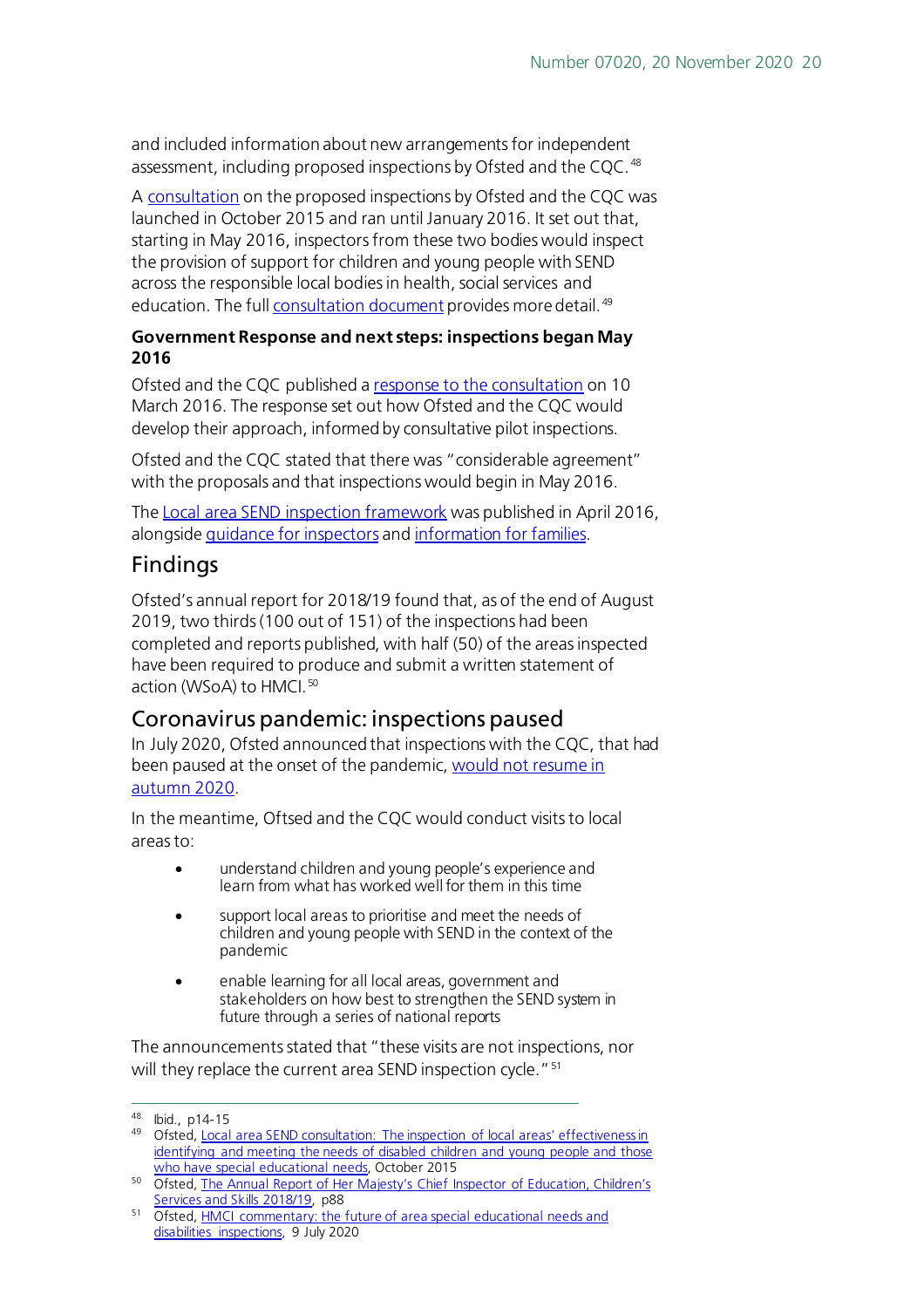Ofsted further confirmed that the Secretary of State had commissioned Ofsted and CQC to develop a new area SEND inspection framework, to launch after the existing cycle had been completed.<sup>[52](#page-20-0)</sup>

<span id="page-20-0"></span><sup>52</sup> Ofsted, **HMCI** commentary: the future of area special educational needs and [disabilities inspections,](https://www.gov.uk/government/speeches/hmci-commentary-the-future-of-area-special-educational-needs-and-disabilities-inspections) 9 July 2020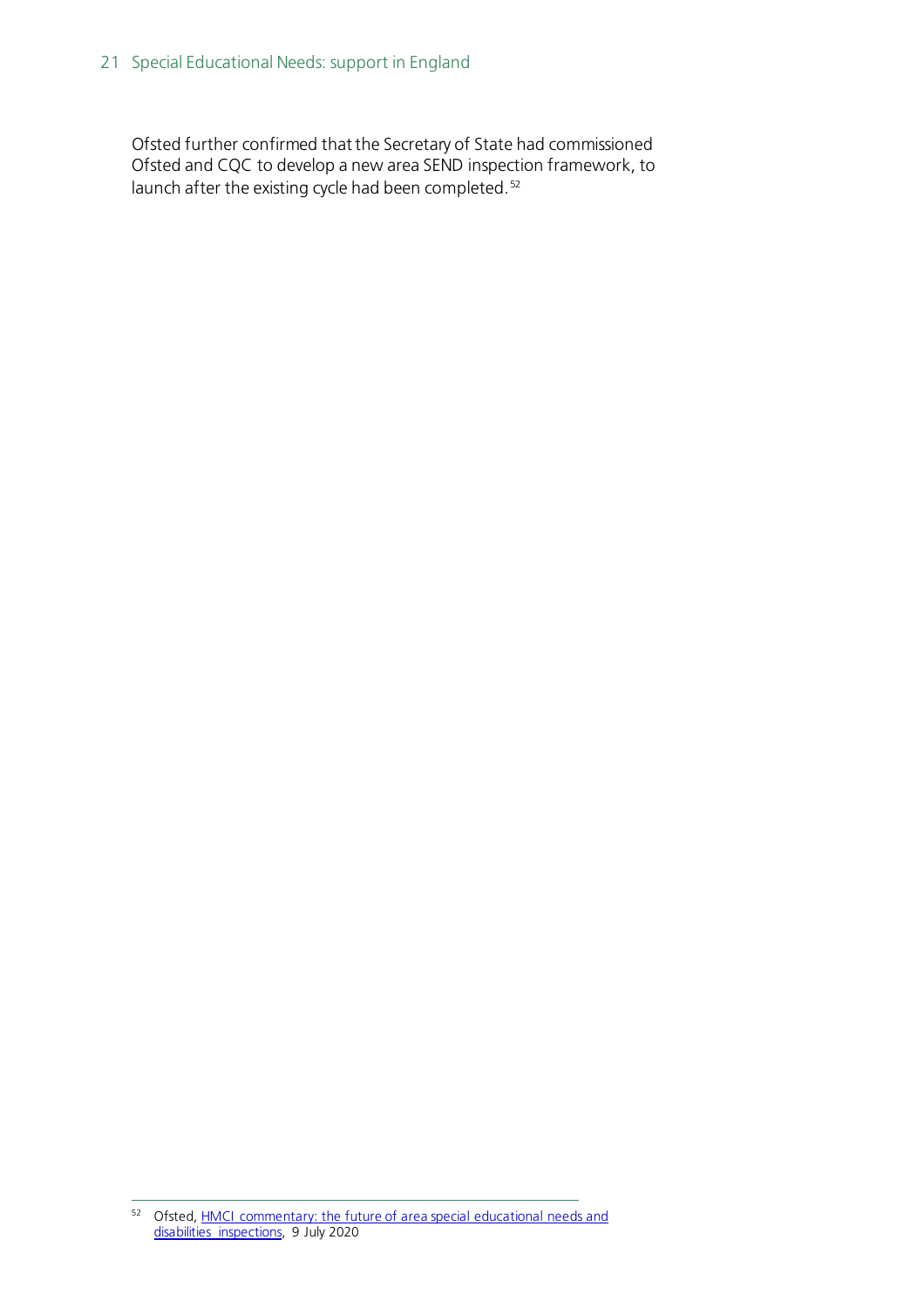# <span id="page-21-0"></span>5. Impact of the coronavirus pandemic

### <span id="page-21-1"></span>5.1 Regulatory changes

#### <span id="page-21-2"></span>Coronavirus Act

The *[Coronavirus Act 2020](https://www.legislation.gov.uk/ukpga/2020/7/contents/enacted)* gave the Secretary of State powers to temporarily disapply certain statutory requirements relating to education. This includes the requirements on local authorities to secure education and health care provision under an Education, Health, and Care Plan (EHCP) under the Children and Families Act 2014. Instead, the duty would be fulfilled if authorities had made 'reasonable endeavours' to fulfil these requirements.

In a March 2020 letter to [children, young people and](https://www.ipsea.org.uk/Handlers/Download.ashx?IDMF=d9b07905-742a-4017-9689-7f9e3b931409) parents, the Parliamentary Under-Secretary of State for Children and Families, Vicky Ford, set out what the changes might mean, and noted that further changes could follow through regulations to amend the timescales for EHCP processes:

In practice, this will mean that where a local authority is, because of the outbreak, unable, for example, to put in place stated provision, they will need to use their reasonable endeavours to do this, but won't be penalised for failing to meet the existing duty as set out in the Children and Families Act 2014. These emergency powers will only be exercised for the shortest period and where necessary, and will be regularly reviewed. We will also be seeking to amend regulations on the timescales for EHC plan processes where this is appropriate because of COVID19. I want to reiterate that these decisions are not taken lightly but I believe strike the right balance in these difficult times.<sup>[53](#page-21-4)</sup>

### <span id="page-21-3"></span>Temporary changes: May-September 2020

From 1 May to 31 July 2020, notices were published by the Secretary of State under the *Coronavirus Act 2020*, that local authorities and health commissioning bodies were required to use their 'reasonable endeavours' to discharge these duties to provide the support set out in EHC plans.

Regulations also amended the timeframes for some requirements. This included the requirement to issue an EHC plan to someone eligible for one within 20 weeks of the initial request, where the impact of coronavirus made meeting this timescale impractical. In such cases, responsible bodies had to complete the process as soon as was reasonably practical. These changes came to an end on 25 September 2020, and the normal statutory timeframes resumed.

[Guidance on these temporary legislative changes](https://www.gov.uk/government/publications/changes-to-the-law-on-education-health-and-care-needs-assessments-and-plans-due-to-coronavirus/education-health-and-care-needs-assessments-and-plans-guidance-on-temporary-legislative-changes-relating-to-coronavirus-covid-19) was published by the Department for Education.<sup>[54](#page-21-5)</sup>

<span id="page-21-4"></span><sup>53</sup> DfE, [Letter to partner organisations,](https://www.ipsea.org.uk/Handlers/Download.ashx?IDMF=d9b07905-742a-4017-9689-7f9e3b931409) 24 March 2020

<span id="page-21-5"></span><sup>&</sup>lt;sup>54</sup> DfE, Education, health and care needs assessments and plans: guidance on [temporary legislative changes relating to coronavirus \(COVID-19\),](https://www.gov.uk/government/publications/changes-to-the-law-on-education-health-and-care-needs-assessments-and-plans-due-to-coronavirus/education-health-and-care-needs-assessments-and-plans-guidance-on-temporary-legislative-changes-relating-to-coronavirus-covid-19) 26 August 2020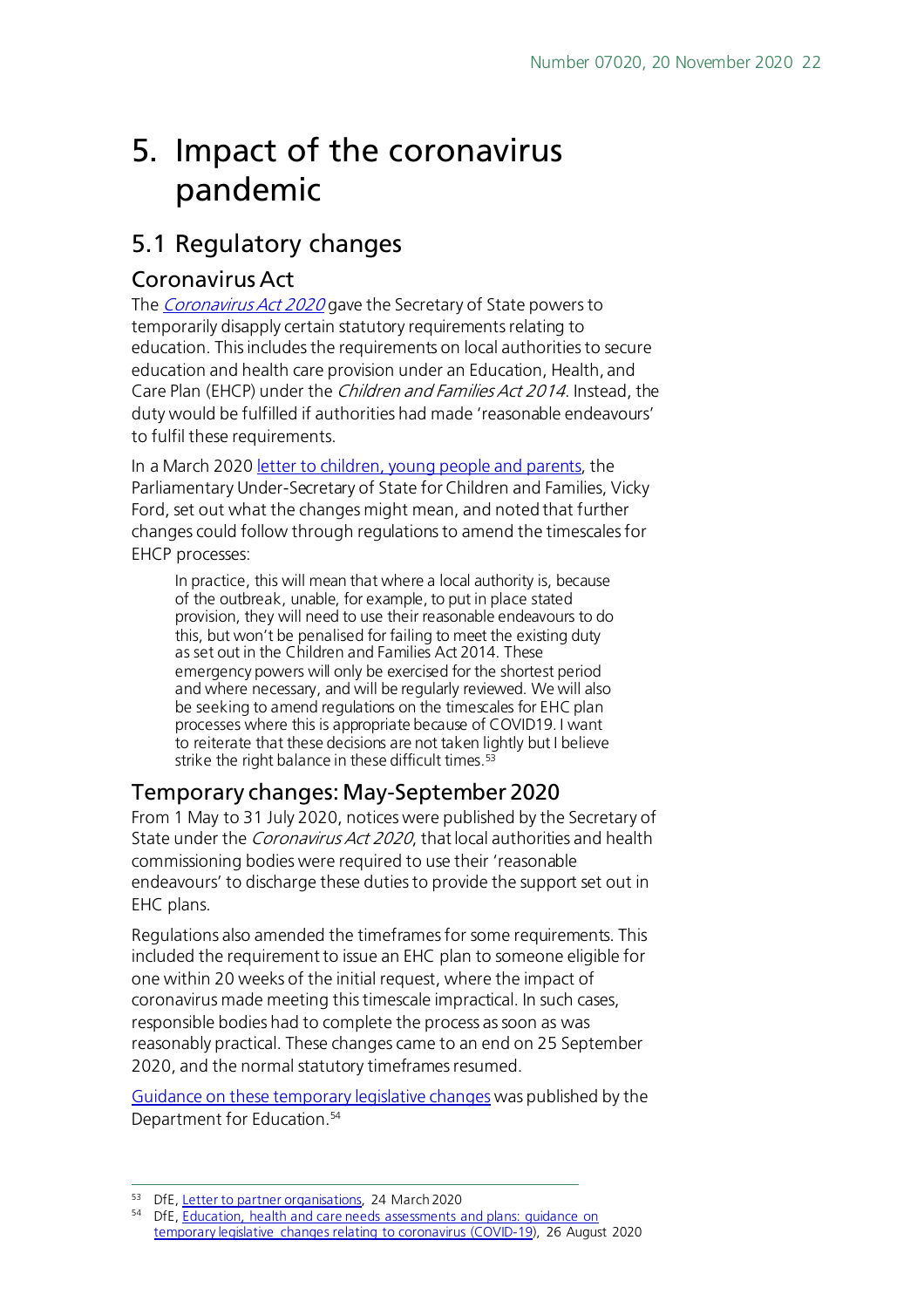## <span id="page-22-0"></span>5.2 Attendance

Schools in all parts of the UK were closed to most children by the start of the week commencing Monday 23 March 2020. In England, some schools remained open where necessary for the children of critical workers, and vulnerable children, which included some of those with an education, health and care plan (EHCP).

The DfE has published national **estimates** of the number of pupils with an EHCP attending schools in person during term time since 23 March 2020. These estimates are based on the daily attendance figures which schools in England have provided to them. The most recently available data can be found in the statistical release *Attendance in education and* [early years settings during the coronavirus covid-19 outbreak](https://www.gov.uk/government/collections/attendance-in-education-and-early-years-settings-during-the-coronavirus-covid-19-outbreak).

The published figures are estimates because they have been adjusted for non-responses using certain assumptions. Lower response rates from schools can make these estimates less accurate.

Between 23 March and 17 July 2020 the estimated average number of pupils with an EHCP attending schools increased each month in the context of schools partially reopening to certain year groups from 1 June.

An average of around 11,800 pupils with an EHCP were attending schools in England from 23 March to 30 April 2020, this increased to around 18,600 from 1-29 May, this increased again to around 56,000 from 1-30 June, and reached a peak monthly average of around 78,600 from 1-17 July. [55](#page-22-1) 

The Children's Commissioner produced estimates for the proportion of pupils with EHC plans attending schools. Less than 10% of pupils with an EHCP attended school from 23 March to 1 June 2020, before rising to around a third in mid-July. [56](#page-22-2)

Over this period as a whole, the proportion of all pupils attending schools was lower than for pupils with EHCPs(this is not surprising because schools were closed to most pupils). The proportion of all pupils attending schools reached its peak on 7 July when an estimated 17.5% attended. Further information about trends in the attendance of pupils with an EHCP as well as other groups of pupils is available in the Library briefing paper *[Coronavirus and schools: FAQs](https://commonslibrary.parliament.uk/research-briefings/cbp-8915/)*.

The Children's Commissioner, Anne Longfield, said risk assessments organised by schools sometimes dissuaded parents from sending their child to school, despite believing that their child's needs would be best met through attendance, and, in other cases, assessments "either did not happen or stated that the child would be safer at home".<sup>[57](#page-22-3)</sup>

The Education Policy Institute's (EPI) [School attendance rates across the](https://epi.org.uk/publications-and-research/school-attendance-since-full-reopening/?utm_source=HOC+Library+-+Current+awareness+bulletins&utm_campaign=19c580f4ad-Current_Awareness_Social_Policy_I_29-10-2020&utm_medium=email&utm_term=0_f325cdbfdc-19c580f4ad-103780026&mc_cid=19c580f4ad&mc_eid=ec2ad28b66)  [UK since full reopening](https://epi.org.uk/publications-and-research/school-attendance-since-full-reopening/?utm_source=HOC+Library+-+Current+awareness+bulletins&utm_campaign=19c580f4ad-Current_Awareness_Social_Policy_I_29-10-2020&utm_medium=email&utm_term=0_f325cdbfdc-19c580f4ad-103780026&mc_cid=19c580f4ad&mc_eid=ec2ad28b66) (October 2020) estimated that special schools

<span id="page-22-1"></span><sup>55</sup> DfE, Table 3- [Daily attendance in education settings during COVID-19 outbreak pre](https://data.explore-education-statistics.service.gov.uk/api/download/attendance-in-education-and-early-years-settings-during-the-coronavirus-covid-19-outbreak/2020-week-43/data/table_3_daily_attendance_in_education_settings_during_covid19_pre17july.csv)  [17 July](https://data.explore-education-statistics.service.gov.uk/api/download/attendance-in-education-and-early-years-settings-during-the-coronavirus-covid-19-outbreak/2020-week-43/data/table_3_daily_attendance_in_education_settings_during_covid19_pre17july.csv) from [Explore Education Statistics](https://explore-education-statistics.service.gov.uk/find-statistics/attendance-in-education-and-early-years-settings-during-the-coronavirus-covid-19-outbreak/2020-week-43)

<sup>&</sup>lt;sup>56</sup> Children's Commissioner, [Childhood in the time of Covid,](https://www.childrenscommissioner.gov.uk/wp-content/uploads/2020/09/cco-childhood-in-the-time-of-covid.pdf) September 2020, p7

<span id="page-22-3"></span><span id="page-22-2"></span><sup>57</sup> [Ibid,](https://www.childrenscommissioner.gov.uk/wp-content/uploads/2020/09/cco-childhood-in-the-time-of-covid.pdf) p7; Children's Commissioner, Supporting children with SEND return to school, 31 August 2020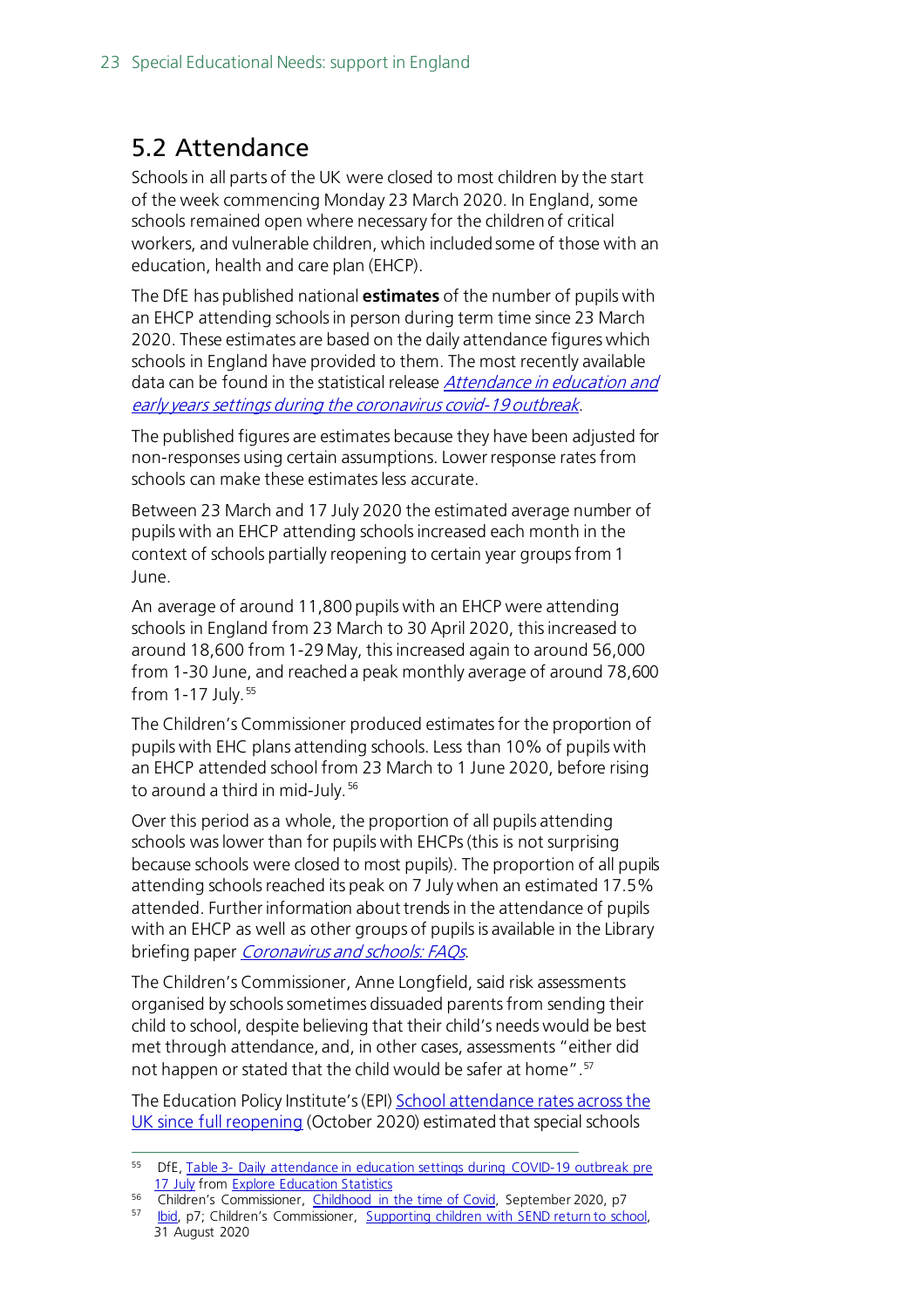had the lowest rates of attendance across the UK: 78% in England compared to 87% in all state-funded schools in the week ending 19 October. [58](#page-23-1)

### <span id="page-23-0"></span>5.3 Access to support services

The Women and Equalities Committee'[s Unequal impact](https://committees.parliament.uk/publications/2710/documents/27010/default/) (September 2020) argued that the term 'reasonable endeavours' in relation to meeting needs identified in an EHCP under the Coronavirus Act 2020 was 'inconsistently interpreted and poorly understood by some local authorities'. The Committee said that in some authorities, their support for SEND pupils 'fell far short of an acceptable standard' from May to July.[59](#page-23-2) The Government is yet to respond to the Committee's report.

The EPI's October 2020 report[, Education policy responses across the UK](https://epi.org.uk/wp-content/uploads/2020/10/UK-Education-Policy-Response_Pandemic_EPI.pdf)  [to the pandemic,](https://epi.org.uk/wp-content/uploads/2020/10/UK-Education-Policy-Response_Pandemic_EPI.pdf) argued that some parents with SEND children struggled to access support during the pandemic which made continuing their education difficult:

Some types of support, such as one-on-one support, or some types of therapy, were particularly difficult to provide during the period of school closures, when social distancing was a priority and such provision would usually have been delivered at school. However, some parents report not receiving any support at all […] For students who rely on a combination of education, therapy and health services, missing out on any one of these areas of support could be detrimental to the other two. [60](#page-23-3)

Pages 53-54 of the **EPI report** details findings from eleven surveys of children with SEND in April-June 2020 across the UK. These include a survey by the Disabled Children's Partnership, whos[e survey](https://disabledchildrenspartnership.org.uk/wp-content/uploads/2020/06/LeftInLockdown-Parent-carers%E2%80%99-experiences-of-lockdown-June-2020.pdf) of around 4,000 parents and carers with disabled children in May 2020 found that 'nearly a third (32%) said they were receiving no support specific to their child's needs from school […] [and] a quarter were getting good support'.<sup>[61](#page-23-4)</sup>

Ofsted'[s Briefing on local areas' SEND provision \(](https://assets.publishing.service.gov.uk/government/uploads/system/uploads/attachment_data/file/933499/SEND_COVID-19_briefing_October_2020.pdf)October 2020), based on interviews and online surveys from young people, children and parents and visits to six local authority areas in October 2020, found that access to services had been partly impacted on the state of relationships between families and practitioners before March 2020: those that were previously strong were more likely to continue, while establishing new relationships was difficult. [62](#page-23-5) Ofsted concluded that availability across the six authorities was 'variable', being partly determined by family resources (impacting, for example, on access to IT equipment), and that not all support services, particularly Child and

<span id="page-23-2"></span><span id="page-23-1"></span><sup>&</sup>lt;sup>58</sup> EPI[, School attendance rates across the UK since full reopening,](https://epi.org.uk/publications-and-research/school-attendance-since-full-reopening/?utm_source=HOC+Library+-+Current+awareness+bulletins&utm_campaign=19c580f4ad-Current_Awareness_Social_Policy_I_29-10-2020&utm_medium=email&utm_term=0_f325cdbfdc-19c580f4ad-103780026&mc_cid=19c580f4ad&mc_eid=ec2ad28b66) October 2019, p4, 7 59 Women and Equalities Committee, Unequal impact? Coronavirus, disability and

[access to services: Interim report on temporary provisions in the Coronavirus Act,](https://committees.parliament.uk/publications/2710/documents/27010/default/) HC

<span id="page-23-4"></span>

<span id="page-23-3"></span><sup>386, 25</sup> September 2020, para 10<br>
<sup>60</sup> EPI, <u>Education policy responses across the UK to the pandemic</u>, 9 October 2020,<br>
<sup>61</sup> Disabled Children's Partnership, <u>Left in lockdown: Parent carer's experiences of</u> [lockdown,](https://disabledchildrenspartnership.org.uk/wp-content/uploads/2020/06/LeftInLockdown-Parent-carers%E2%80%99-experiences-of-lockdown-June-2020.pdf) p2; Education Select Committee, Oral evidence: The impact of COVID-19 [on education and children's services, HC 254,](https://committees.parliament.uk/oralevidence/627/html/) 1 July 2020, Q724

<span id="page-23-5"></span><sup>62</sup> Ofsted[, Briefing on local areas' SEND provision, October 2020,](https://assets.publishing.service.gov.uk/government/uploads/system/uploads/attachment_data/file/933499/SEND_COVID-19_briefing_October_2020.pdf) 10 November 2020, pp2, 7-8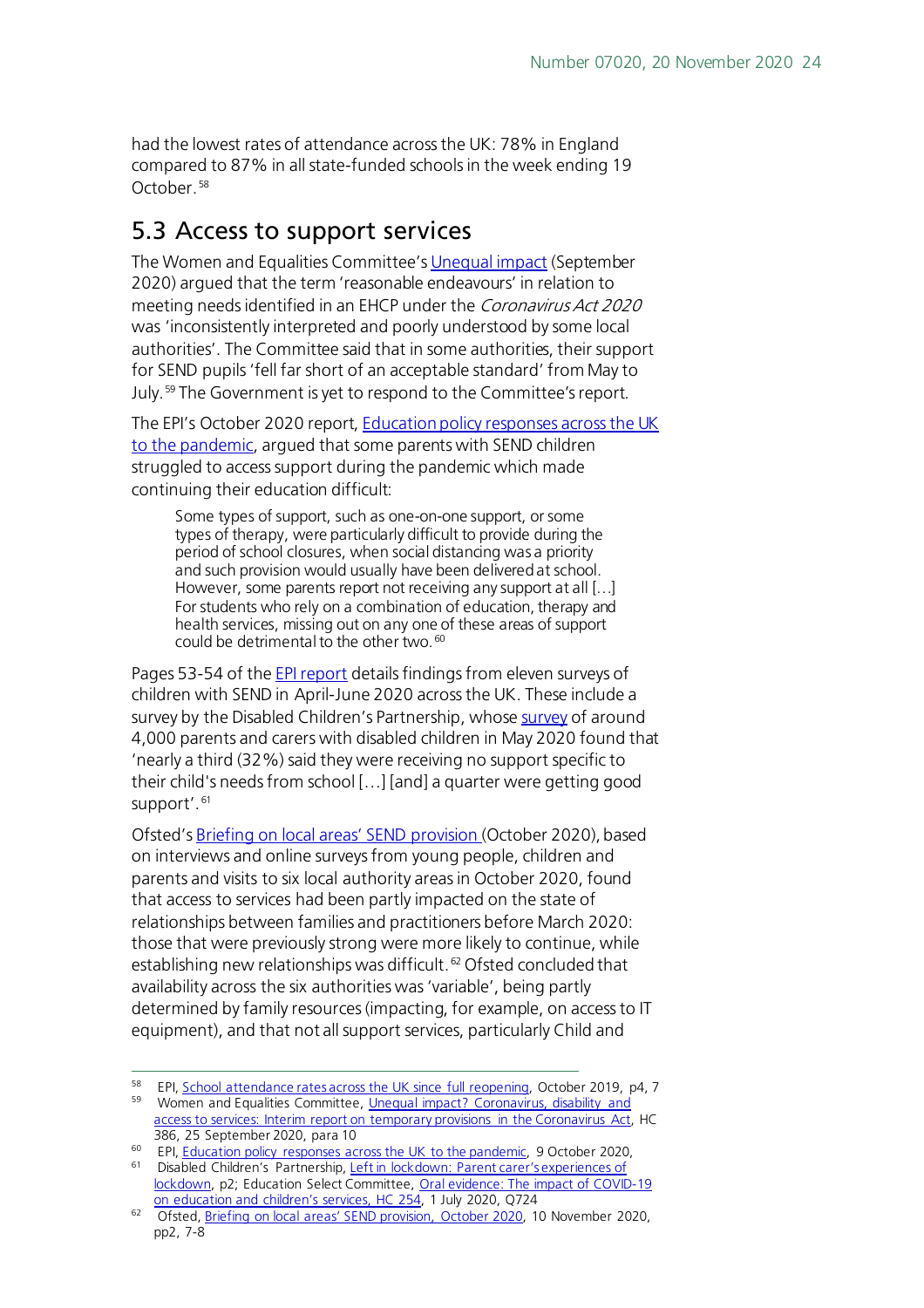Adolescent Mental Health Services, were able to switch to online provision effectively.[63](#page-24-2)

### <span id="page-24-0"></span>5.4 Experiences of learning

Ofsted'[s Briefing on local areas' SEND provision \(](https://assets.publishing.service.gov.uk/government/uploads/system/uploads/attachment_data/file/933499/SEND_COVID-19_briefing_October_2020.pdf)October 2020) found mixed experiences of learning during the pandemic. For those learning in the classroom, Ofsted noted that some SEND children benefited from smaller class sizes and one-to-one support, but some parents and carers reported a deterioration in communication and health amongst those who did not attend education settings.<sup>[64](#page-24-3)</sup> An Ofsted survey of around 1,250 parents and carers suggested some dissatisfaction with provision: around 47% said work set was either too much or too little, and 40% said the level of challenge in work set was either too difficult or easy for their child. [65](#page-24-4)

The National Foundation for Educational Research'[s Pupil engagement](https://www.nfer.ac.uk/media/4073/schools_responses_to_covid_19_pupil_engagement_in_remote_learning.pdf)  [in remote learning](https://www.nfer.ac.uk/media/4073/schools_responses_to_covid_19_pupil_engagement_in_remote_learning.pdf) (June 2020), based on a survey of senior leaders and teachers in mainstream secondary schools in England in May, found that 62% reported less engagement amongst pupils with SEND than other pupils. [66](#page-24-5)

Examining the educational performance of SEND pupils from 2014 to 2019, the EPI's **Education in England Annual Report reported that, prior** to the coronavirus pandemic, 'by the end of secondary school, SEND pupils with a statement or EHCP are over three years behind their peers, on average' and stated an expectation that 'the gaps we report here may […] already be much wider this year'. [67](#page-24-6)

The DfE allocated additional support through the Family Fund and catch-up premium, and it expects schools to use some of this funding to support children with SEND, including through funding extra teaching capacity, speech and language therapists, and educational psychologists. [68](#page-24-7)

### <span id="page-24-1"></span>5.5 Potential needs during the Autumn term

The Nuffield Foundation Trust report, Special education during [lockdown: Returning to schools and colleges in September](https://www.nuffieldfoundation.org/wp-content/uploads/2020/09/Special-schools-during-lockdown.pdf) (September 2020) surveyed the experiences of 201 special schools and colleges during July 2020. 7 in 10 providers agreed that a 'significant proportion' of pupils would require additional support on their return. Reasons cited for this included: declines in social, emotional, mental health and wellbeing during the pandemic as a result of loss of routine, structure

<sup>63</sup> **Ibid**, pp10-12

<span id="page-24-3"></span><span id="page-24-2"></span> $64$   $\overline{libid}$ , p4

<span id="page-24-5"></span><span id="page-24-4"></span> $65$   $\overline{I}$ **bid**, p5

<sup>66</sup> National Foundation for Educational Research[, Pupil engagement in remote learning,](https://www.nfer.ac.uk/media/4073/schools_responses_to_covid_19_pupil_engagement_in_remote_learning.pdf) June 2020, pp3, 4

<span id="page-24-6"></span><sup>&</sup>lt;sup>67</sup> EPI[, Education in England: annual report 2020,](https://epi.org.uk/wp-content/uploads/2020/09/EPI_2020_Annual_Report_.pdf) August 2020, pp7, 8, 21

<span id="page-24-7"></span><sup>&</sup>lt;sup>68</sup> DfE, [£37 million to support children with complex needs,](https://www.gov.uk/government/news/37-million-to-support-children-with-complex-needs) 19 May 2020; PQ 110748 [\[Special Educational Needs\],](https://questions-statements.parliament.uk/written-questions/detail/2020-11-03/110748) 3 November 2020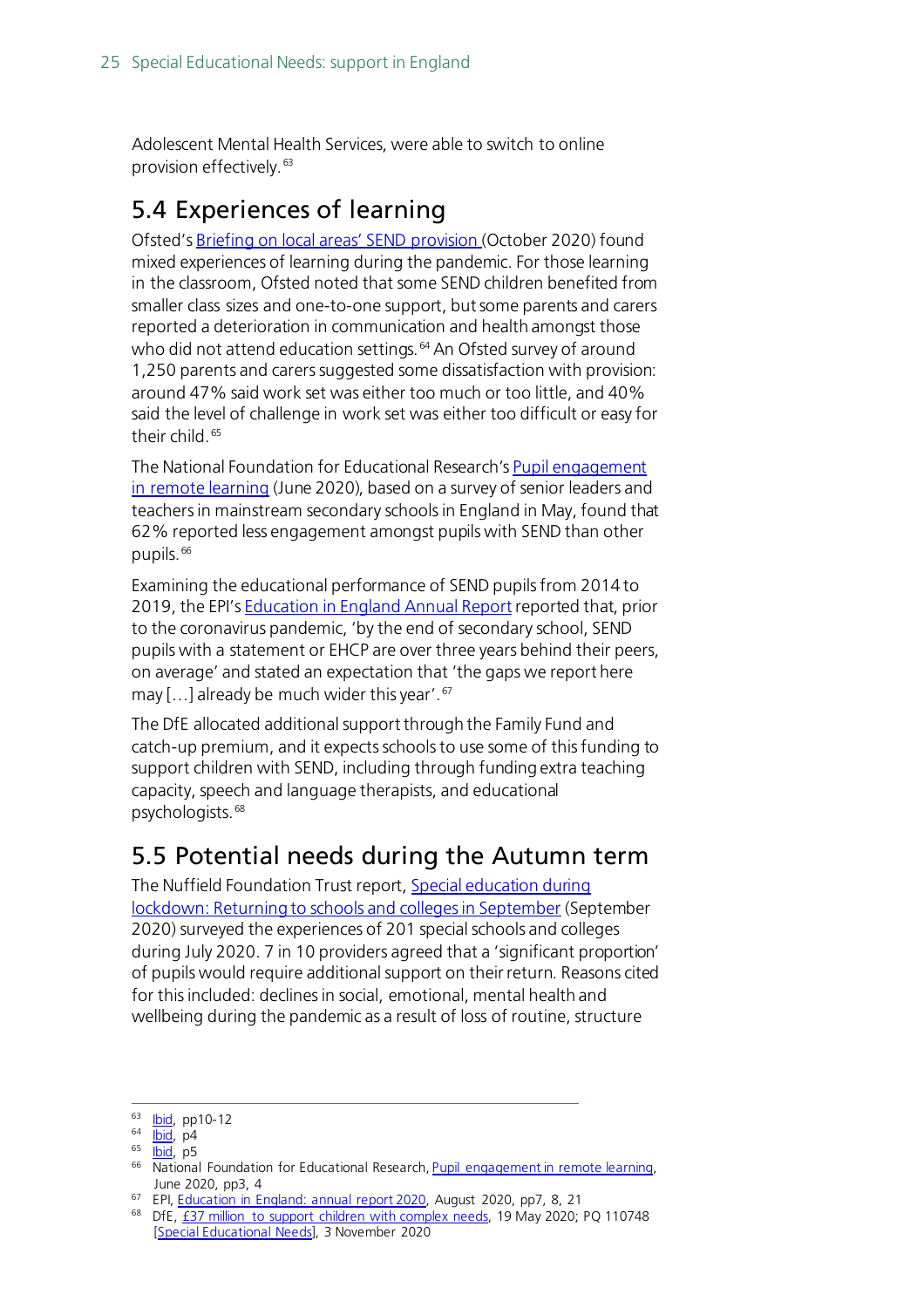and contact; potential skills regression, such as in language or mobility; and inadequate preparation for transition between schools. <sup>[69](#page-25-0)</sup>

Ofsted'[s interim visits](https://assets.publishing.service.gov.uk/government/uploads/system/uploads/attachment_data/file/933490/COVID-19_series_briefing_on_schools_October_2020.pdf) to 380 schools from 29 September to 23 October 2020 heard reports from school leaders that some pupils with SEND had 'fallen further' behind those without SEND, and that most were making some adaptions to curriculum content in response to pupils' learning. [70](#page-25-1) A University of Sussex survey in July 2020 of around 500 parent carers of children with SEND also reported a desire for schools to focus on relationships, wellbeing and routine when their child returned. [71](#page-25-2)

A potential backlog in EHC assessments and plans was also [raised](https://committees.parliament.uk/publications/2710/documents/27010/default/) by the Women and Equalities Committee in September 2020, who called upon the UK Government to set out a national strategy to manage this.[72](#page-25-3) The Government has said it is offering additional support to authorities to help tackle backlogs. [73](#page-25-4)

The Children's Commissioner has also [expressed concern](https://www.childrenscommissioner.gov.uk/2020/08/31/supporting-children-with-special-educational-needs-and-disabilities-to-return-to-school/) that, as before the crisis children with SEND had higher rates of exclusion, these rates could rise again during the Autumn term. [74](#page-25-5) The DfE has said that from September 2020 it is monitoring 'in real time any changes in the use of exclusions and other disciplinary measures'. [75](#page-25-6)

<span id="page-25-0"></span><sup>69</sup> ASK Research for Nuffield Foundation, Special education during lockdown: [Returning to schools and colleges in September,](https://www.nuffieldfoundation.org/wp-content/uploads/2020/09/Special-schools-during-lockdown.pdf) September 2020, p13

<span id="page-25-1"></span><sup>&</sup>lt;sup>70</sup> Ofsted, [Briefing on schools, October 2020,](https://assets.publishing.service.gov.uk/government/uploads/system/uploads/attachment_data/file/933490/COVID-19_series_briefing_on_schools_October_2020.pdf) November 2020, pp4-6, 10

<span id="page-25-2"></span><sup>71</sup> J. Shepherd and C. Hancock, Education and Covid-19: Perspectives from parent [carers of children with SEND,](https://www.sussex.ac.uk/webteam/gateway/file.php?name=education-and-covid-19---perspectives-from-parent-carers-of-children-with-send.pdf&site=26) August 2020, p4

<span id="page-25-3"></span><sup>72</sup> Women and Equalities Committee, Unequal impact? Coronavirus, disability and [access to services: Interim report on temporary provisions in the Coronavirus Act,](https://committees.parliament.uk/publications/2710/documents/27010/default/) HC 386, 25 September 2020, para 60

<span id="page-25-4"></span><sup>73</sup> PQ 95632 [\[SEND: Coronavirus\],](https://questions-statements.parliament.uk/written-questions/detail/2020-09-25/95632) 25 September 2020

<span id="page-25-5"></span><sup>&</sup>lt;sup>74</sup> Children's Commissioner, [Supporting children with SEND return to school,](https://www.childrenscommissioner.gov.uk/2020/08/31/supporting-children-with-special-educational-needs-and-disabilities-to-return-to-school/) 31 August 2020

<span id="page-25-6"></span><sup>&</sup>lt;sup>75</sup> PQ 91687 [\[SEN: Pupil exclusions\],](https://questions-statements.parliament.uk/written-questions/detail/2020-09-17/91687) 17 September 2020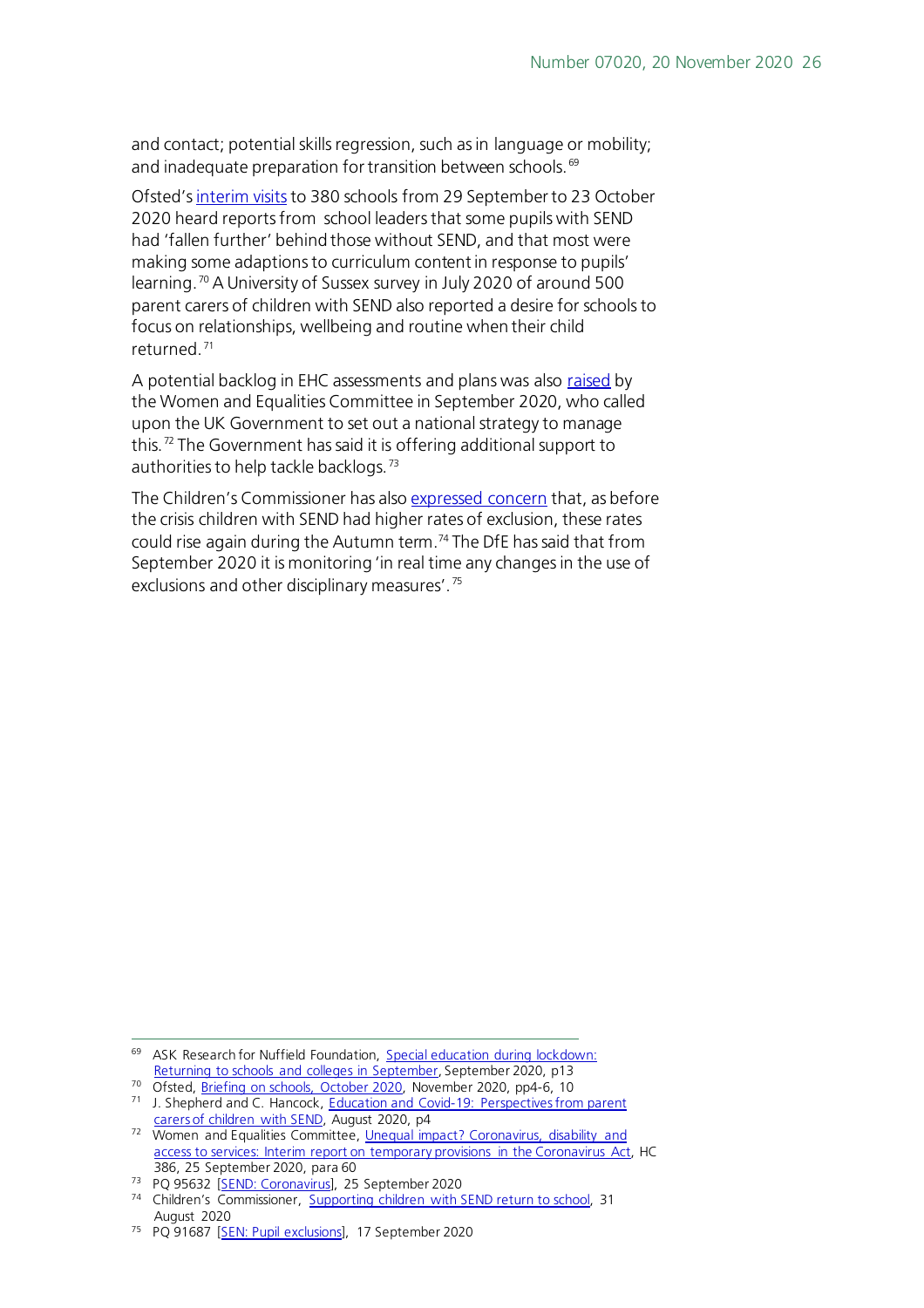# <span id="page-26-0"></span>6. Reports on the effectiveness of support for children with SEN

### <span id="page-26-1"></span>6.1 Government review

In September 2019, five years after the introduction of the current system of SEN support, the Governmen[t announced a review](https://www.gov.uk/government/news/major-review-into-support-for-children-with-special-educational-needs) of the system's effectiveness.

The review aimed "to improve the services available to families who need support, equip staff in schools and colleges to respond effectively to their needs as well as ending the 'postcode lottery' they often face." It intended to look at how the system has evolved since its introduction, links with health and social care, and would "conclude with action to boost outcomes and improve value for money."[76](#page-26-2)

The announcement stated that the Government would consider and propose action on:

- the evidence on how the system can provide the highest quality support that enables children and young people with SEND to thrive and prepare for adulthood, including employment;
- better helping parents to make decisions about what kind of support will be best for their child;
- making sure support in different local areas is consistent, joined up across health, care and education services, and that high-quality health and education support is available across the country;
- how to strike the right balance of state-funded provision across inclusive mainstream and specialist places;
- aligning incentives and accountability for schools, colleges and local authorities to make sure they provide the best possible support for children and young people with SEND;
- understanding what is behind the rise in education, health and care (EHC) plans and the role of specific health conditions in driving demand; and
- ensuring that public money is spent in an efficient, effective and sustainable manner, placing a premium on securing high quality outcomes for those children and young people who need additional support the most.

The review has not yet been published. The Government has stated (see section 5.3) that the Coronavirus pandemic has affected the timing of the review, and that also that the content of the review will be reconsidered in light of the Covid crisis.

<span id="page-26-2"></span><sup>76</sup> Department for Education, [Major review into support for children with Special](https://www.gov.uk/government/news/major-review-into-support-for-children-with-special-educational-needs)  [Educational Needs,](https://www.gov.uk/government/news/major-review-into-support-for-children-with-special-educational-needs) 6 September 2019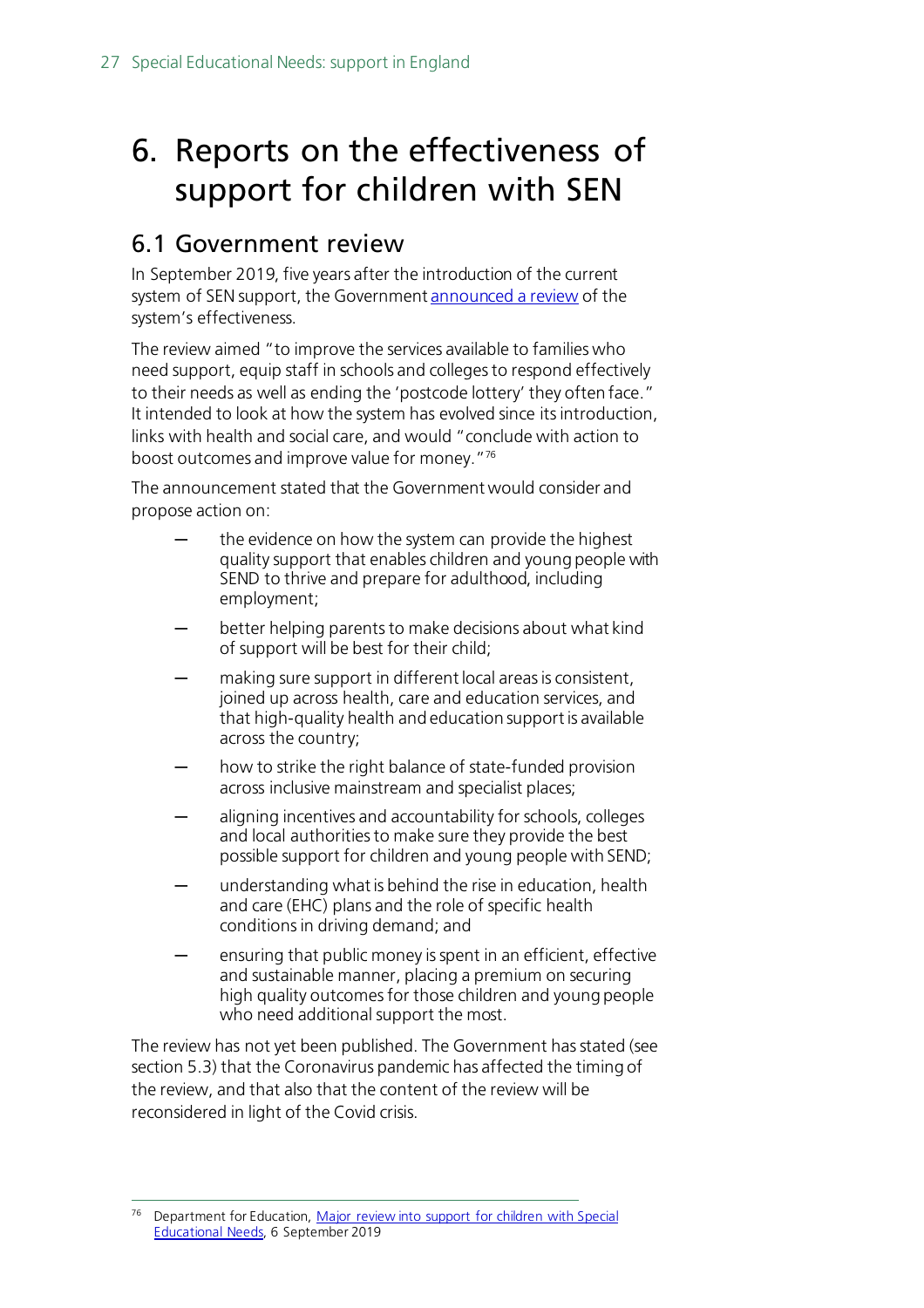### <span id="page-27-0"></span>6.2 Education Committee report on the SEND support system

#### <span id="page-27-1"></span>Announcement

In April 2018, the House of Commons Education Committee announced an <u>inquiry into the 2014 SEND reforms and their implementation.</u>"

The announcement stated that the Committee would investigate:

- Assessment of and support for children and young people with SEND
- The transition from statements of special educational needs and Learning Disability Assessments to Education, Health and Care Plans
- The level and distribution of funding for SEND provision
- The roles of and co-operation between education, health and social care sectors
- Provision for 19-25-year olds including support for independent living; transition to adult services; and access to education, apprenticeships and work

The [written and oral evidence](https://www.parliament.uk/business/committees/committees-a-z/commons-select/education-committee/inquiries/parliament-2017/special-educational-needs-and-disability-inquiry-17-19/) provided to the Committee was published on the Committee's website.

#### <span id="page-27-2"></span>Report publication

The Committe[e published its report](https://www.parliament.uk/business/committees/committees-a-z/commons-select/education-committee/news-parliament-2017/send-report-published-19-20/) in October 2019, shortly before Parliament dissolved for the 2019 General Election. The report was lengthy, and the Committee had received a large amount of evidence as part of its deliberations – including more than 700 written submissions.

The Committee believed that the 2014 reforms had set up the right system of support for SEND, but that children and young people were being badly let down by a system that was insufficiently funded and poorly implemented. The Committee found that:

Let down by failures of implementation, the 2014 reforms have resulted in confusion and at times unlawful practice, bureaucratic nightmares, buck-passing and a lack of accountability, strained resources and adversarial experiences, and ultimately dashed the hopes of many.<sup>[78](#page-27-4)</sup>

As well as a "significant funding shortfall", $\frac{79}{2}$  $\frac{79}{2}$  $\frac{79}{2}$  th[e report](https://publications.parliament.uk/pa/cm201920/cmselect/cmeduc/20/20.pdf) found issues including:

- A lack of joint working between responsible bodies on the ground, meaning that even significant funding increases might make little difference to children and young people with SEND
- An adversarial, hard-to-navigate system, with parents needing to fight for support they are entitled to, often

<span id="page-27-3"></span><sup>77</sup> Education Committee, [Special educational needs and](https://www.parliament.uk/business/committees/committees-a-z/commons-select/education-committee/news-parliament-2017/special-educational-needs-and-disability-launch-17-19/) disabilities inquiry launched, 18 April 2018

<span id="page-27-5"></span><span id="page-27-4"></span><sup>78</sup> Education Committee, [Special educational needs and disabilities,](https://publications.parliament.uk/pa/cm201920/cmselect/cmeduc/20/2002.htm) First Report of Session 2019, HC 20, p3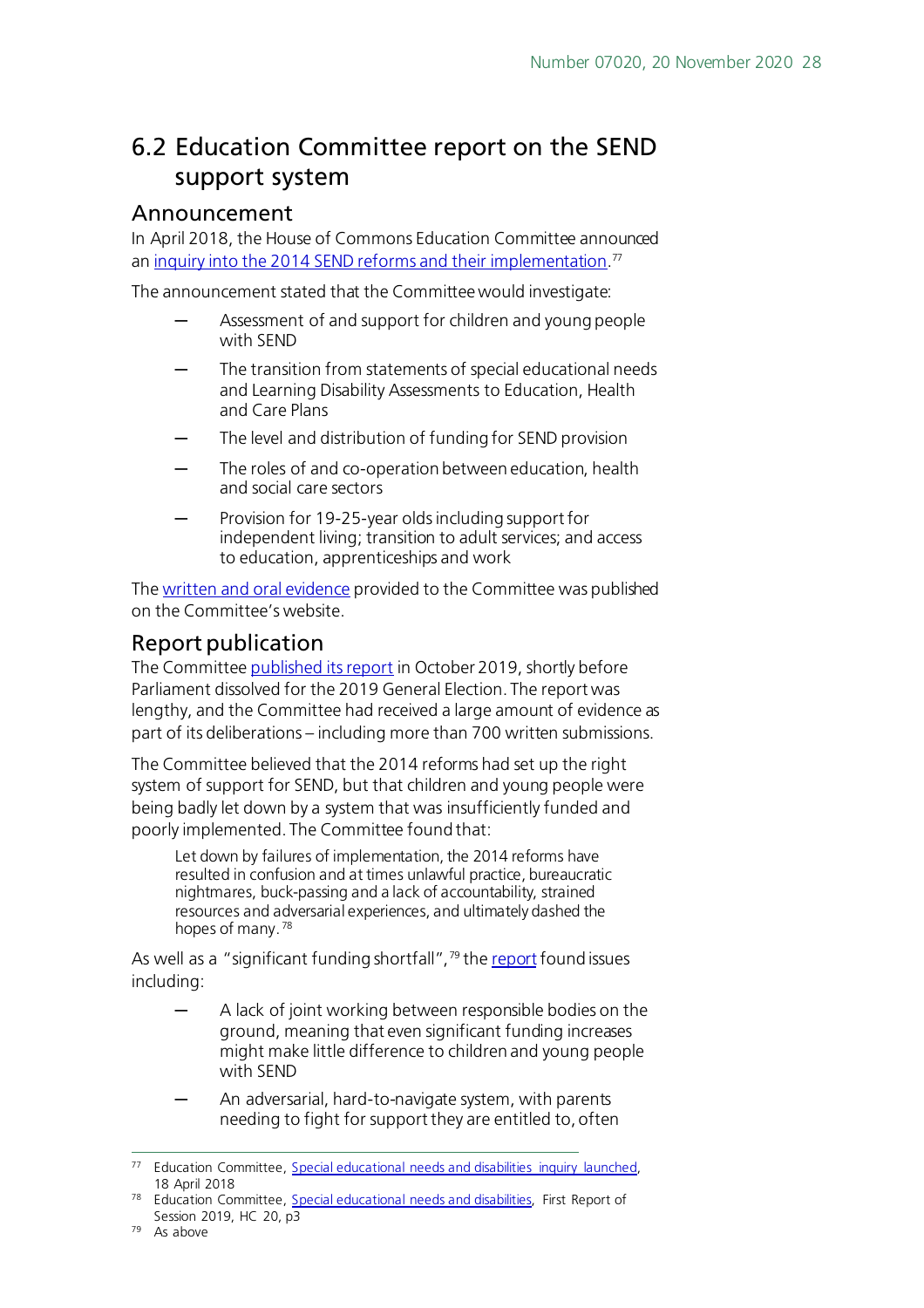through repeated visits to tribunals – providing an unfair advantage to more knowledgeable parents

- An absence of responsibility for driving change and accountability for failures
- A lack of involvement for children and young people in decisions about the support they receive

The Committee were, however, confident that if the challenges they identified were addressed, alongside funding issues, local authorities would be able to discharge their duties sufficiently.

The Committee made recommendations including:

- A more rigorous inspection framework for local authorities, with clear consequences for failure. There should be a greater focus on SEND in school inspections.
- A direct line for parents and schools to appeal directly to the Department for Education where local authorities appear not to be complying with the law.
- Powers for the Local Government and Social Care Ombudsman to investigate complaints about schools.
- The development of more employment and training opportunities for post-16 young people<sup>[80](#page-28-1)</sup>

#### <span id="page-28-0"></span>Government response

The [Government responded](https://publications.parliament.uk/pa/cm5801/cmselect/cmeduc/668/668.pdf) to the report in July 2020.

In its response, the Government noted the impact of the Coronavirus pandemic, and that

The great majority of children and young people with SEND have been at home during the crisis, and even those still attending their school or college have generally not been receiving their usual support, and not receiving it in the usual way.<sup>[81](#page-28-2)</sup>

The Government stated that while "we do not agree with all [the Committee's] findings we readily acknowledge that, overall, the SEND system must improve." [82](#page-28-3)

The Government further stated that it was working through the SEND review to see how cross-sector working could be improved,<sup>83</sup> and highlighted that Ofsted and the CQC were working on a new inspection framework. [84](#page-28-5)

On accountability, the report emphasised the arrangements already in place, "at both the educational setting level and the local area level, to

<span id="page-28-1"></span><sup>80</sup> Education Committee, Government's special educational needs reforms failing [young people and parents, say MPs,](https://www.parliament.uk/business/committees/committees-a-z/commons-select/education-committee/news-parliament-2017/send-report-published-19-20/) 23 October 2019

<span id="page-28-2"></span><sup>81</sup> Education Committee, First Special Report: Special Educational Needs and [Disabilities: Government Response to the Committee's First Report of Session 2019,](https://committees.parliament.uk/publications/2067/documents/19714/default/)  HC 668, 23 July 2020, p3

<span id="page-28-3"></span> $82$  As above, p1

<span id="page-28-4"></span><sup>83</sup> As above, p23

<span id="page-28-5"></span><sup>84</sup> As above, p4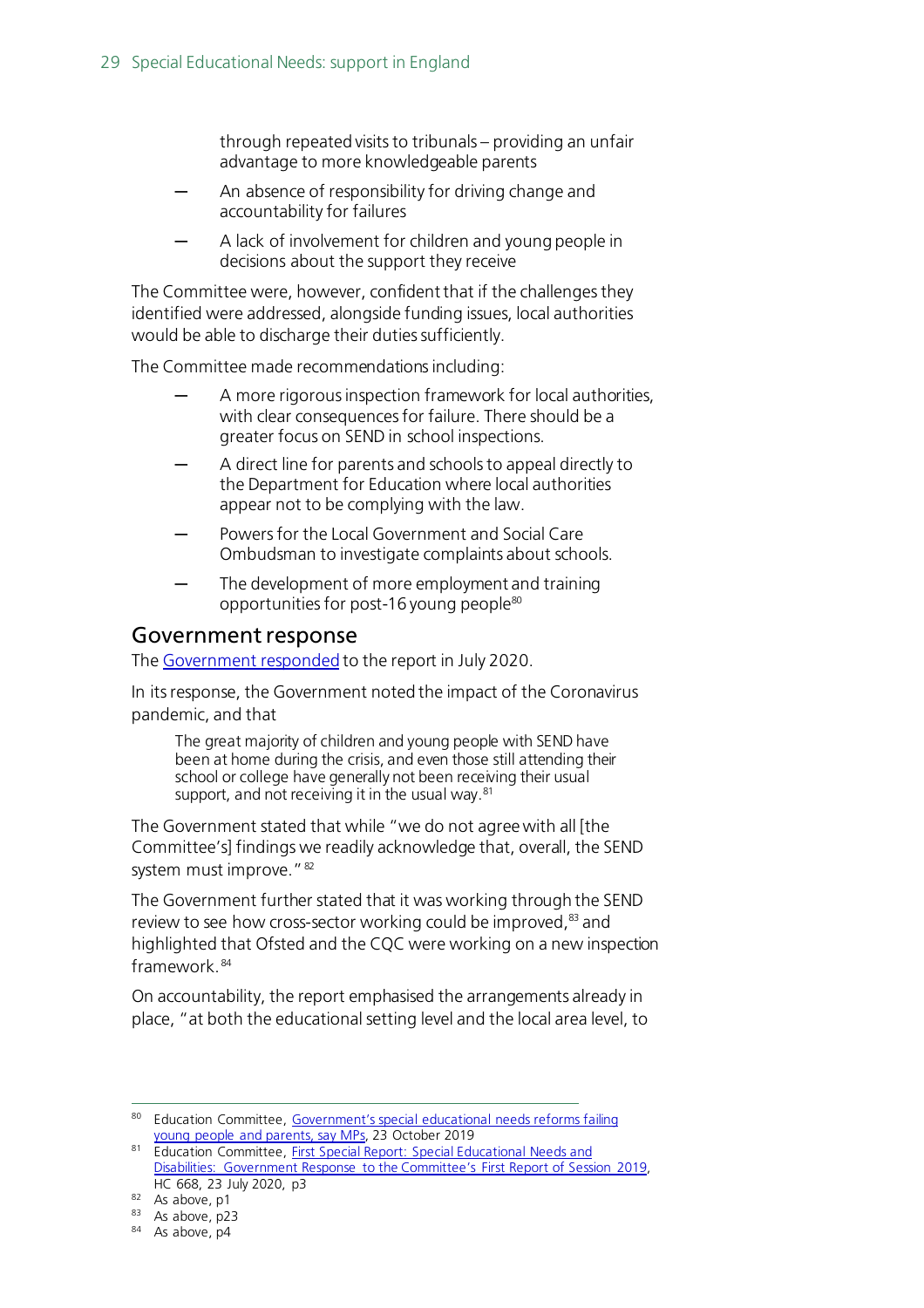hold partners to account for supporting children and young people with SEND<sup>"[85](#page-29-2)</sup>

## <span id="page-29-0"></span>6.3 Public Accounts Committee report (2020)

In May 2020 the Commons Public Accounts Committee published a report o[n Support for children with special educational needs and](https://committees.parliament.uk/work/35/support-for-children-with-special-educational-needs-and-disabilities/publications/)  [disabilities.](https://committees.parliament.uk/work/35/support-for-children-with-special-educational-needs-and-disabilities/publications/) The Committee stated that "we remain to be convinced that the Department has sufficient grip on what needs to be done to tackle the growing pressures on the SEND system," and recommended that the SEND review be completed as a matter of urgency.<sup>[86](#page-29-3)</sup>

The Committee also raised other issues, such as concerns about the differentiation in SEND levels between different groups, exclusions levels among pupils with SEND and the financial incentives on mainstream schools to be inclusive of pupils with SEND.

The [Government responded](https://committees.parliament.uk/work/35/support-for-children-with-special-educational-needs-and-disabilities/publications/2/government-response/) to the report in October 2020. The Government said that it would publish the SEND review "as soon as is practicable," with a target for publication of autumn 2020, but that the COVID-19 pandemic had impacted both on the timing and the form of the review:

The Department is determined to introduce genuine and lasting improvements, but the COVID-19 pandemic has brought a further layer of change and complexity to a system that reaches across health, education, social care, and transition into employment. It is too big a risk to rush into making lasting change in a system, and indeed society, in such considerable flux. It would neither be practical nor proper, therefore, to publish the Review until it has been possible to reflect on the past months, to design reform that will work in the post-pandemic system. The Department is clear that future policy needs to reflect this new environment rather than the pre-crisis system. [87](#page-29-4)

## <span id="page-29-1"></span>6.4 National Audit Office report (2019)

In September 2019 the National Audit Office published a report assessing the effectiveness of [Support for pupils with special](https://www.nao.org.uk/report/support-for-pupils-with-special-educational-needs-and-disabilities/) educational needs and [disabilities in England.](https://www.nao.org.uk/report/support-for-pupils-with-special-educational-needs-and-disabilities/)

The report presented a range of findings about increased demand and the ability of the SEN support system to meet it. It concluded that the "system for supporting pupils with SEND is not, on current trends, financially sustainable":

Many local authorities are failing to live within their high-needs budgets and meet the demand for support. Pressures – such as incentives for mainstream schools to be less inclusive, increased demand for special school places, growing use of independent schools and reductions in per-pupil funding – are making the system less, rather than more, sustainable. The Department needs

<span id="page-29-2"></span><sup>85</sup> As above, p8

<span id="page-29-3"></span><sup>86</sup> Public Accounts Committee, Support for children with special educational needs and [disabilities, First Report of Session 2019–21,](https://committees.parliament.uk/work/35/support-for-children-with-special-educational-needs-and-disabilities/publications/2/government-response/) HC 85, 6 May 2020 p5

<span id="page-29-4"></span><sup>87</sup> Treasury minutes: Government response to the Committee of Public Accounts on [the First to the Sixth reports from Session 2019-21,](https://committees.parliament.uk/work/35/support-for-children-with-special-educational-needs-and-disabilities/publications/2/government-response/) 9 October 2020, p2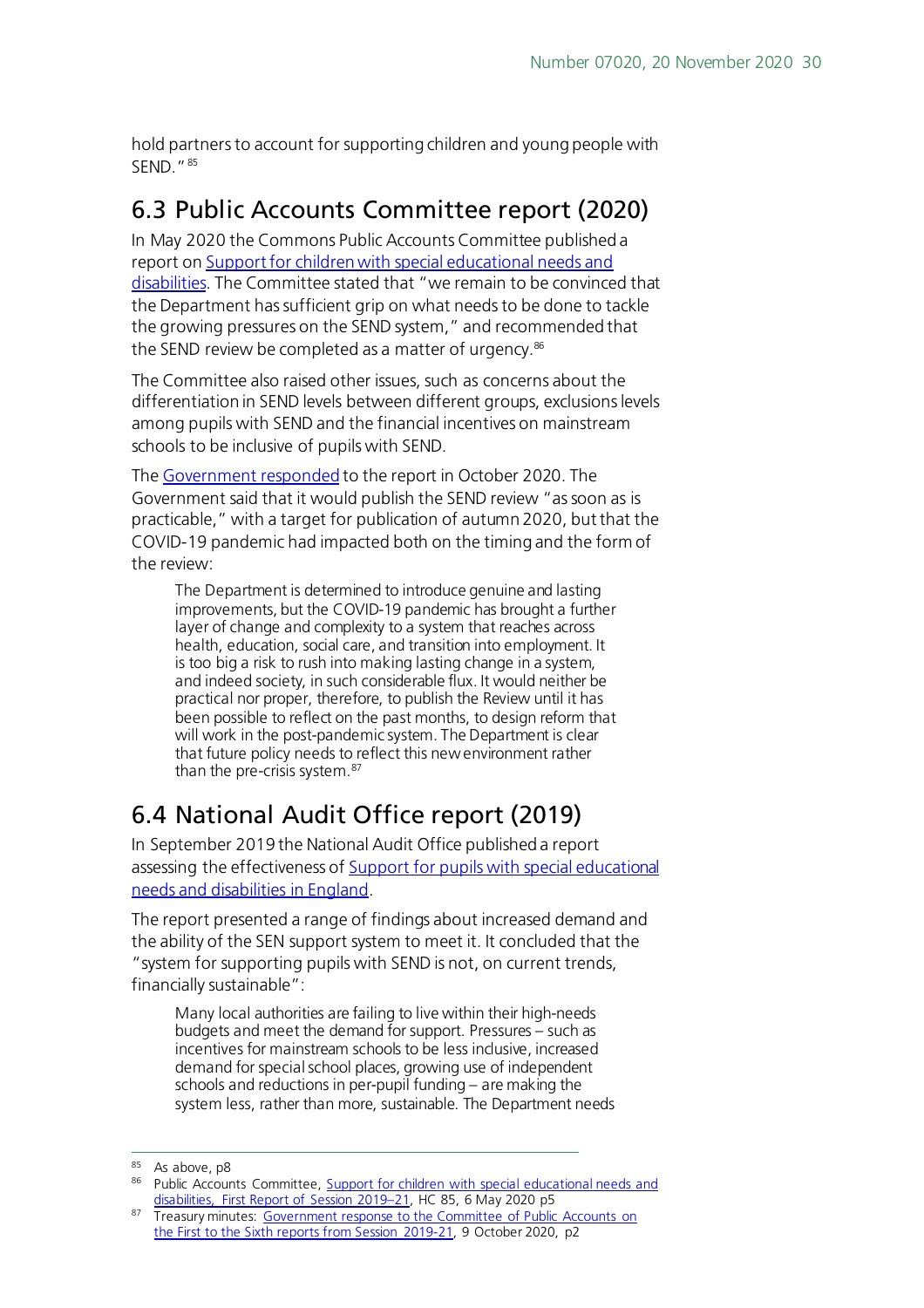to act urgently to secure the improvements in quality and sustainability that are needed to achieve value for money. [88](#page-30-0)

The following issues were among the key points were raised:

- The number of pupils identified as having the greatest needs has risen since 2014, although this is in part due to increased pupil numbers on the whole - the proportion of pupils with EHC plans remained stable between 2014 and 2018 at between 2.8% and 2.9%, but rose to 3.1% in 2019
- The Department has increased school funding, particularly for high needs, but funding has not kept pace with the rise in the number of pupils. The report stated:

Between 2013-14 and 2017-18, the Department increased high-needs block funding by £349 million (7.2%) in real terms. This rise was larger than the 2.3% real-terms increase in schools block funding for mainstream schools, meaning that the Department has shifted the balance of funding towards high needs. However, because of a 10.0% rise in the number of pupils in special schools and those with EHC plans in mainstream schools, high-needs funding per pupil fell by 2.6% in real terms, from £19,600 to £19,100. Per-pupil funding in the schools block also reduced over the same period, despite a £754 million realterms increase in total funding

- Local authorities are increasingly overspending their budgets for supporting pupils with high needs. In 2017-18, 122 local authorities (81.3%) overspent their schools high-needs budgets, including 84 that overspent by 5% or more. The position had worsened since 2013-14, when 71 local authorities (47.3%) overspent, including 46 that overspent by 5% or more
- The main reason why local authorities have overspent their high-needs budgets is that more pupils are attending special schools. Between January 2014 and January 2018, the number of pupils in special schools and alternative provision rose by 20.2%

The NAO stated that the DfE did not fully assess the likely financial consequences of the 2014 reforms:

> It expected, for example, that there would be fewer challenges to local authorities' decisions about support and that these could be resolved through mediation. In practice, the number of cases being taken to tribunal increased by 80.5%, from 3,147 in 2014/15 to 5,679 in 2017/18

The report further stated that the ways in which the DfE and local authorities are responding to overspending on high-needs budgets are not making the system sustainable:

> The main way that local authorities have funded overspending against their high-needs budgets is by using dedicated schools grant reserves accumulated in previous years. The total net value of reserves fell by 86.5% – from

<span id="page-30-0"></span>National Audit Office[, Support for pupils with special](https://www.nao.org.uk/report/support-for-pupils-with-special-educational-needs-and-disabilities/) educational needs and [disabilities in England,](https://www.nao.org.uk/report/support-for-pupils-with-special-educational-needs-and-disabilities/) September 2019, p11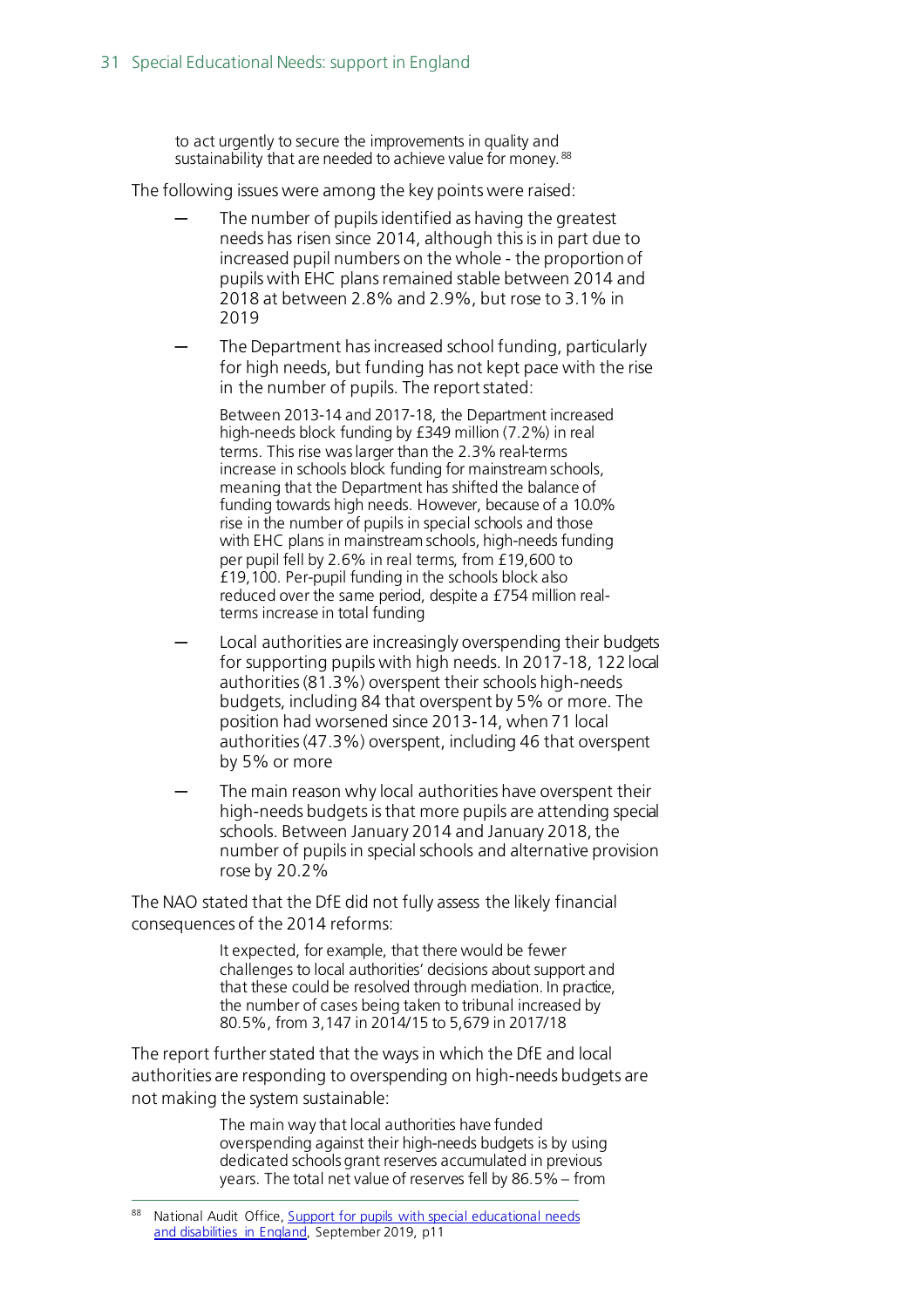£1,070 million at the start of 2014-15 to £144 million at the start of 2018-19

Most local authorities have transferred money from their schools block to their high-needs block. The amount transferred has increased – from £49.8 million in 2018-19 to an expected £100.7 million for 2019-20. Schools forums, whom local authorities consult about funding transfers, appear increasingly unwilling to support moving money to the high-needs block, as this reduces funding for mainstream schools

- Ofsted and CQC inspections indicate that many local areas are not supporting children and young people with SEND as effectively as they should be. At July 2019, Ofsted and the CQC had found significant areas of weakness in 47 (50.0%) of the 94 local areas inspected.
- There is considerable local variation across aspects of SEND provision. For example, at January 2019: the proportion of pupils aged 5 to 15 with EHC plans ranged from 1.0% to 5.9% in different local authorities; the proportion of pupils identified as needing SEN support ranged from 7.3% to 17.1%; and the proportion of children in special schools ranged from 0.4% to 2.8%. The Department believes that the variation reflects local context and practice, but has not investigated the reasons. [89](#page-31-2)

The report also made a number of recommendations for improving the system, including quantifiable metrics for preparing young people for adulthood, a review of incentives in the funding and accountability system, and more robust investigations of the reasons for local variations in provision.<sup>[90](#page-31-3)</sup>

## <span id="page-31-0"></span>6.5 Ofsted comment

#### <span id="page-31-1"></span>Report on impact of school funding pressures

In February 2020, Ofsted publishe[d Making the cut: how schools](https://www.gov.uk/government/publications/making-the-cut-how-schools-respond-when-they-are-under-financial-pressure)  [respond when they are under financial pressure](https://www.gov.uk/government/publications/making-the-cut-how-schools-respond-when-they-are-under-financial-pressure), a research report carried out during 2018-19. The report noted that most schools involved in the trial had altered their SEN provision because of funding pressures.

In a post on the report, HMCI Amanda Spielman highlighted particular concerns about reductions in SEN support in schools, such as reductions in one-to-one support or the use of external services. She worried this might "reinforce the view among many parents that obtaining an EHCP is the 'golden ticket'" for effective support.

Ms Spielman further stated:

As a result of the funding squeeze on LAs, schools have in some cases been asked to provide support and services they are not necessarily well equipped to provide. It is not reasonable to expect

<span id="page-31-2"></span>National Audit Office[, Support for pupils with special](https://www.nao.org.uk/report/support-for-pupils-with-special-educational-needs-and-disabilities/) educational needs and [disabilities in England,](https://www.nao.org.uk/report/support-for-pupils-with-special-educational-needs-and-disabilities/) September 2019, p6-11

<span id="page-31-3"></span><sup>90</sup> National Audit Office[, Support for pupils with special](https://www.nao.org.uk/report/support-for-pupils-with-special-educational-needs-and-disabilities/) educational needs and [disabilities in England,](https://www.nao.org.uk/report/support-for-pupils-with-special-educational-needs-and-disabilities/) September 2019, p12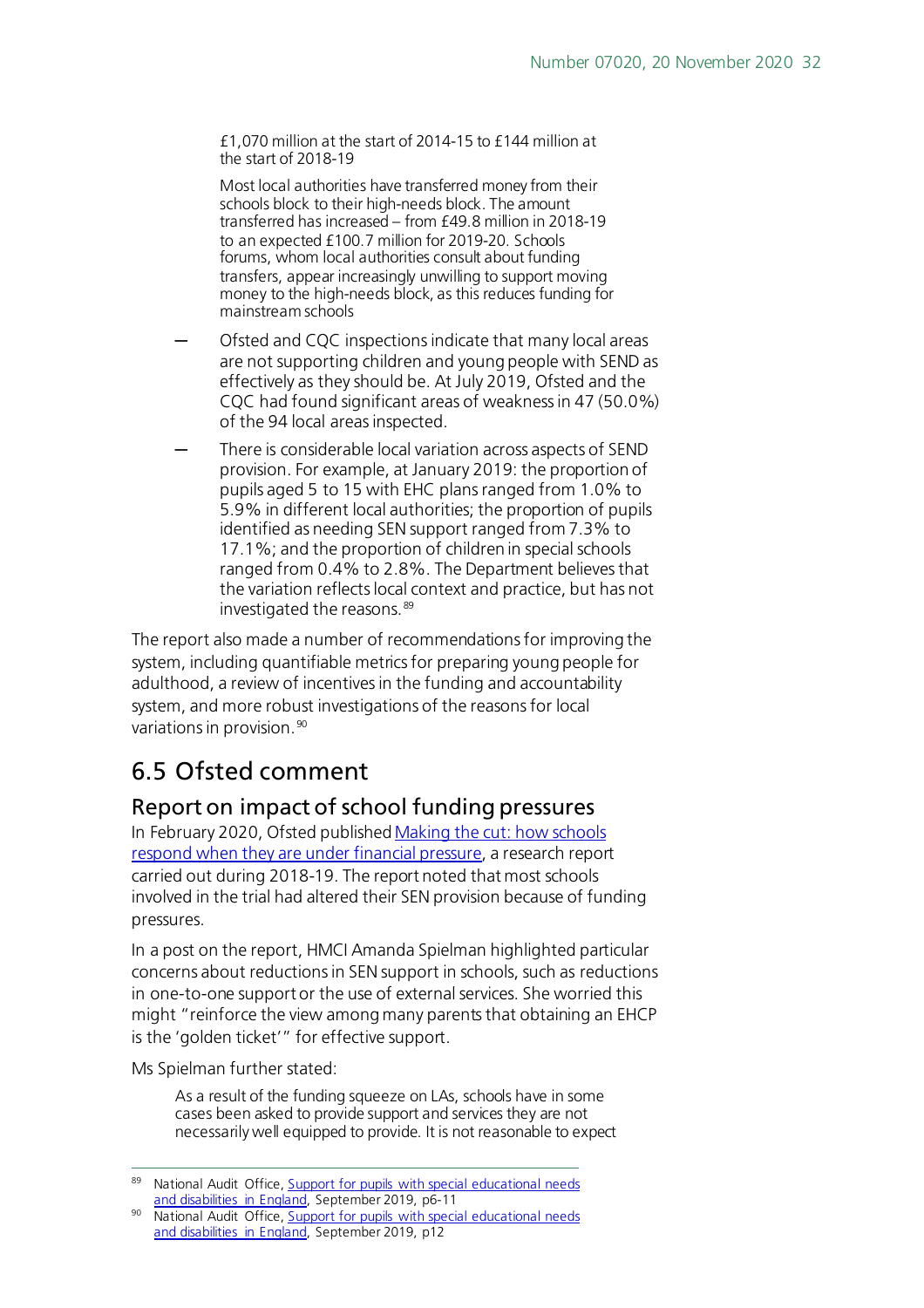schools to be the main port of call for often highly specialised needs. [91](#page-32-1)

A spokesperson for the Department for Education wa[s reported as](https://schoolsweek.co.uk/dfe-dismisses-unrepresentative-ofsted-school-funding-study/)  [stating](https://schoolsweek.co.uk/dfe-dismisses-unrepresentative-ofsted-school-funding-study/) that the report was based on a "very small and unrepresentative sample of schools."<sup>[92](#page-32-2)</sup>

#### <span id="page-32-0"></span>Annual reports **Annual report 2018/19**

Ofsted'[s annual report for 2018/19](https://www.gov.uk/government/publications/ofsted-annual-report-201819-education-childrens-services-and-skills), published in January 2020, highlighted problems for children and young people in receiving the right support, driven in part by rising demand for EHC plans, sometimes not being in school at all because their support was not being fulfilled:

The number of children and young people with an EHC plan increased by 47% in the last four years, rising from 240,000 in January 2015 to 354,000 in January 2019. Ninety-nine per cent of children and young people with EHC plans are placed in the type of education setting named in their plan. While this clearly reflects an enormous effort on the part of LAs and schools, it still left almost 3,500 children and young people with EHC plans waiting for the provision due to them at January 2019. This means that following statutory assessment, the child or young person was not in the school or education setting named in their EHC plan, despite being agreed through statutory consultation. Rather concerningly, over 2,700 of these 3,500 children and young people were recorded as not being in school or in an education setting at the time of the annual data return.<sup>[93](#page-32-3)</sup>

As in the 2017/18 report (see following sub-section), Ofsted found that significant numbers of children with SEND had left school at key points, with just over 5,500 pupils with SEND having left their school between Years 10 and 11 – representing 27% of those who leave their school, despite being 15% of the school population. [94](#page-32-4)

The report also identified strengths in areas that performed well in the report, including the effective joint planning, commissioning and provision of services by local leaders. Characteristics of weaker areas included ineffective joint working, overlong waits for EHC plans, and role of the designated clinical or medical officer being insufficiently resourced. [95](#page-32-5)

The report also noted developing trends in Ofsted and CQC area inspections (see section 5.5).

#### **Annual report 2017/18**

Ofsted published its [annual report for 2017/18](https://www.gov.uk/government/publications/ofsted-annual-report-201718-education-childrens-services-and-skills) in December 2018. The report found that "the gap in performance and outcomes for children with SEND is widening between the best and the worst local areas."<sup>[96](#page-32-6)</sup>

<span id="page-32-1"></span><sup>91</sup> HM Chief Inspector, [Commentary on school funding,](https://www.gov.uk/government/speeches/commentary-on-school-funding) 19 February 2020

<span id="page-32-2"></span><sup>92</sup> Schools Week, [DfE dismisses 'unrepresentative' Ofsted school funding study,](https://schoolsweek.co.uk/dfe-dismisses-unrepresentative-ofsted-school-funding-study/) 21 February 2020

<span id="page-32-3"></span><sup>93</sup> Ofsted, The Annual Report of Her Majesty's Chief Inspector of Education, Children's [Services and Skills 2018/19,](https://assets.publishing.service.gov.uk/government/uploads/system/uploads/attachment_data/file/859422/Annual_Report_of_Her_Majesty_s_Chief_Inspector_of_Education__Children_s_Services_and_Skills_201819.pdf) January 2020, p86

<span id="page-32-4"></span><sup>94</sup> As above, p87

<span id="page-32-5"></span><sup>95</sup> As above, p89

<span id="page-32-6"></span><sup>96</sup> Ofsted, The Annual Report of Her Majesty's Chief Inspector of Education, Children's [Services and Skills 2017/18,](https://www.gov.uk/government/publications/ofsted-annual-report-201718-education-childrens-services-and-skills) December 2018, p7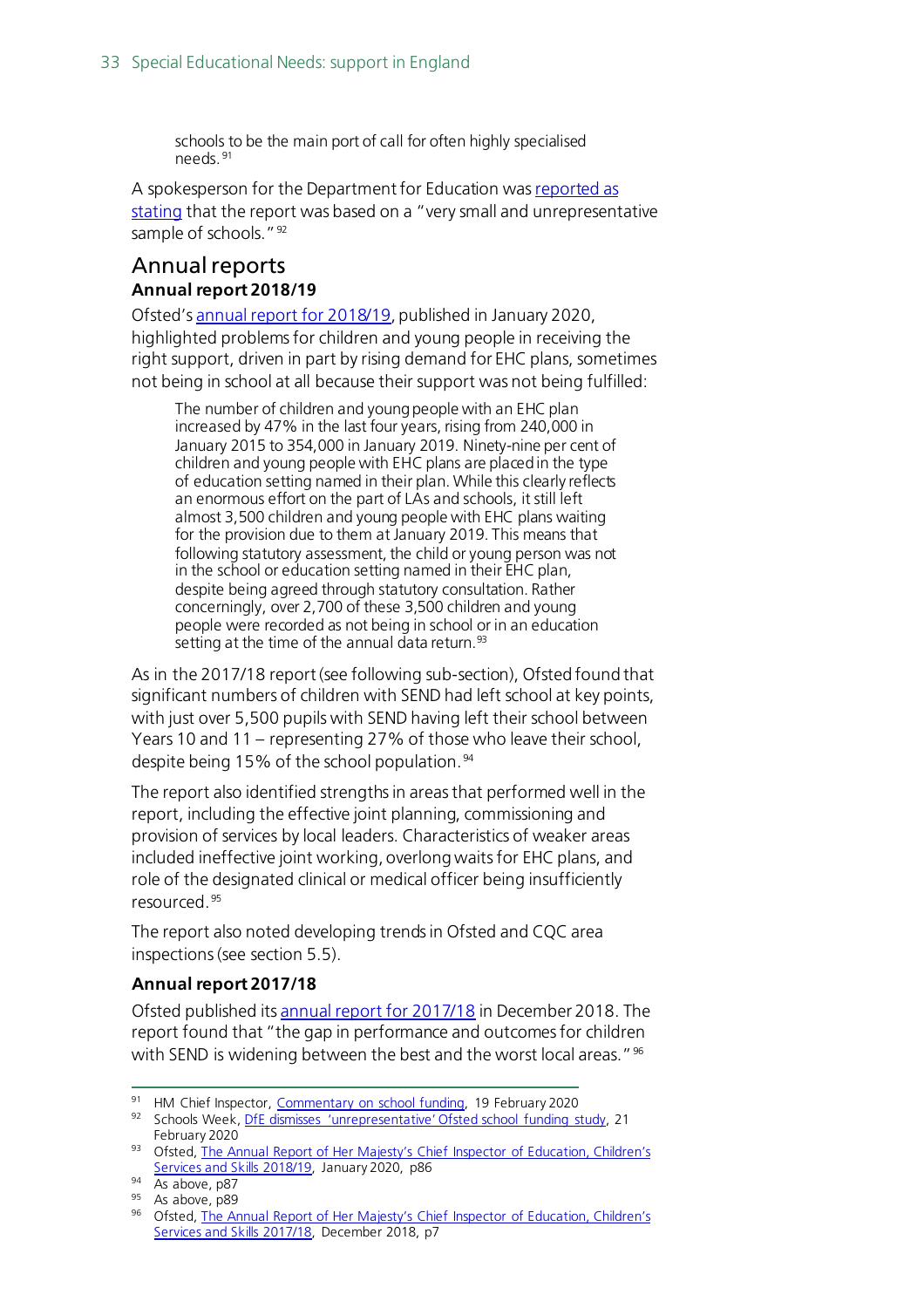In her [announcement of the report](https://www.gov.uk/government/speeches/amanda-spielman-launches-ofsteds-annual-report-201718), Amanda Spielman, Her Majesty's Chief Inspector, said that local area SEND reports (see section 4.4) had found provision for young people with SEND to be "too disjointed and too inconsistent," and identified patchy implementation of EHC plans as a key concern:

the quality of education, health and care plans remains too variable and the contributions from certain partners too weak. Some areas have led the way in showing what can be done with these plans to support better outcomes for children. But too many have not. The result is, to return to my analogy of the slope, the gradient for some young people with SEND is getting steeper, not shallower. Identification of SEND is often inaccurate or late, and the gap in outcomes for children with SEND is widening, which in turn places even greater strain on services.<sup>[97](#page-33-0)</sup>

Ms Spielman also highlighted the difficulties parents have in accessing support: "Something is deeply wrong when parents repeatedly tell inspectors that they have to fight to get the help and support that their child needs."[98](#page-33-1)

[The report](https://www.gov.uk/government/publications/ofsted-annual-report-201718-education-childrens-services-and-skills) itself commented on a sharp increase in recent years in demand for EHC assessments to be carried out, as well as refusals by local authorities to do so, and raised concerns about increasing numbers of children awaiting provision despite having a plan in place:

6. The level of demand for local authorities to undertake EHC needs assessments has increased by over 50% since 2015. In 2017, 45,200 children and young people were assessed and a decision taken to whether they need an EHC plan. The number of requests for EHC plans that are either refused or delayed is also increasing. LAs can refuse to carry out an EHC needs assessment if they believe it has not met the required threshold of needs. In 2017, there were around 14,600 refusals to carry out an assessment. This is a third more than in 2015. Once a child has been assessed, they may still struggle to access the services they need. In 2018, 2,060 children with a statement or EHC plan were awaiting provision, which is almost three times more than in 2010. [99](#page-33-2)

The report also raised concerns that children with SEN are more likely to have a fixed-term exclusion, a permanent exclusion or to be off-rolled:

We are concerned that in secondary schools:

- pupils with SEN support are five times more likely to have a permanent exclusion than pupils with no SEND
- 27% of pupils with SEN support had a fixed-term exclusion last year – 93,800 pupils
- nearly 5,800 pupils with SEND left their school between Years 10 and 11 and some of them may have been 'offrolled'; pupils with SEND account for 13% of all pupils but 30% of those who leave their school

<span id="page-33-0"></span><sup>97</sup> Ofsted, [Amanda Spielman launches Ofsted's Annual Report 2017/18,](https://www.gov.uk/government/speeches/amanda-spielman-launches-ofsteds-annual-report-201718) 4 December 2018

<span id="page-33-1"></span><sup>98</sup> As above

<span id="page-33-2"></span><sup>99</sup> Ofsted, The Annual Report of Her Majesty's Chief Inspector of Education, Children's [Services and Skills 2017/18,](https://www.gov.uk/government/publications/ofsted-annual-report-201718-education-childrens-services-and-skills) December 2018, p53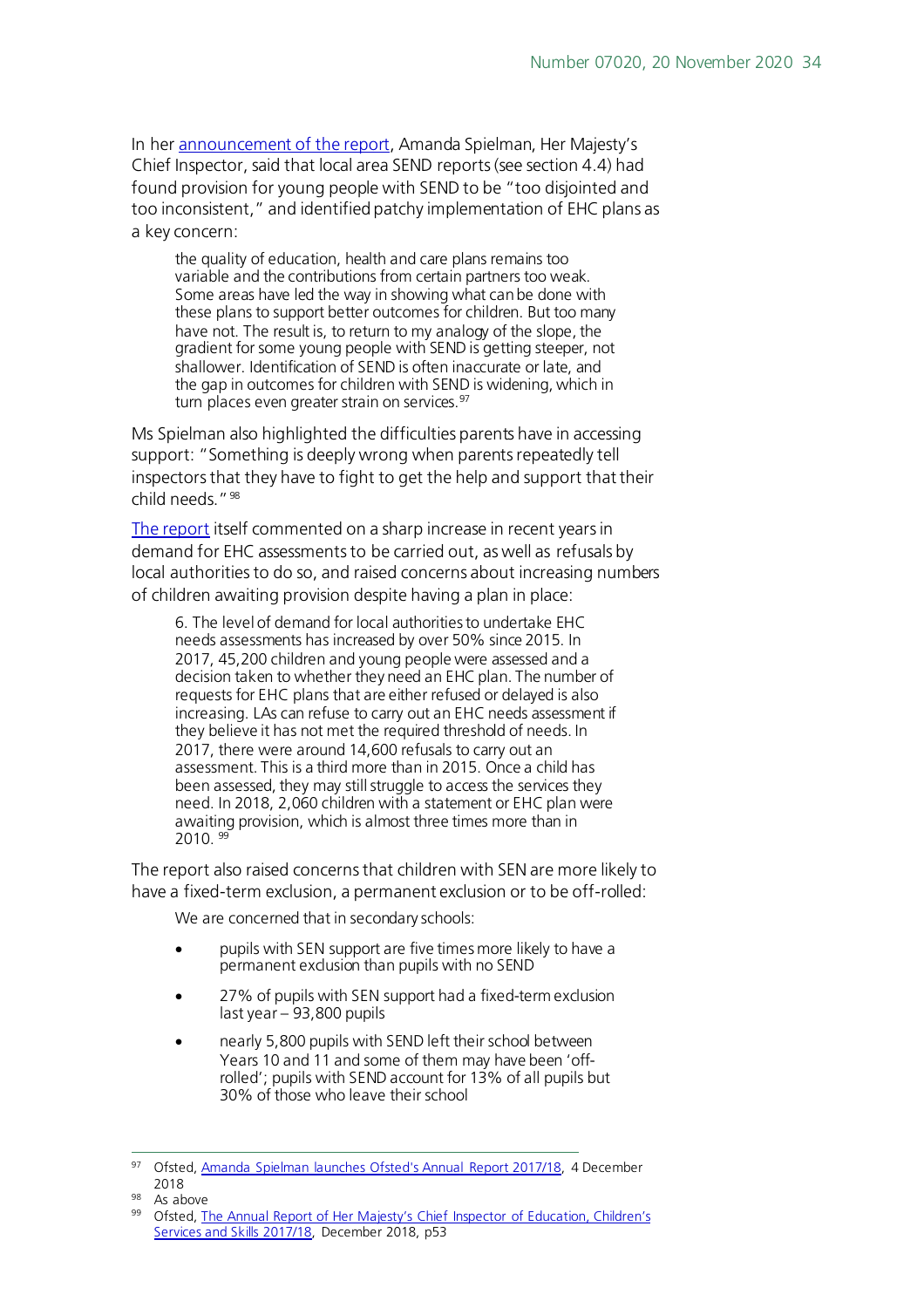• it is not clear where these Year 10 pupils move on to; half do not reappear in another state-funded school, more than a quarter go to state-funded alternative provision/pupil referral units, but only a small proportion move to a state-funded special school.<sup>[100](#page-34-1)</sup>

The Library briefing on [Off-rolling in English schools,](https://researchbriefings.parliament.uk/ResearchBriefing/Summary/CBP-8444) CBP 8444, discusses that issue more widely.

### <span id="page-34-0"></span>6.6 Ofsted and CQC inspections: Findings on the system

#### 2019: NAO report

The September 2019 National Audit Office report[, Support for pupils](https://www.nao.org.uk/report/support-for-pupils-with-special-educational-needs-and-disabilities/)  with special [educational needs and](https://www.nao.org.uk/report/support-for-pupils-with-special-educational-needs-and-disabilities/) disabilities in England, found that Ofsted and CQC inspections of local SEND provision indicated that many areas were "not supporting children and young people with SEND as effectively as they should be."

### Ofsted annual report 2018/19

Ofsted'[s annual report for 2018/19](https://assets.publishing.service.gov.uk/government/uploads/system/uploads/attachment_data/file/859422/Annual_Report_of_Her_Majesty_s_Chief_Inspector_of_Education__Children_s_Services_and_Skills_201819.pdf) found that, as of the end of August 2019, two thirds (100 out of 151) of the inspections had been completed and reports published, with half (50) of the areas inspected have been required to produce and submit a written statement of action (WSoA) to HMCI, an indication of significant weaknesses in the areas' SEND arrangements.

There were significant regional variations in the reports:

- Only one in four London boroughs required a WSoA
- Almost one in two shire county inspections has resulted in a WSoA.
- Unitary authorities and metropolitan districts have the worst outcomes, with 58% and 61%, respectively, requiring a WSoA<sup>[101](#page-34-2)</sup>

### Ofsted annual report 2017/18

Ofsted'[s annual report for 2017/18](https://www.gov.uk/government/publications/ofsted-annual-report-201718-education-childrens-services-and-skills) stated that, as of the end of July 2018, Ofsted and the CQC had inspected SEND provision in 68 out of 152 local areas (see section 3 for information on these inspections' introduction). Of these, 30 areas were required to provide a 'written statement of action', an indication of serious failings.<sup>[102](#page-34-3)</sup>

#### 2017 report

In October 2017 Ofsted and the CQC published [a report](https://www.gov.uk/government/publications/local-area-send-inspections-one-year-on) based on their first year of local area SEND inspections.

<span id="page-34-1"></span><sup>&</sup>lt;sup>100</sup> As above.

<span id="page-34-2"></span><sup>101</sup> Ofsted, The Annual Report of Her Majesty's Chief Inspector of Education, Children's [Services and Skills 2018/19,](https://assets.publishing.service.gov.uk/government/uploads/system/uploads/attachment_data/file/859422/Annual_Report_of_Her_Majesty_s_Chief_Inspector_of_Education__Children_s_Services_and_Skills_201819.pdf) p88

<span id="page-34-3"></span><sup>102</sup> Ofsted, The Annual Report of Her Majesty's Chief Inspector of Education, Children's [Services and Skills 2017/18,](https://www.gov.uk/government/publications/ofsted-annual-report-201718-education-childrens-services-and-skills) December 2018, p53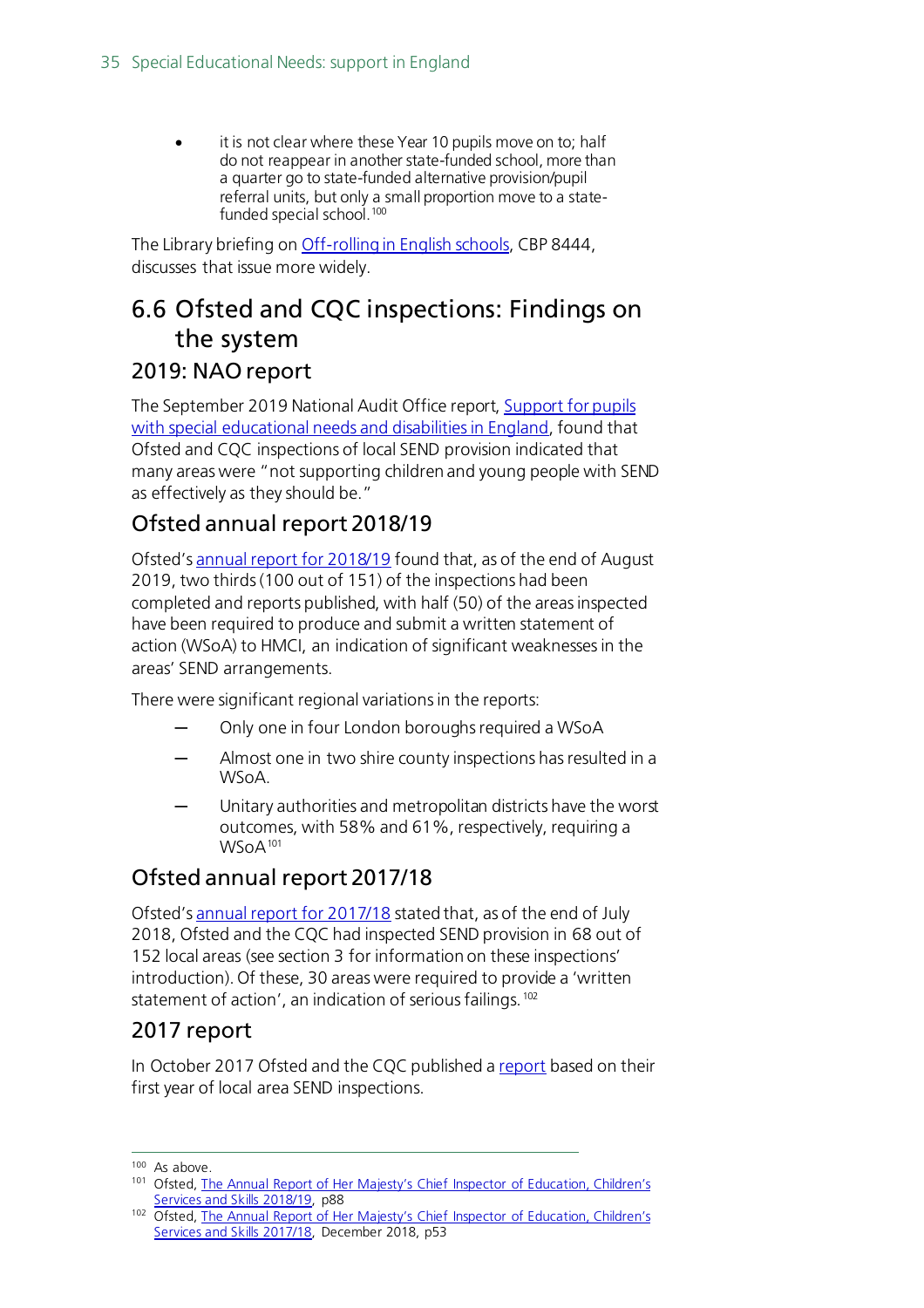The report offered some findings on the system as a whole, taken from its inspections of 30 local authorities' SEND support systems. Some of the most important findings were:

- Children and young people identified as needing SEND support had not benefited from the implementation of the Code of Practice well enough. These children and young people had a much poorer experience of the education system than their peers. Too often, local area leaders were not clear how their actions were improving outcomes for those children and young people identified as needing SEND support.
- Children and young people who have SEND were found to be excluded, absent or missing from school much more frequently than other pupils nationally.
- School leaders had used unofficial exclusions too readily to cope with children and young people who have SEND.
- Access to therapy services was a weakness in half of the local areas inspected, while access to child and adolescent mental health services (CAMHS) was poor in over a third of local areas
- There had not been enough progress in implementing a coordinated 0– 25 service for children and young people who have SEND. In particular, the commissioning of health services for up to 25 was inconsistent. In the most effective local areas, strong strategic leadership had led to established joint working between education, health and care services.
- Children's and young people's SEND were identified well in the early years, particularly for those with complex needs
- In over a third of the local areas inspected, leaders across education, health and care did not involve children and young people or their parents sufficiently in planning and reviewing their provision.
- Many local area leaders were unaware of the depth of frustration among local parents and what their concerns were about
- A large proportion of parents in the local areas inspected lacked confidence in the ability of mainstream schools to meet their child's needs
- Local offers were not effective in helping parents to access information and services in over half of the local areas inspected
- The statutory assessment process was not working well enough in just over two thirds of local areas inspected
- Local area leaders have had varied success in securing the use of personal budgets
- The proportions of young people who have SEND who are not in education, employment and training were low, particularly for those who had an EHC plan.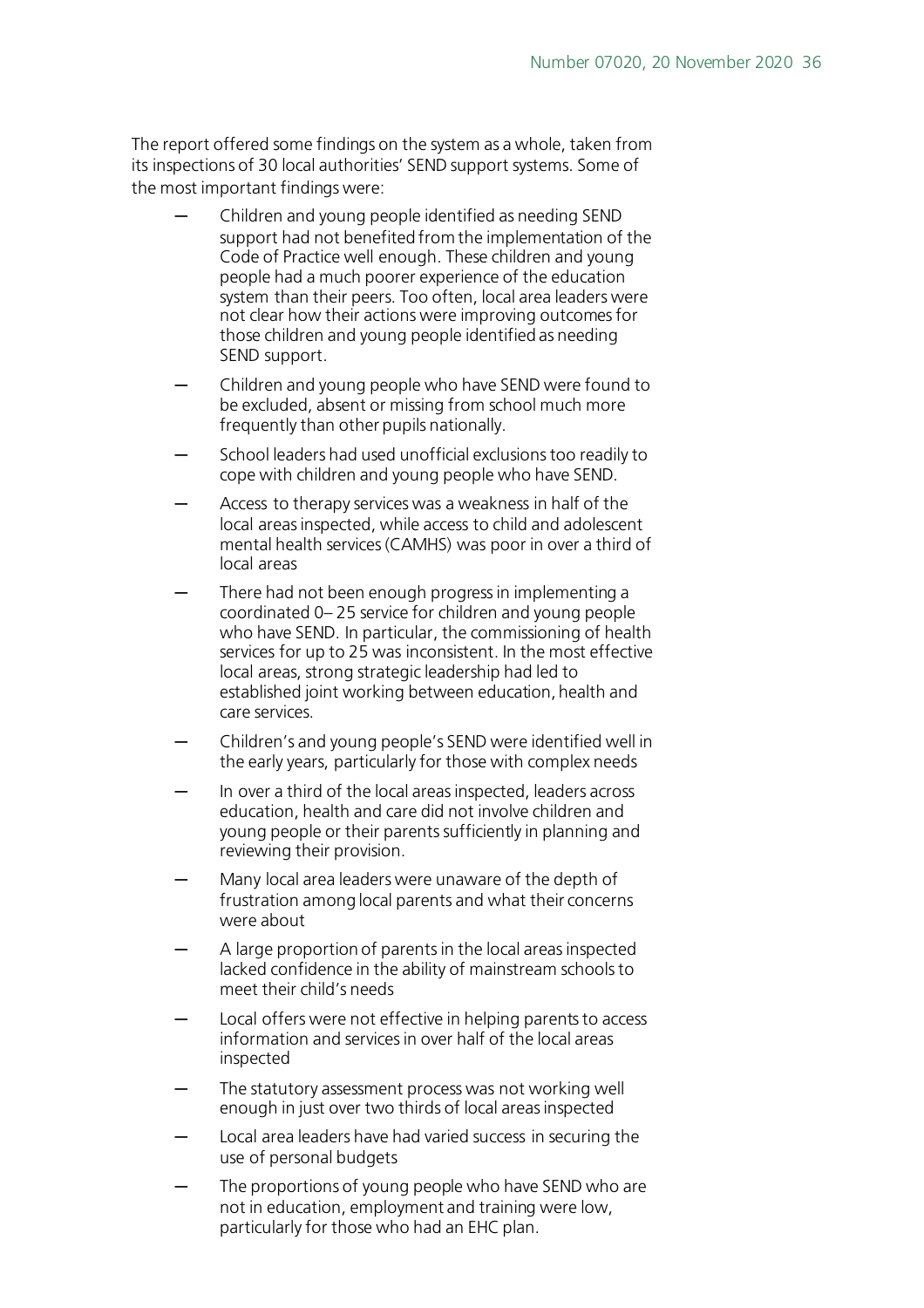Children and young people who have SEND and their families typically had good access to high-quality short breaks.

### <span id="page-36-0"></span>6.7 DfE survey on EHC plans

In March 2017, the Department for Education published the findings of a survey of parents and young people on thei[r experiences of EHC](https://www.gov.uk/government/uploads/system/uploads/attachment_data/file/604384/Education__health_and_care_plans_parents_and_young_people_survey.pdf)  [plans.](https://www.gov.uk/government/uploads/system/uploads/attachment_data/file/604384/Education__health_and_care_plans_parents_and_young_people_survey.pdf) The following issues were listed among the report's key findings:

- Two thirds of parents and young people were satisfied with the overall process of getting an EHC plan and a similar proportion agreed that it would achieve the outcomes agreed for the child or young person (over one in ten were dissatisfied and just under one in ten disagreed respectively)
- Half found that starting the EHC plan process was easy, whereas almost one quarter found this to be difficult
- Two thirds of parents and young people were informed about the information, advice and support available
- The majority (80%) of parents agreed that their own wishes and opinions were included in the EHC plan. It was less common to report that the wishes and opinions of the child or young person were included (55%)
- Three quarters said that the nursery, school or college named in their EHC plan was the one they asked for in the drafting process
- More respondents thought that their EHC plan had been provided after the 20- week target had passed than before (62-38%). Official statistics show the majority of new plans were provided by 20 weeks. The report suggested that the difference may reflect respondents timing the process from an earlier point, imprecisions in respondents' estimates, and plans exempt from the 20-week timeframe being included in the survey data
- Almost three quarters agreed that their EHC plan led to the child or young person getting the help and support that they need; over two-thirds agreed it has improved the child/young person's experience of education. Respondents were more likely to agree (for both measures) the longer the plan had been in place  $103$

### <span id="page-36-1"></span>6.8 DfE Review of arrangements for disagreement resolution

Also in March 2017, the Department for Education published [a review](https://www.gov.uk/government/uploads/system/uploads/attachment_data/file/603487/CEDAR_review.pdf)  [of the arrangements for SEND disagreement resolution,](https://www.gov.uk/government/uploads/system/uploads/attachment_data/file/603487/CEDAR_review.pdf) and a [Government response](https://www.gov.uk/government/uploads/system/uploads/attachment_data/file/606740/Government_report_on_CEDAR_review.pdf) to the review.

<span id="page-36-2"></span><sup>103</sup> Department for Education, Experiences of Education, Health and Care Plans: [research report,](https://www.gov.uk/government/uploads/system/uploads/attachment_data/file/604384/Education__health_and_care_plans_parents_and_young_people_survey.pdf) March 2017, p11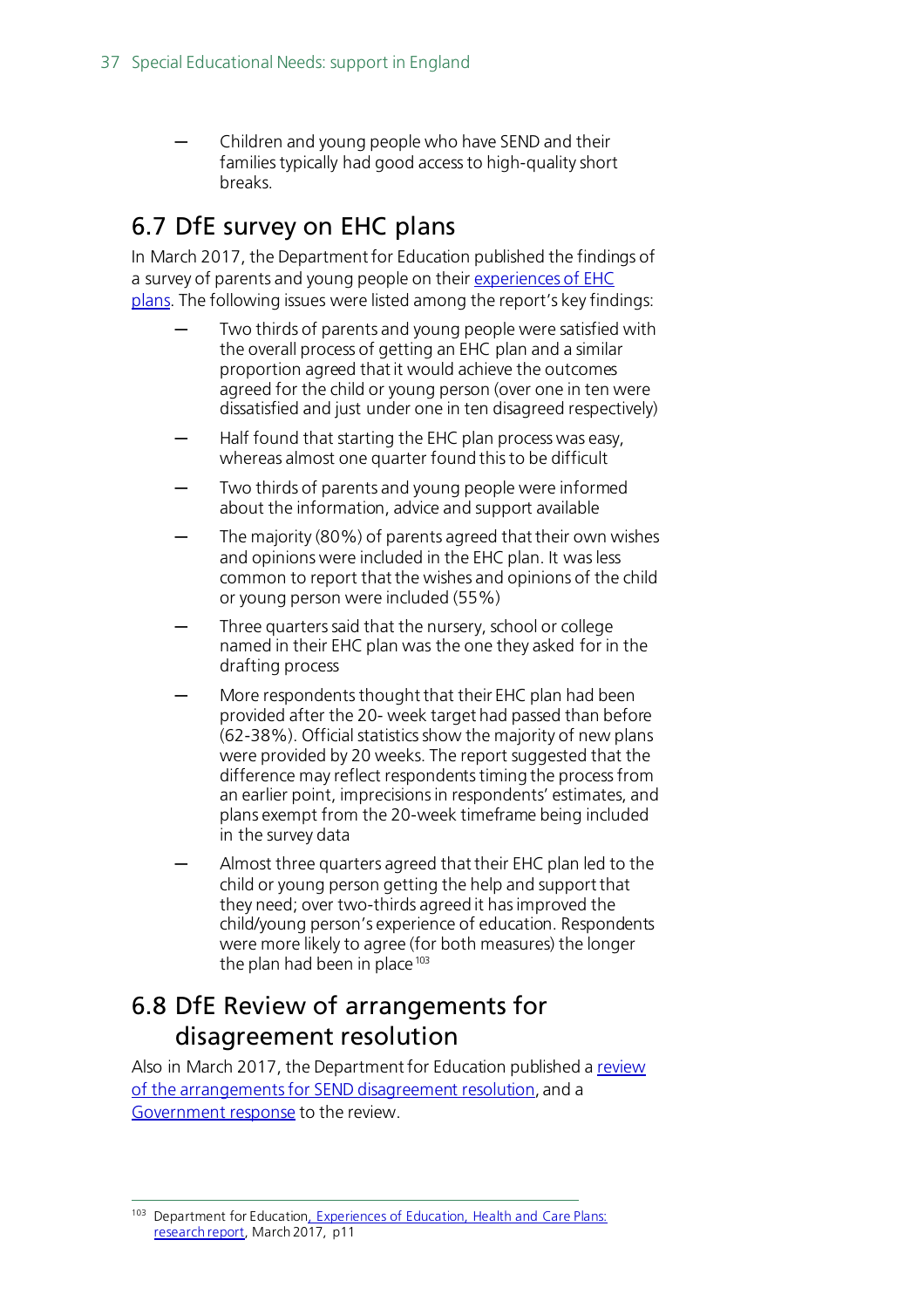The report urged some caution on its findings in terms of sample size, but found wide variations in approaches by local authorities to SEND dispute resolution, as well as that:

- 'Person-centred' EHC needs assessment and plan development was successful in fostering agreement
- The time disagreements took to resolve was important for the impact on the child or young person involved
- Mediation proved to be a cost-effective route for disagreement resolution
- Information, advice and support services varied in quality and quantity
- Disagreement resolution services were generally not understood or used
- Parents interviewed had three main concerns about SEND complaints processes:
- when the complaint was ignored or not taken seriously
- when the response to the complaint took too long to emerge
- when the response did not help to put right the issue/s complained about

Full 'headlines' are available on pages 22-23 o[f the report](https://www.gov.uk/government/uploads/system/uploads/attachment_data/file/603487/CEDAR_review.pdf), with an expanded summary on the following pages. [104](#page-37-0)

The [Government response](https://www.gov.uk/government/uploads/system/uploads/attachment_data/file/606740/Government_report_on_CEDAR_review.pdf) set out steps that the Government intended to take as a result of the review:

- To publish good practice guidance developed as part of the review to share with local areas through regional networks and delivery support partnerships
- Supporting continuous professional development for LA staff
- ─ Considering how best to channel Government support for families from April 2018 (when transition to EHC plans will be complete)
- Supporting the mediation sector to introduce voluntary standards and accreditation of training programmes for SEND mediation;
- Producing accessible guidance for families on the available routes for complaint and disagreement resolution
- Introducing a two-year national trial of the expansion of the First-tier Tribunal SEND powers to make non-binding recommendations on the health and social care elements of EHC plans. [105](#page-37-1)

<span id="page-37-0"></span><sup>&</sup>lt;sup>104</sup> Department for Education, Review of arrangements for disagreement resolution [\(SEND\),](https://www.gov.uk/government/uploads/system/uploads/attachment_data/file/603487/CEDAR_review.pdf) March 2017

<span id="page-37-1"></span><sup>105</sup> Department for Education, Special Educational Needs and Disabilities: Disagreement [Resolution Arrangements in England,](https://www.gov.uk/government/uploads/system/uploads/attachment_data/file/606740/Government_report_on_CEDAR_review.pdf) March 2017, p7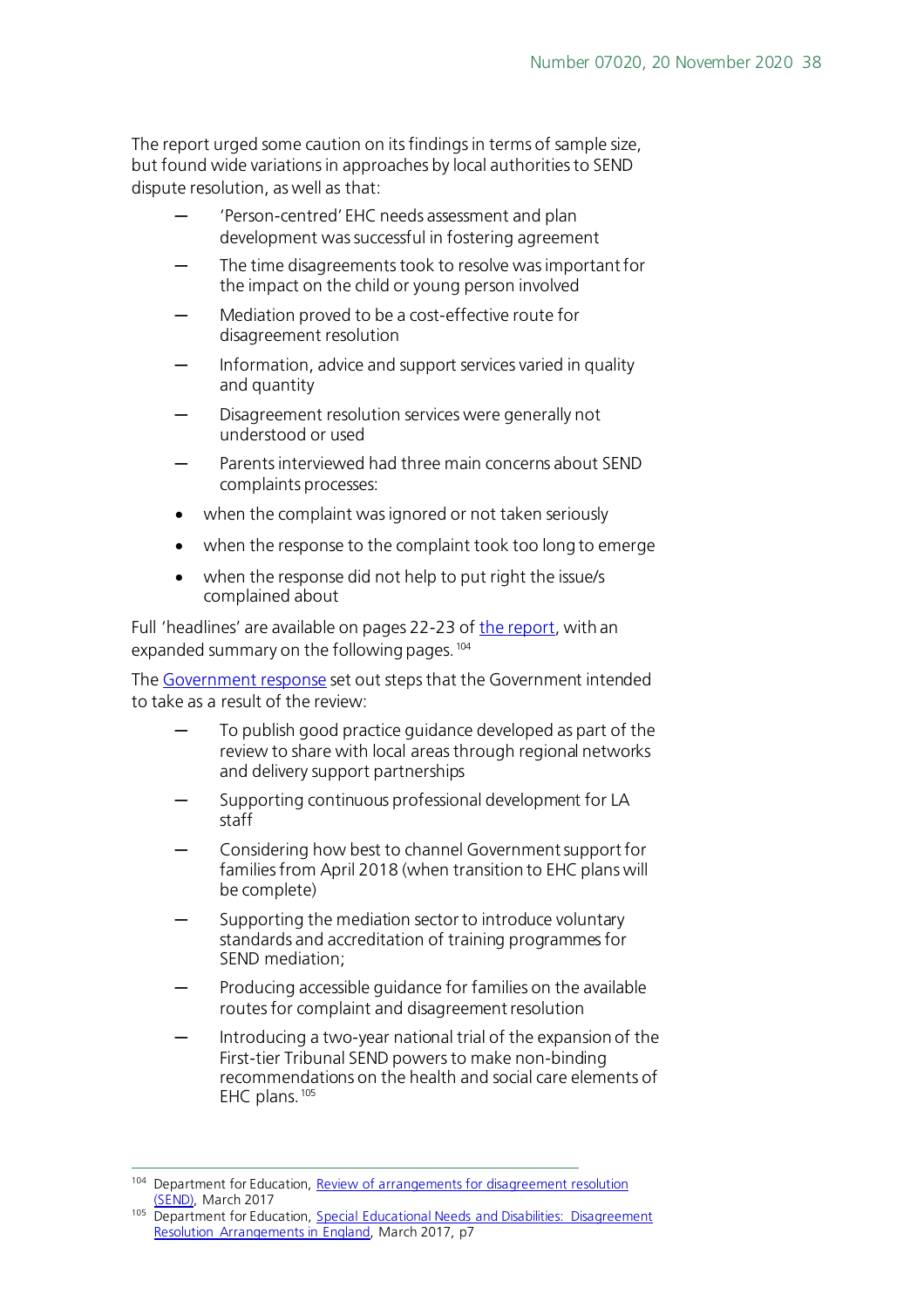### <span id="page-38-0"></span>6.9 Lee Scott report: Experiences of the system

In November 2016, the Department for Education published a report by Lee Scott, a former Conservative MP, on th[e experiences of children,](https://www.gov.uk/government/publications/send-experiences-with-schools-and-colleges)  [young people and parents](https://www.gov.uk/government/publications/send-experiences-with-schools-and-colleges) of the SEND system, based on interviews and evidence from across the country.

The report contained mixed experiences of the system, for instance examples of good local authority communication with parents, and poor communication between authorities. It raised a number of areas (rather than formal recommendations) to improve the operation system as it stands:

- Improving Communication across all agencies and in every area, including capturing and replicating good practice in this area. Mr Scott also stated that it was important that the Government, and other leadership agencies, sent out strong messages about the need to improve.
- More training for all staff working with children and young people, for example on identifying SEND, and understanding the particular needs of adoptive children;
- The importance of staff access to training, and that leaders both allow and encourage staff to undertake training to improve awareness and expertise in SEND, and also the "impact of loss and trauma on a child's ability to learn"
- Greater transparency over funding
- Application of the legislation, and the SEND Code of Practice, in a way that demonstrably led to culture change, and reducing a 'postcode lottery' where the standard of provision varies widely in different areas
- Whether more could be done in schools and colleges to do more to support children and young people with medical needs
- Whether more could be done to encourage local areas to develop expertise, discussions and strategies to ensure more young adults with SEND have access to training and employment opportunities

### <span id="page-38-1"></span>6.10 National Autistic Society and APPG report

In November 2017 the National Autistic Society (NAS) and the All-Party Parliamentary Group on Autism published its latest [survey of children](https://protect-eu.mimecast.com/s/p7wNCq7zvF1rnOLuEkGc_?domain=autism.org.uk)  [with autism and their parents,](https://protect-eu.mimecast.com/s/p7wNCq7zvF1rnOLuEkGc_?domain=autism.org.uk) including the following findings:

- Seven in ten children and young people said that their peers do not understand them and five in ten said that their teachers do not know how to support them
- ─ 70% of parents said they more than six months for support for their child, with 50% waiting more than a year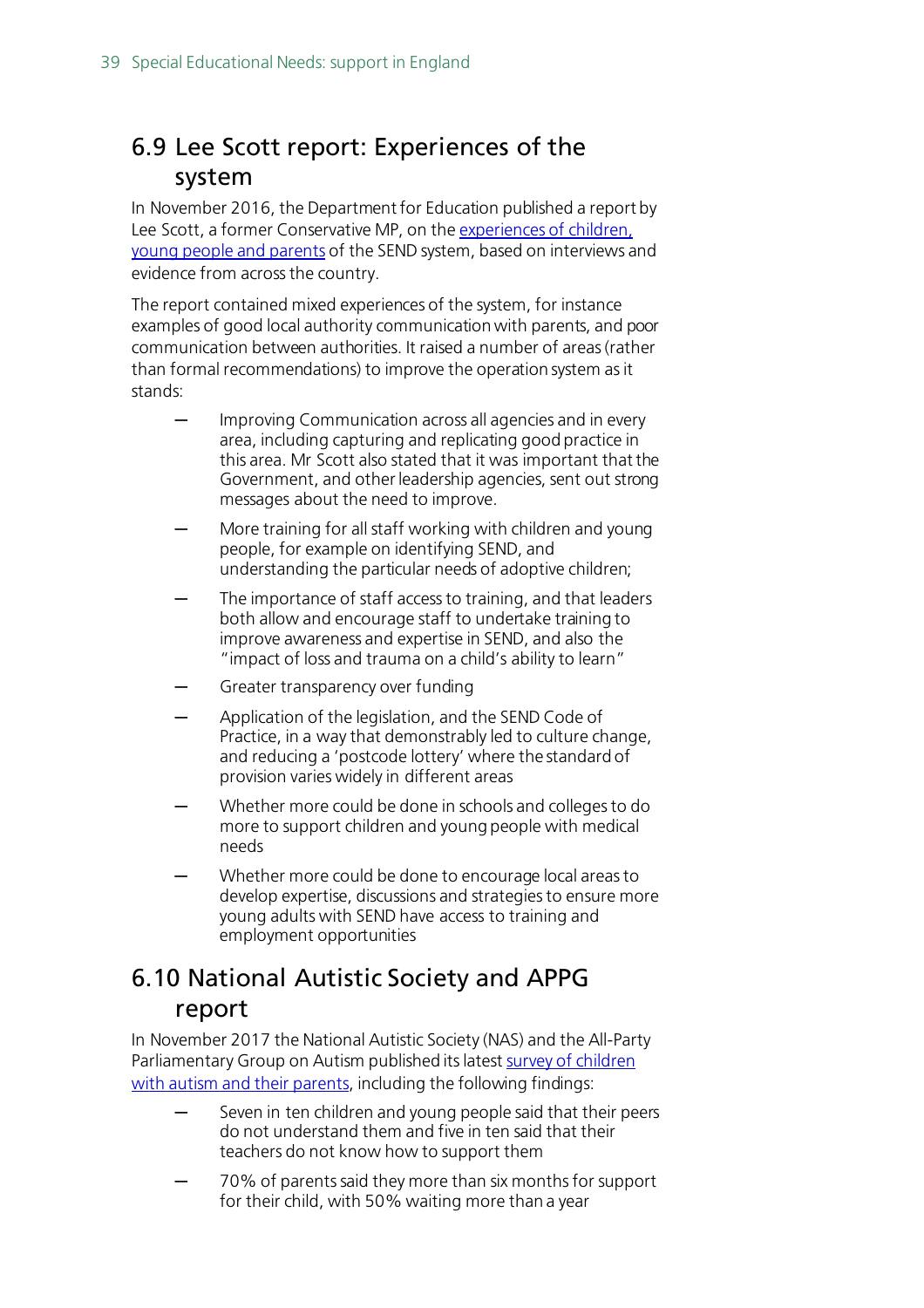- 42% of parents said their request for a SEN assessment was refused on the first time of asking
- 40% of parents said that their child's school place does not fully meet their needs
- Fewer than five in ten teachers were confident about supporting a child on the autism spectrum<sup>[106](#page-39-2)</sup>

### <span id="page-39-0"></span>6.11 Driver Youth Trust report

In October 2015, the Driver Youth Trust published a report[, Joining the](http://driveryouthtrust.com/index.php/joining-the-dots/)  [Dots,](http://driveryouthtrust.com/index.php/joining-the-dots/) which analysed the impact of the reforms in the year since their introduction. The report stated that:

Many examples of high-quality provision have emerged in response [to the reforms]. These are often driven by strong partnerships, well-managed change and skilled, impassioned leadership. However, at present provision is 'fragmented' leading to difficulties in sharing information and knowledge. As a result, many children and young people do not receive the support they deserve and gaps in the system lead to wasted resources as well as disconnected or duplicated services. Ultimately students, parents, schools and sector organisations are finding it difficult to navigate the new system and this is standing in the way of the reforms' success.<sup>[107](#page-39-3)</sup>

The report cited Local Offers as an example of some of the difficulties faced, describing them as a "huge distraction; in many cases they are of little or no value and many parents are unaware that they even exist."<sup>108</sup>

In a BBC article on the report, a DfE spokesman was quoted as saying the reforms were "already [making] a real difference, with parents telling us the process is much more straightforward - but we want these experiences to continue improving."<sup>109</sup>

## <span id="page-39-1"></span>6.12 Bath Spa University research

[Articles](http://www.sec-ed.co.uk/news/concern-for-pupils-who-have-lost-their-sen-recognition-1/) published in September 2015 cited research from a survey carried out by Helen Curran, a lecturer at Bath Spa University, which stated that 63 per cent of special educational needs coordinators (SENCOs) surveyed had said that the number of children on their school's SEN and disabilities register had fallen as a result of the government's SEN reforms, raising the question of whether the relevant children had previously been misidentified as having SEN, or whether other pressures were reducing their numbers. [110](#page-39-6)

<span id="page-39-2"></span><sup>106</sup> All-Party Parliamentary Group on Autism and the National Autistic Society, Autism [and education in England 2017,](https://protect-eu.mimecast.com/s/p7wNCq7zvF1rnOLuEkGc_?domain=autism.org.uk) November 2017, p4

<span id="page-39-3"></span><sup>&</sup>lt;sup>107</sup> Driver Youth Trust, Joining the Dots: Have recent reforms worked for those with [SEND,](http://eureka-marketing.co.uk/dyt/wp-content/uploads/2015/10/DYT_JoinTheDotsReportOctober2015.pdf) October 2015, p3

 $108$  lhid.

<span id="page-39-5"></span><span id="page-39-4"></span><sup>109</sup> BBC News Online, [Special needs pupils in 'fragmented' system,](http://www.bbc.co.uk/news/education-34516202) 14 October 2015

<span id="page-39-6"></span><sup>110</sup> See SecEd, [Concern for pupils who have lost their SEN recognition,](http://www.sec-ed.co.uk/news/concern-for-pupils-who-have-lost-their-sen-recognition-1/) 23 September 2015; NAHT, [SEN reforms and SENCOs,](http://www.naht.org.uk/welcome/news-and-media/blogs/sen-reforms-and-sencos/) 25 September 2015. Research available at Bath Spa University, **SEND reforms 2014 and the narrative of the SENCO: early** [impact on children and young people with SEND, the SENCO and the school,](http://researchspace.bathspa.ac.uk/6643/) 21 September 2015 [subscription required]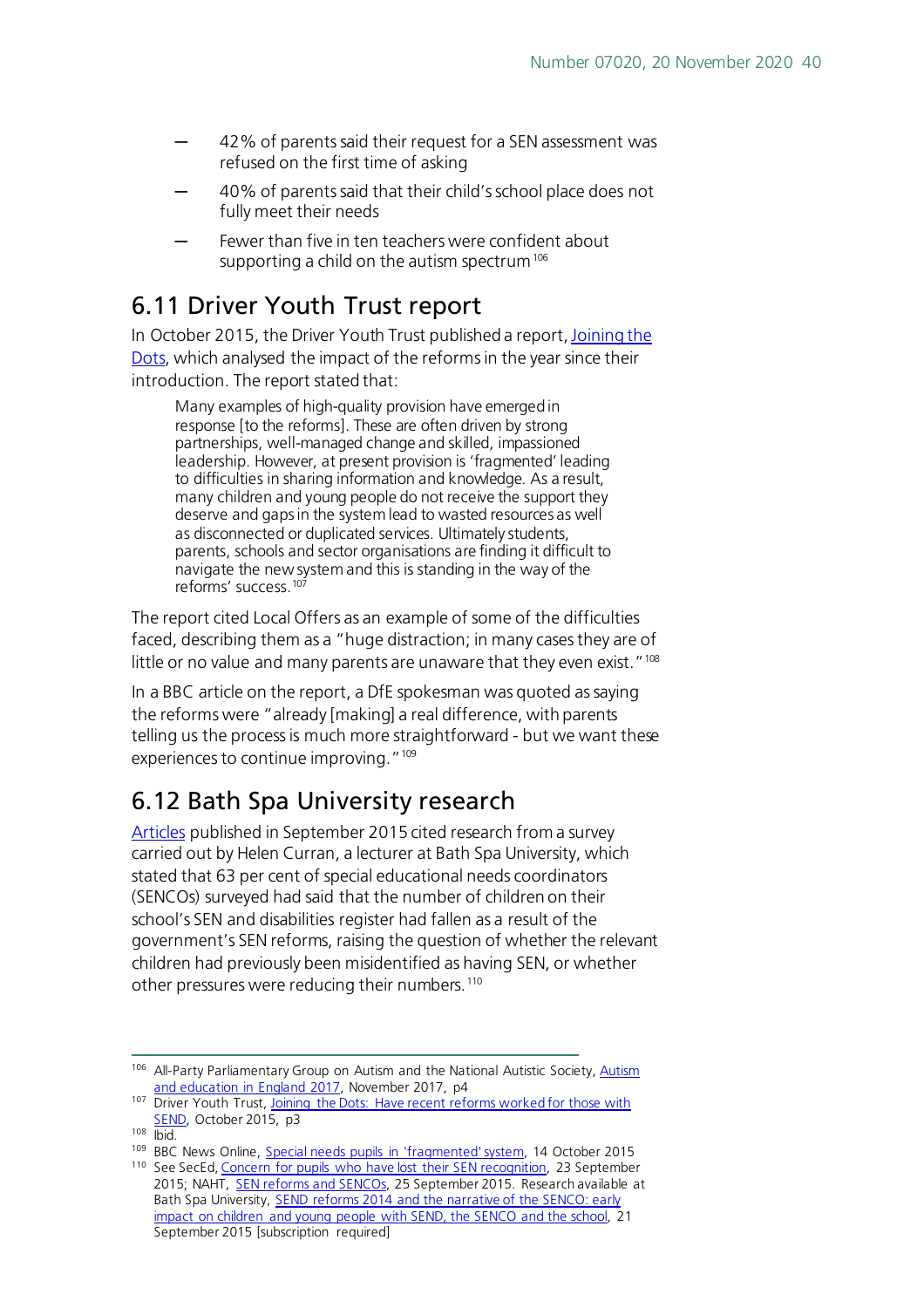# <span id="page-40-0"></span>Annex: The previous system for children and young people with SEN and the process of reform

#### A brief overview of the previous system

The previous system for children with SEN was provided for in Part 4 of the *Education Act 1996*, as amended, and with associated regulations.

The 2001 [statutory code of practice](http://webarchive.nationalarchives.gov.uk/20130401151715/https:/www.education.gov.uk/publications/standard/publicationdetail/page1/dfes%200581%202001) set out a graduated approach to SEN that recognised a continuum of SEN which might require increasing action by a school. There were three levels of intervention for pupils with SEN.

**School Action** – where the teacher or the school Special Educational Needs Coordinator (SENCO) decides to provide something for the child additional to or different from the school's usual differentiated approach to help children learn. In January 2010, 11.4 per cent of the school population were identified at School Action level, approximately 916,000 pupils;

**School Action Plus** – where the school consults specialists and requests help from external services. In January 2010, 6.2 per cent of the school population were at School Action Plus level, approximately 496,000 pupils; and

**Statement** – where the child requires support beyond that which the school can provide and the local authority arranges appropriate provision. In January 2010, 2.7 per cent of the school population or 221,000 pupils had a statement of SEN[.111](#page-40-1)

Provisions were in place for children younger than school age, but most statements were made for school-aged children. The governing bodies of maintained schools were required to use their best endeavours to secure appropriate SEN provision for any pupil with SEN, and had to appoint a member of the school staff to be a Special Educational Needs Coordinator (SENCO).<sup>[112](#page-40-2)</sup>

Each local authority was responsible for identifying the children in their area who had SEN of a kind that may call for SEN provision. [113](#page-40-3) Having identified a child with SEN, the local authority was required to notify the parent that considering whether to make a formal (statutory) assessment of the child's needs. After a statutory assessment the local authority would decide whether it was necessary to make a statement of SEN. A parent could also request a local authority to arrange a statutory assessment of a child for whom the authority was responsible and for whom no statement had already been made.

A statement of SEN described, in six parts, the child's needs and the special provision needed. Provision was also in place for statements to be reviewed.

<span id="page-40-1"></span><sup>111</sup> Department for Education, Support and aspiration: a new approach to special [educational needs and disability,](http://www.education.gov.uk/publications/standard/publicationDetail/Page1/CM%208027) March 2011, paragraph 25

<span id="page-40-2"></span><sup>112</sup> Education Act 1996, section 317; Education and Inspections Act 2006, section 173

<span id="page-40-3"></span><sup>&</sup>lt;sup>113</sup> Education Act 1996, section 321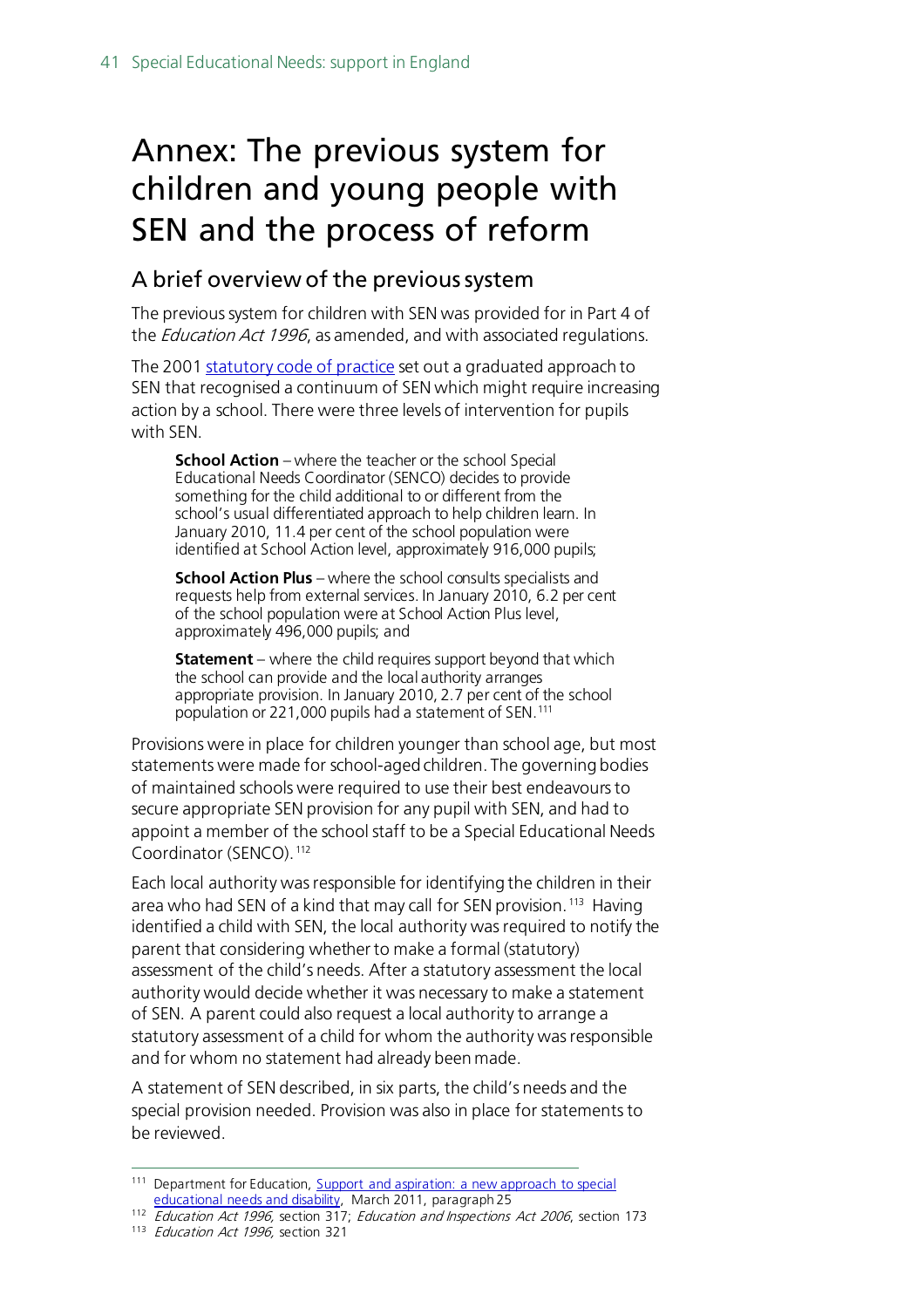The local authority was obliged to enable parents to express a preference for a school, and was required to name the preferred school on the statement unless it was unsuitable for the child's age, aptitude, ability or his/her SEN, or the placement would be incompatible with the efficient education of other children with whom the child would be educated or with the efficient use of resources.<sup>[114](#page-41-0)</sup> The local authority was also responsible for arranging the provision in the statement.

### Academies and SEN

Academies operate in accordance with their individual funding agreement. Those academies that had been established since the Academies Act 2010 were required to comply with section 1(7) of the Act, which imposed obligations on them equivalent to those contained in Part 4 of the *Education Act 1996*. The requirements on academies established before the 2010 Act depended upon the exact terms of an individual academy's funding agreement.

### Post-16 provision

Under the previous system, a statement of SEN stopped if a young person left school at 16. However, if the person remained at school, the local authority could maintain a statement until s/he reached 19 or until the end of the school year when s/he finished the course. If the young person left school for further education, his/her SEN was assessed under a different process, the Learning Difficulty Assessment (LDA). Section 139a of the Learning and Skills Act 2000 placed local authorities under a duty to arrange a LDA for students in their last year of compulsory education who had a statement of SEN and who were expected to continue in post-16 education. Local authorities also had the power to undertake LDAs for young people who did not have a statement but who appeared to have learning difficulties and were receiving, or were likely to receive post-16 education. LDAs however did not have the statutory rights and protections associated with statements of SEN.

### Concerns about the operation of the existing system

During the later period of the 1997-2010 Labour Government, concerns were raised about the operation of the SEN system. In July 2006, the then Commons Education and Skills Select Committee reported on special educational needs, and highlighted strong concerns about parents' confidence in the SEN system. The [report](http://www.publications.parliament.uk/pa/cm200506/cmselect/cmeduski/478/478i.pdf) raised issues about the statementing process and the issuing of statements; transfer of statements; placement decisions; the role of local authorities; school admissions and fair access for children with SEN; and parental choice in relation to academies.<sup>[115](#page-41-1)</sup>

Part of the Labour Government's response to the issues raised by the Select Committee was to ask Brian Lamb, the chair of the Special Educational Consortium, to carry out an inquiry into how parental

<span id="page-41-1"></span><span id="page-41-0"></span><sup>&</sup>lt;sup>114</sup> Education Act 1996, Schedule 27<br><sup>115</sup> Education and Skills Committee, [Special Educational Needs,](http://www.publications.parliament.uk/pa/cm200506/cmselect/cmeduski/478/478i.pdf) HC 478-I, Third Report of Session 2005-06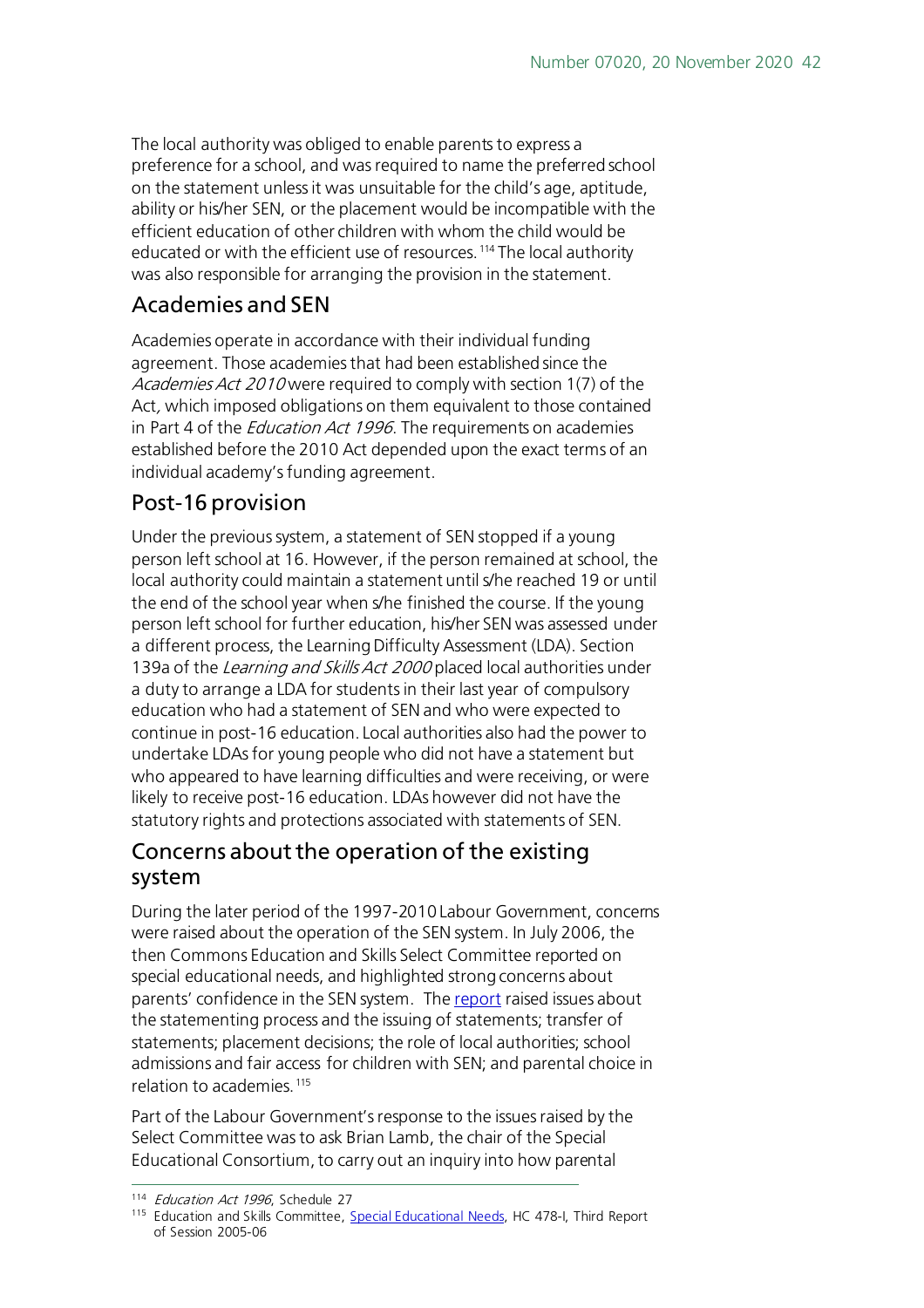confidence in the SEN assessment process might be improved. A series of [reports](http://webarchive.nationalarchives.gov.uk/20100202100434/dcsf.gov.uk/lambinquiry/) were published. [116](#page-42-0)

In addition, a number of reports looked at specific aspects of SEN provision<sup>[117](#page-42-1)</sup> and an Ofsted review of SEN. Special educational needs and disability review – [a statement is not enough](http://www.ofsted.gov.uk/Ofsted-home/Publications-and-research/Browse-all-by/Documents-by-type/Thematic-reports/The-special-educational-needs-and-disability-review), commissioned by the Labour Government, was published in September 2010.<sup>118</sup>

#### Green Paper on a reformed system

In July 2010, speaking at an Every Disabled Child Matters event, Sarah Teather, the then Children's Minister, said that the new Government would publish a green paper on SEN.

A [Call for Views](https://www.gov.uk/government/news/sen-and-disability-green-paper-government-calls-for-views) on the planned Green Paper was published in September 2010, and set out that the Government was considering a range of options including how to

give parents a choice of educational settings that can meet their child's needs

transform funding for children with SEN and disabilities and their families, making the system more transparent and cost-effective while maintaining a high quality of service

prevent the unnecessary closure of special schools, and involve parents in any decisions about the future of special schools

support young people with SEN and disabilities post-16 to help them succeed after education

improve diagnosis and assessment to identify children with additional needs earlier<sup>[119](#page-42-3)</sup>

The Green Paper[, Support and aspiration: a new approach to special](http://webarchive.nationalarchives.gov.uk/20130401151715/https:/www.education.gov.uk/publications/standard/publicationdetail/page1/cm%208027)  [educational needs and disability](http://webarchive.nationalarchives.gov.uk/20130401151715/https:/www.education.gov.uk/publications/standard/publicationdetail/page1/cm%208027) was published in March 2011, and contained wide-ranging proposals to reform the system. The then Education Secretary, Michael Gove, announced the detailed proposals in a [Written Ministerial Statement](http://www.publications.parliament.uk/pa/cm201011/cmhansrd/cm110309/wmstext/110309m0001.htm#11030942000012) on 9 March 2011. [120](#page-42-4)

The Green Paper said that the Government would "remove the bias towards inclusion" and improve the range and diversity of schools so as to:

give parents a real choice of school, either a mainstream or special school. We will remove the bias towards inclusion and propose to strengthen parental choice by improving the range and diversity of schools from which parents can choose, making sure they are aware of the options available to them and by changing statutory guidance for local authorities. Parents of children with statements of SEN will be able to express a preference for any state-funded school – including special schools, Academies and Free Schools – and have their preference met unless it would not meet the needs of the child, be incompatible with the efficient education of other children, or be an inefficient use of resources. We will also prevent

<span id="page-42-0"></span><sup>&</sup>lt;sup>116</sup> These are currently available on the **National Archives** website.

<span id="page-42-1"></span><sup>117</sup> Se[e Library Standard Note SN/SP/5781](http://www.parliament.uk/briefing-papers/SN03375)

<span id="page-42-3"></span><span id="page-42-2"></span><sup>118</sup> Se[e Library Standard Note SN/SP/5781](http://www.parliament.uk/briefing-papers/SN03375) for further background on the Ofsted review**.** <sup>119</sup> Department for Education, Children's Minister unveils plans for education of SEN

[pupils,](https://www.gov.uk/government/news/childrens-minister-unveils-plans-for-education-of-sen-pupils) 10 September 2010

<span id="page-42-4"></span><sup>120</sup> [HC Deb 9 March 2011 cc63-5WS](http://www.publications.parliament.uk/pa/cm201011/cmhansrd/cm110309/wmstext/110309m0001.htm#11030942000012)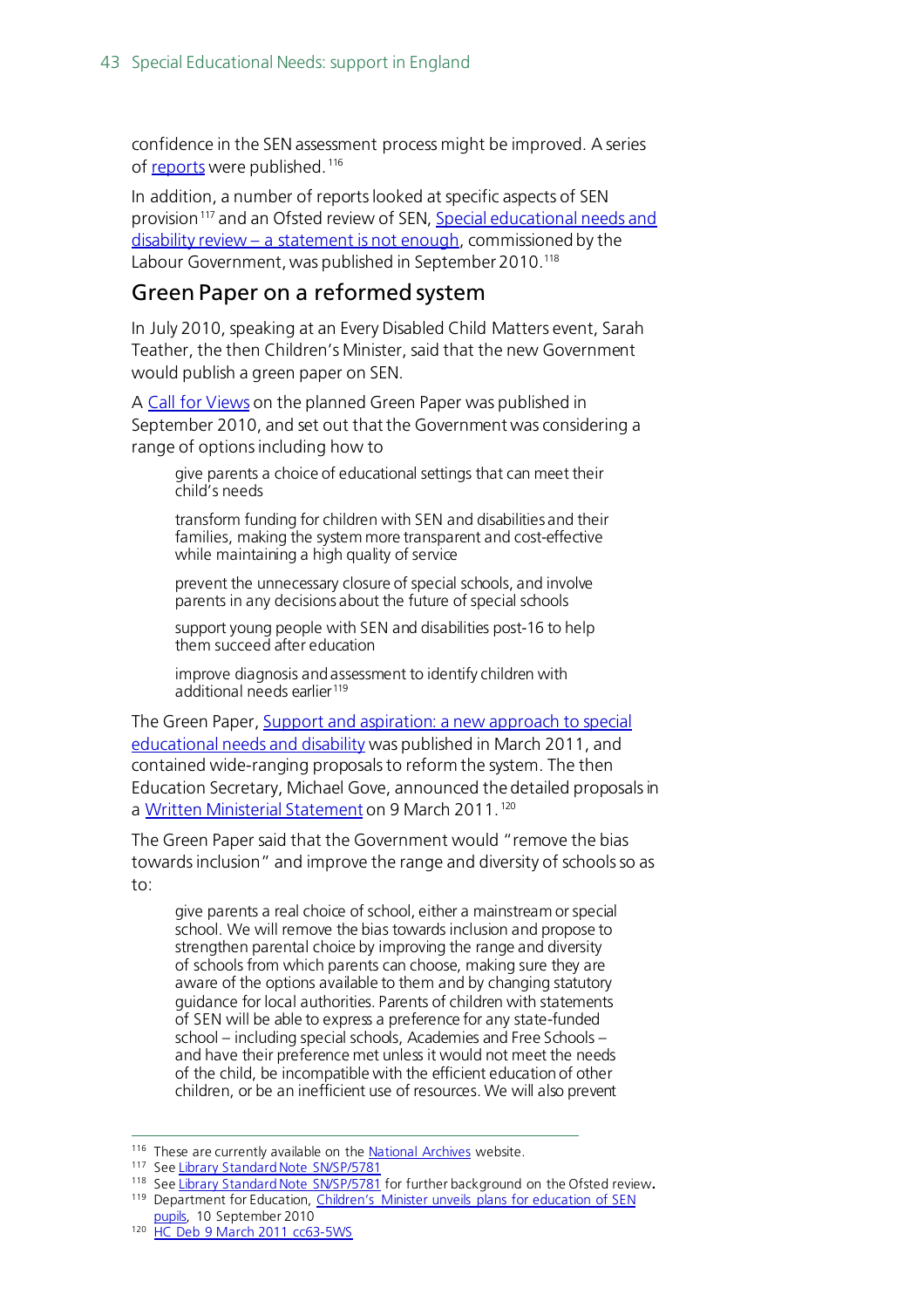the unnecessary closure of special schools by giving parents and community groups the power to take them over<sup>[121](#page-43-0)</sup>

A consultation on the Green Paper was conducted between March and June 2011.

### Developing Legislation

The transition from the Green Paper to legislation was lengthy. This section provides a brief overview of the various stages. More detailed information is provided in the following Library notes; these papers were written contemporaneously and so reflect the then-current position:

- The green paper on special educational needs and disability, [SN/SP/5917,](http://www.parliament.uk/briefing-papers/SN05917) July 2012
- ─ Draft legislation on provision for children and young people with special educational needs[, SN/SP/6420,](http://www.parliament.uk/briefing-papers/SN06420) September 2012

In May 2012, the Government published its detailed response to the formal public consultation on the Green Paper[: Support and aspiration:](http://media.education.gov.uk/assets/files/pdf/s/support%20and%20aspiration%20a%20new%20approach%20to%20special%20educational%20needs%20and%20disability%20%20%20progress%20and%20next%20steps.pdf)  [a new approach to special educational needs and disability -](http://media.education.gov.uk/assets/files/pdf/s/support%20and%20aspiration%20a%20new%20approach%20to%20special%20educational%20needs%20and%20disability%20%20%20progress%20and%20next%20steps.pdf) progress [and next steps.](http://media.education.gov.uk/assets/files/pdf/s/support%20and%20aspiration%20a%20new%20approach%20to%20special%20educational%20needs%20and%20disability%20%20%20progress%20and%20next%20steps.pdf)[122](#page-43-1) This announced that a draft Bill for reform would be published in summer 2012, and would be subject to consultation and pre-legislative scrutiny before changes to the law were made. The response stated that the Government wanted to introduce reforms to come into effect in 2014.

Some work had already commenced on proposed changes. Twenty SEN pathfinders had been announced in October 2011.<sup>123</sup> These covered 31 local authorities and their PCT and emerging Clinical Commissioning Group partners. In a [Written Ministerial Statement](http://www.publications.parliament.uk/pa/cm201213/cmhansrd/cm120515/wmstext/120515m0001.htm#12051577000003) in May 2012, Michael Gove said that the draft Bill would be informed by early lessons from the SEN pathfinders.

In October 2012, the DFE published a[n Interim Evaluation Report](https://www.gov.uk/government/uploads/system/uploads/attachment_data/file/183535/DFE-RR248.pdf) of the pathfinder programme. Amongst other things, the report said that the current pace of progress was behind that expected and was unlikely to provide sufficient evidence to inform the evaluation within the original 18-month evaluation. The pathfinders were due to end in March 2013. In evidence to the Education Select Committee in November 2012, Edward Timpson, Under-Secretary of State at the Department for Education, said that the pathfinders would be extended for 18 months, through to September 2014. [124](#page-43-3)

Draft provisions relating to SEN reform, along with explanatory notes, were published in September 2012 i[n Draft legislation on Reform of](http://www.official-documents.gov.uk/document/cm84/8438/8438.pdf)  [provision for children and young people with Special Educational](http://www.official-documents.gov.uk/document/cm84/8438/8438.pdf) 

<span id="page-43-0"></span><sup>&</sup>lt;sup>121</sup> Support and aspiration: a new approach to special educational needs and disability, Executive summary, paragraph 7

<span id="page-43-1"></span><sup>122</sup> [Support and aspiration: a new approach to special educational needs and disability](http://media.education.gov.uk/assets/files/pdf/s/support%20and%20aspiration%20a%20new%20approach%20to%20special%20educational%20needs%20and%20disability%20%20%20progress%20and%20next%20steps.pdf)  [progress and next steps,](http://media.education.gov.uk/assets/files/pdf/s/support%20and%20aspiration%20a%20new%20approach%20to%20special%20educational%20needs%20and%20disability%20%20%20progress%20and%20next%20steps.pdf) DFE, 2012

<span id="page-43-2"></span><sup>123</sup> HC Deb 17 October 2011 c609

<span id="page-43-3"></span><sup>124</sup> [Oral evidence taken before the Education Committee, 6 November 2012,](http://www.publications.parliament.uk/pa/cm201213/cmselect/cmeduc/631/63102.htm) Q198, HC Paper 631-II, Ev30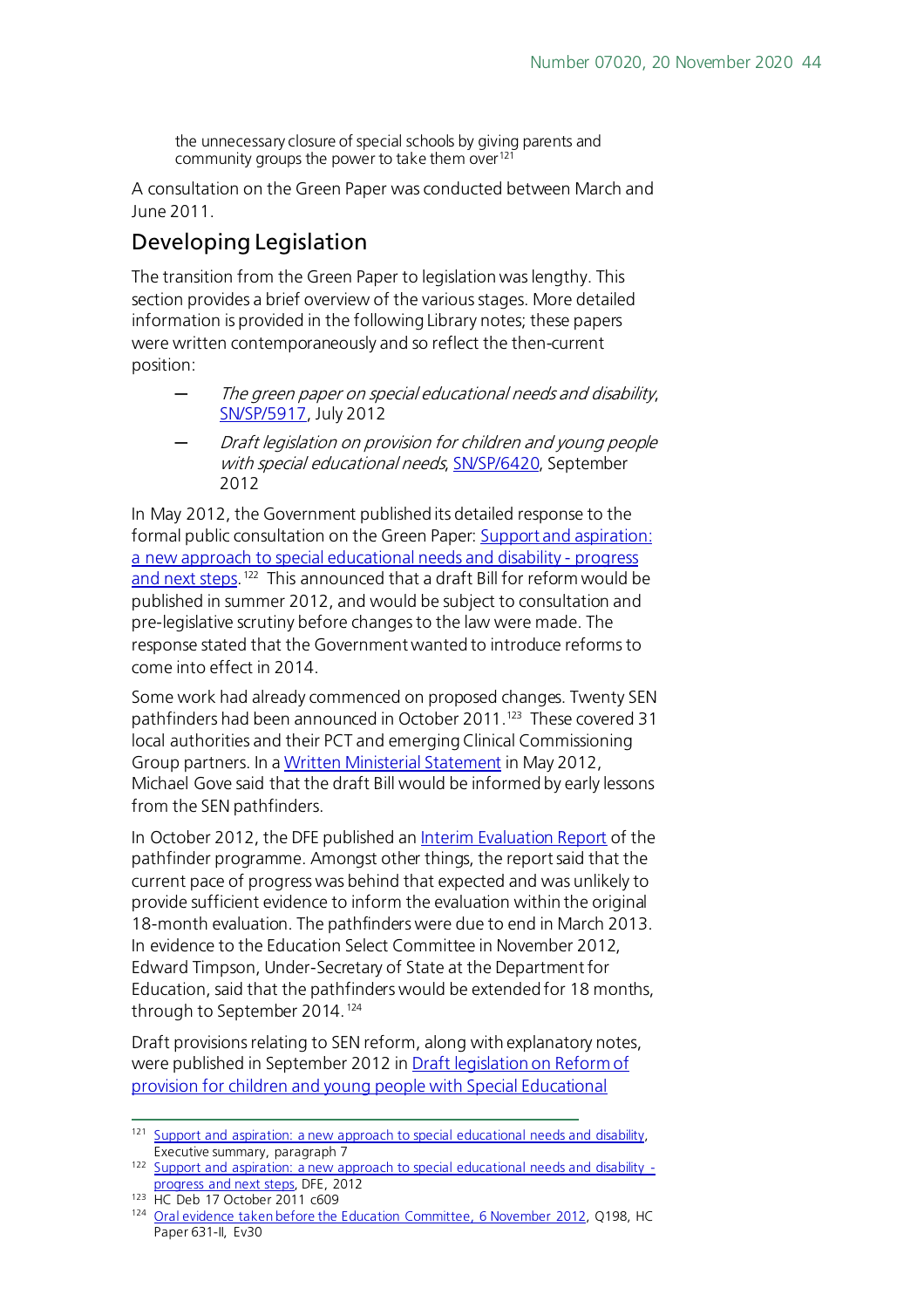[Needs.](http://www.official-documents.gov.uk/document/cm84/8438/8438.pdf)<sup>[125](#page-44-0)</sup> The [Written Ministerial Statement](http://www.publications.parliament.uk/pa/cm201213/cmhansrd/cm120903/wmstext/120903m0001.htm#12090313000005) announcing publication of the draft provisions summarised the proposed changes. The draft legislation, which consisted of 51 clauses, provided a framework for the new system and for much of the detail to be contained in regulations.

The Education Select Committee carried out the pre-legislative scrutiny of the draft SEN provisions. Its [report](http://www.publications.parliament.uk/pa/cm201213/cmselect/cmeduc/631/63102.htm) was published on 19 December 2012, and stated that the general thrust of the reforms was sound, but worried that the draft legislation lacked detail, without which a thorough evaluation of the likely success of the Government's proposals was not possible. [126](#page-44-1) Alongside the Bill, the Government published the command paper[, Children and Families Bill 2013: Contextualised](https://www.education.gov.uk/publications/eOrderingDownload/Children%20and%20Families%20Bill%202013.pdf)  [Information and Responses to the Pre-legislative Scrutiny](https://www.education.gov.uk/publications/eOrderingDownload/Children%20and%20Families%20Bill%202013.pdf), which included the Government's detailed response to the Committee's report. [127](#page-44-2)

### The Children and Families Act 2014

The Children and Families Bill had its First Reading in the House of Commons on 4 February 2013.

Part 3 of the Bill, made provision for identifying children and young people with special educational needs (SEN), assessing their needs and making provision for them. The changes included:

- Definitions and duties to identify children and young people with SEN
- Local integration of education, health and care provision and joint commissioning
- Inclusion in mainstream education
- Personal budgets for young people with an EHC plan
- Appeals, mediation and dispute resolution
- Special educational provision
- The requirement for a SEN Code of Practice

The following Library publications provide further information on the passage of the Bill:

- Children and Families Bill, [RP 13/11,](http://researchbriefings.parliament.uk/ResearchBriefing/Summary/RP13-11) February 2013 (see section 4)
- ─ Children and Families Bill Committee Stage Report[, RP](http://researchbriefings.parliament.uk/ResearchBriefing/Summary/RP13-32)  [13/32,](http://researchbriefings.parliament.uk/ResearchBriefing/Summary/RP13-32) May 2013 (see section 3)
- Children and Families Bill: Lords' Amendments to Part 3 (Children and Young People in England with Special Educational Needs or Disabilities), [SN/SP/6815,](http://researchbriefings.parliament.uk/ResearchBriefing/Summary/SN06815) February 2014

<span id="page-44-0"></span><sup>125</sup> Cm 8438

<span id="page-44-1"></span><sup>126</sup> Pre-legislative Scrutiny: Special Educational Needs, House of Commons Education [Committee, Sixth Report of Session 2012-13,](http://www.parliament.uk/business/committees/committees-a-z/commons-select/education-committee/inquiries/parliament-2010/sen/) HC Paper 631-I, Vol. 1: Report and formal minutes; HC Paper 631-II, Vol. II: oral and written evidence; and Vol. III: additional written evidence, which is available on the [Committee's website.](http://www.parliament.uk/business/committees/committees-a-z/commons-select/education-committee/inquiries/parliament-2010/sen/)

<span id="page-44-2"></span><sup>127</sup> Children and Families Bill 2013: Contextualised Information and Responses to the [Pre-legislative Scrutiny,](https://www.gov.uk/government/uploads/system/uploads/attachment_data/file/219658/Children_20and_20Families_20Bill_202013.pdf) Cm 8540, published 5 February 2013, Annex C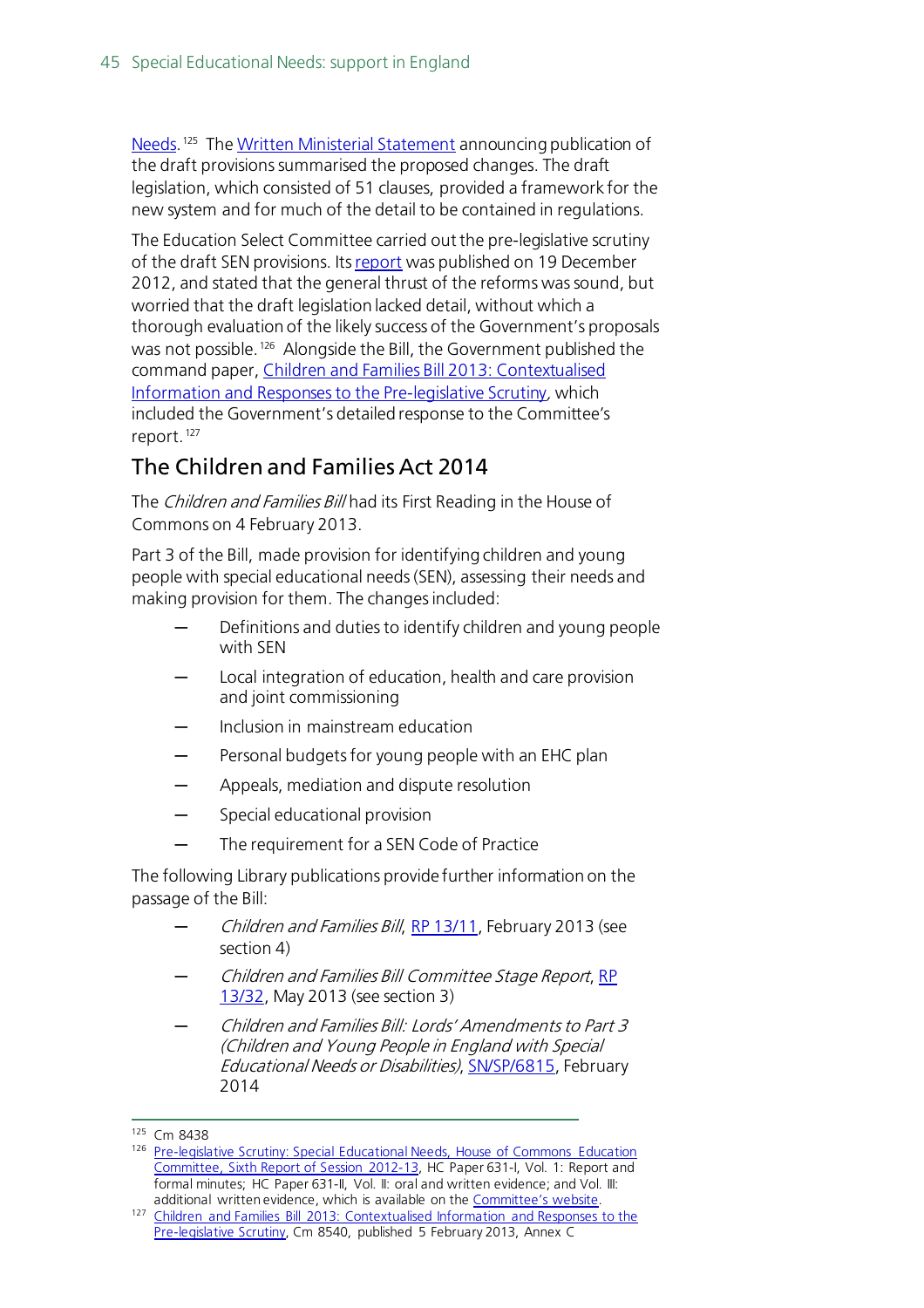The [Children and Families Act 2014](http://www.legislation.gov.uk/ukpga/2014/6/contents/enacted) received Royal Assent on 13 March 2014. The majority of sections on SEN came into force on 1 September 2014.

#### **The reformed system: changes from the previous system**

The new 0-25 SEN [Code of Practice](https://www.gov.uk/government/uploads/system/uploads/attachment_data/file/398815/SEND_Code_of_Practice_January_2015.pdf) set out the main changes from the previous code, published in 2001, reflecting the changes introduced by the Children and Families Act 2014:

- The Code of Practice covers the 0-25 age range and includes guidance relating to disabled children and young people as well as those with SEN
- There is a clearer focus on the participation of children and young people and parents in decision-making at individual and strategic levels
- There is a stronger focus on high aspirations and on improving outcomes for children and young people
- It includes guidance on the joint planning and commissioning of services to ensure close co-operation between education, health and social care
- It includes guidance on publishing a 'local offer' of support for children and young people with SEN or disabilities
- There is new guidance for education and training settings on taking a graduated approach to identifying and supporting pupils and students with SEN (to replace School Action and School Action Plus) – this is called 'SEN Support'
- For children and young people with more complex needs a co-ordinated assessment process and the new 0-25 Education, Health and Care Plan (EHC Plan) replace statements and Learning Difficulty Assessments (LDAs)
- There is a greater focus on support that enables those with SEN to succeed in their education and make a successful transition to adulthood
- Information is provided on relevant duties under the Equality Act 2010
- Information is provided on relevant provisions of the Mental Capacity Act 2005<sup>[128](#page-45-0)</sup>

<span id="page-45-0"></span><sup>&</sup>lt;sup>128</sup> Department for Education, Special educational needs and disability code of practice: [0 to 25 years,](https://www.gov.uk/government/uploads/system/uploads/attachment_data/file/398815/SEND_Code_of_Practice_January_2015.pdf) p13-14